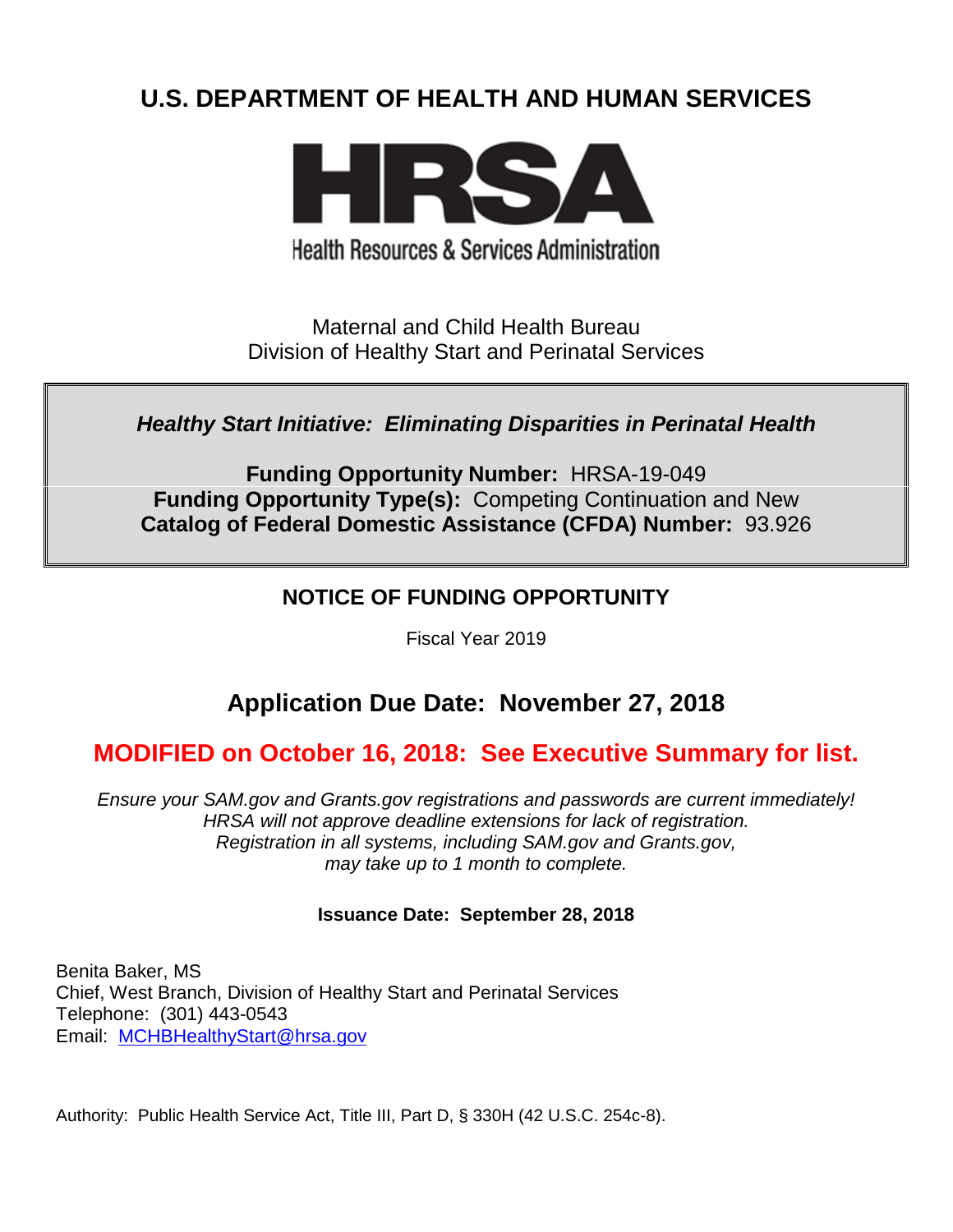# **EXECUTIVE SUMMARY**

# **Modifications:**

- **Added TA information (pp. ii and 42).**
- **Increased funding in support of hiring clinical service providers (pp. i, 3-4, 24, 25, 27-28, 30, and 35).**
- **Clarified data in the Eligible Applicants' Eligibility Factors Demonstrating Need section (p. 6).**
- **Updated attachments (pp. 18 and 27-28).**
- **Clarified funding factors (pp. 27 and 34-35)**

The Health Resources and Services Administration (HRSA) is accepting applications for fiscal year (FY) 2019 Healthy Start Initiative: Eliminating Disparities in Perinatal Health. The purpose of this Healthy Start (HS) program is to improve health outcomes before, during, and after pregnancy, and reduce racial/ethnic differences in rates of infant death and adverse perinatal outcomes.

| <b>Funding Opportunity Title:</b>                             | <b>Healthy Start Initiative: Eliminating</b>                                                                                                                                                                                                               |
|---------------------------------------------------------------|------------------------------------------------------------------------------------------------------------------------------------------------------------------------------------------------------------------------------------------------------------|
|                                                               | <b>Disparities in Perinatal Health</b>                                                                                                                                                                                                                     |
| <b>Funding Opportunity Number:</b>                            | <b>HRSA-19-049</b>                                                                                                                                                                                                                                         |
| Due Date for Applications:                                    | November 27, 2018                                                                                                                                                                                                                                          |
| <b>Anticipated Total Annual Available</b><br>FY 2019 Funding: | \$95,000,000                                                                                                                                                                                                                                               |
| Estimated Number and Type of Award(s):                        | Approximately 100 Grants                                                                                                                                                                                                                                   |
| <b>Estimated Award Amount:</b>                                | Up to:<br>Year 1: \$950,000                                                                                                                                                                                                                                |
|                                                               | Years 2-5: \$980,000 per year                                                                                                                                                                                                                              |
|                                                               | Funding amounts are subject to the<br>availability of appropriated funds.                                                                                                                                                                                  |
| <b>Cost Sharing/Match Required:</b>                           | <b>No</b>                                                                                                                                                                                                                                                  |
| Period of Performance:                                        | April 1, 2019 through March 30, 2024<br>(5 years)                                                                                                                                                                                                          |
| Eligible Applicants:                                          | Eligible applicants include any domestic<br>public or private entity. Domestic faith-<br>based and community-based<br>organizations, tribes, and tribal<br>organizations are also eligible to apply.<br>See <b>Section III-1</b> of this notice of funding |
|                                                               | opportunity (NOFO) for complete eligibility<br>information.                                                                                                                                                                                                |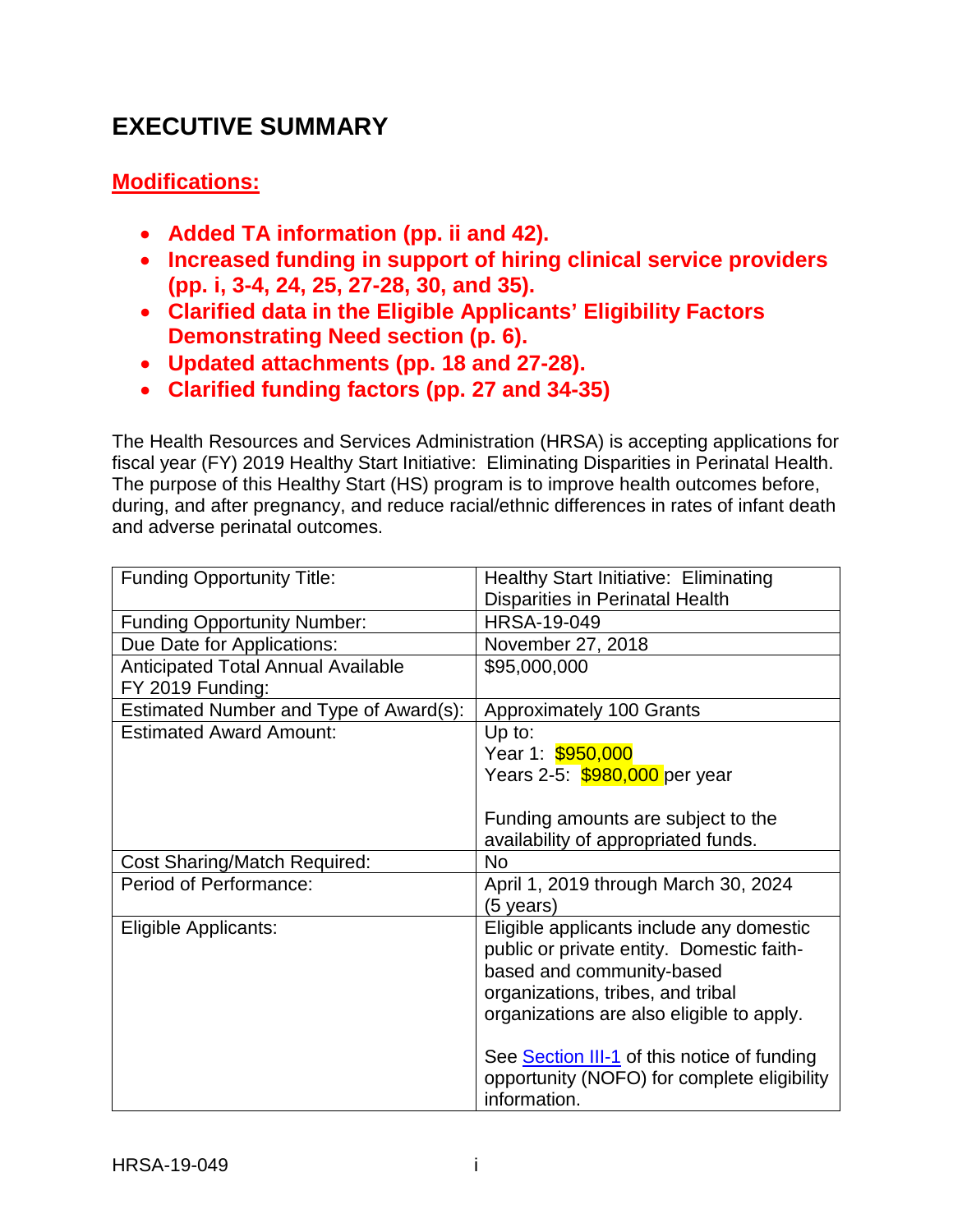## **Application Guide**

You (the applicant organization/agency) are responsible for reading and complying with the instructions included in HRSA's *SF-424 Application Guide,* available online at [http://www.hrsa.gov/grants/apply/applicationguide/sf424guide.pdf,](http://www.hrsa.gov/grants/apply/applicationguide/sf424guide.pdf) except where instructed in this NOFO to do otherwise.

### **Technical Assistance**

HRSA has scheduled the following technical assistance:

#### *Webinar*

Day and Date: Thursday, October 25, 2018 Time:  $2 p.m. - 4 p.m. E T$ Call-In Number: 1-888-790-2035 Participant Code: 7526454

Weblink: [https://hrsaseminar.adobeconnect.com/healthystart\\_nofo\\_ta/](https://hrsaseminar.adobeconnect.com/healthystart_nofo_ta/)

The recording will be posted in 5 business days on the MCHB website at [https://mchb.hrsa.gov/fundingopportunities/default.aspx.](https://mchb.hrsa.gov/fundingopportunities/default.aspx)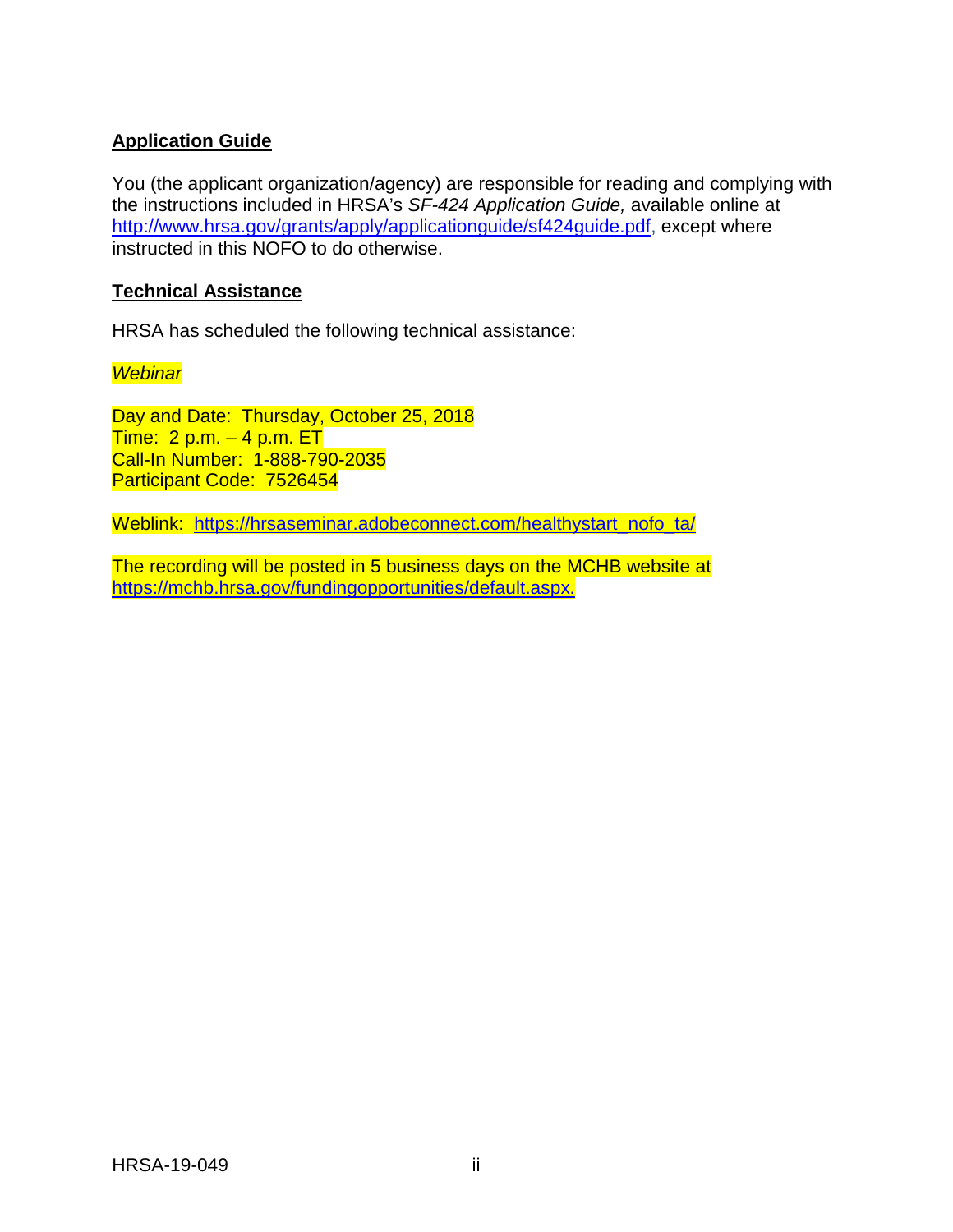# **Table of Contents**

| i.<br>ii.                                                               |  |
|-------------------------------------------------------------------------|--|
|                                                                         |  |
| V.                                                                      |  |
|                                                                         |  |
|                                                                         |  |
| 3. DUN AND BRADSTREET DATA UNIVERSAL NUMBERING SYSTEM (DUNS) NUMBER AND |  |
|                                                                         |  |
|                                                                         |  |
|                                                                         |  |
|                                                                         |  |
|                                                                         |  |
|                                                                         |  |
|                                                                         |  |
|                                                                         |  |
|                                                                         |  |
|                                                                         |  |
|                                                                         |  |
|                                                                         |  |
|                                                                         |  |
|                                                                         |  |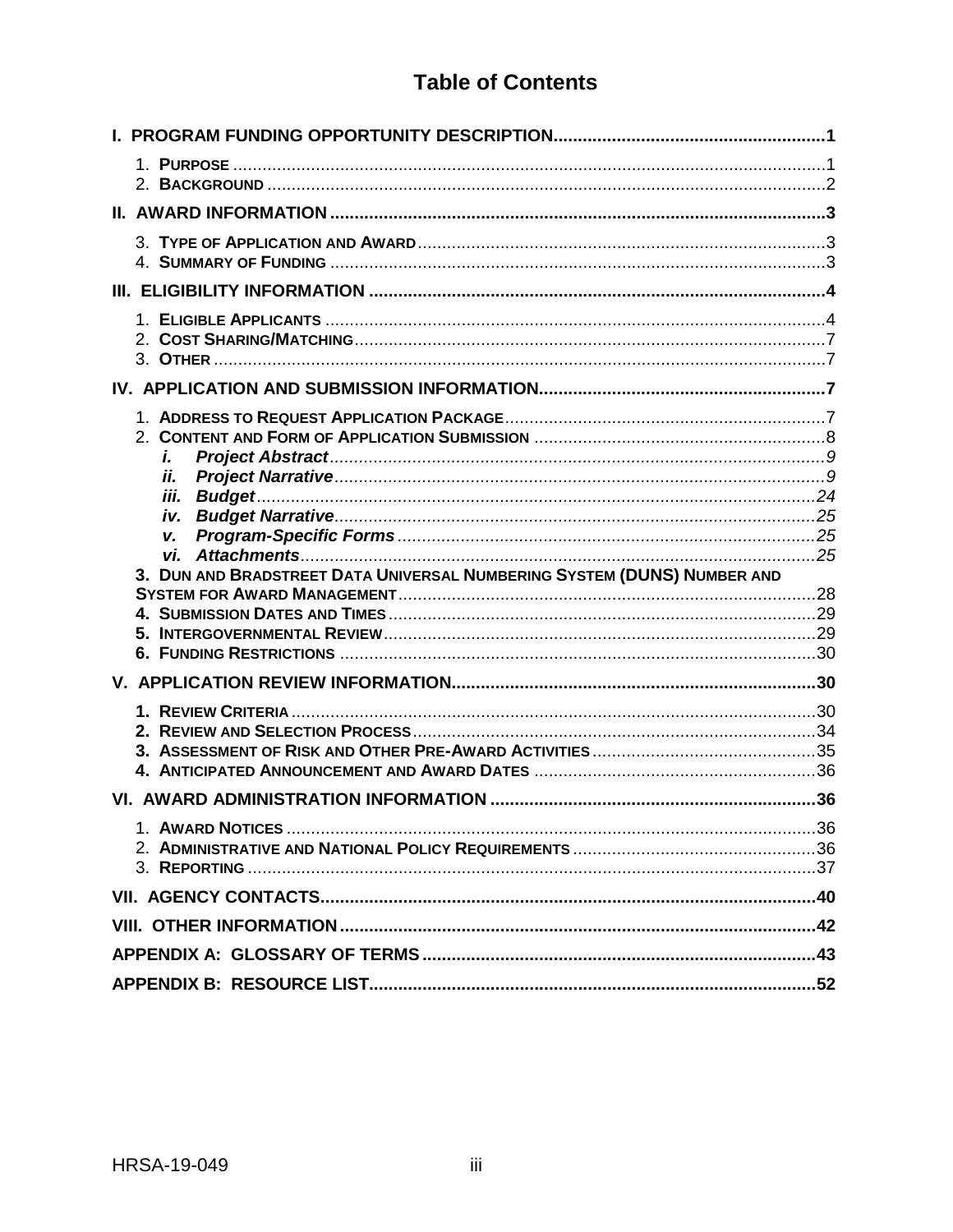# <span id="page-4-0"></span>**I. Program Funding Opportunity Description**

## <span id="page-4-1"></span>1. **Purpose**

This notice announces the opportunity to apply for funding under the *Healthy Start Initiative: Eliminating Disparities in Perinatal Health program.* The purpose of this Healthy Start (HS) program is to improve health outcomes before, during, and after pregnancy, and reduce racial/ethnic differences in rates of infant death and adverse perinatal outcomes.

The HS program provides grants to high-risk communities with infant mortality rates at least 1.5 times the U.S. national average and high rates of other adverse perinatal outcomes (e.g., low birthweight, preterm birth, maternal morbidity and mortality). HS works to reduce the disparity in health status between the general population and individuals who are members of racial or ethnic minority groups.

Beginning in FY 2019, the HS program will serve infants and families for the **first 18 months after birth.** This is a change from the current program design, which includes support for infants and families up to 2 years after birth. Since the HS program emphasis is on infant mortality/women's health/perinatal health, this change allows the program to focus resources on these key purposes and associated milestones (e.g., provision of interconception care), while ensuring support for children through critical milestones (e.g., immunization milestones established by American Academy of Pediatrics (AAP)). This change also reflects feedback from current recipients in the field to increase program capacity to serve more pregnant women within the project period and promote healthy pregnancy outcomes. HRSA will continue to ensure collaboration with other programs supporting early childhood (including the HRSA-funded Title V and Maternal, Infant, and Early Childhood Home Visiting (MIECHV) programs) to ensure continued support and healthy development for children born to HS participants.

The HS program aims to address its purpose by:

- improving access to quality health care and services for women, infants, children, and families through outreach, care coordination, health education, and linkage to health insurance;
- strengthening the health workforce, specifically those individuals responsible for providing direct services;
- building healthy communities and ensuring ongoing, coordinated, comprehensive services are provided in the most efficient manner through effective service delivery; and
- promoting and improving health equity by connecting with appropriate organizations.

Success in these aims should lead to reduced infant mortality, improved birth outcomes, improved maternal/family health, improved child health, and reduced disparities in maternal, infant and child health in HS communities.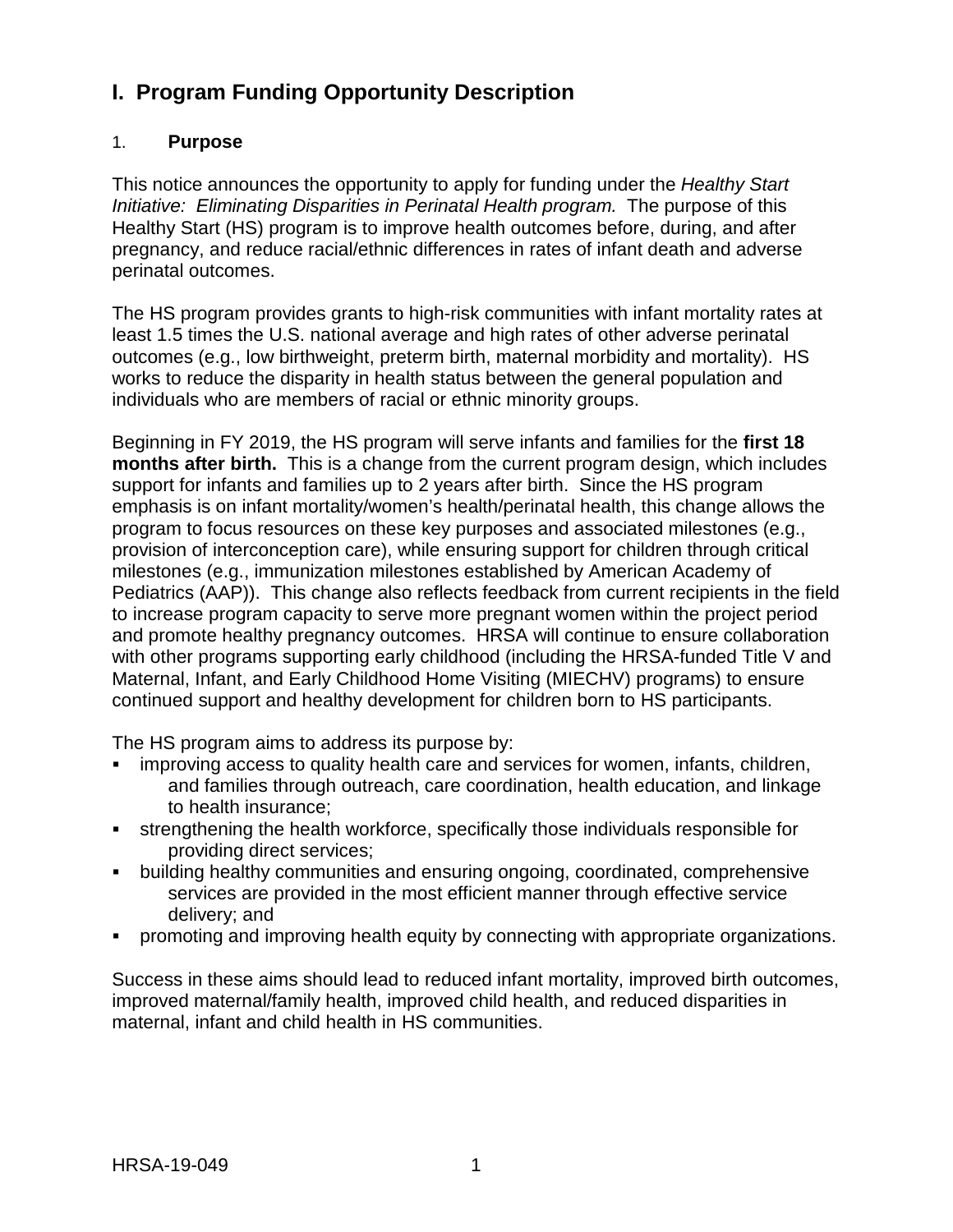## **HS Program Activities**

Applicants shall propose projects that include the following core elements, which reflect input from the field and HRSA's experience with current and previous HS recipients. These core elements maintain the HS services that are currently being provided, but clarify the program's focus on improving infant mortality through a lifecourse approach emphasizing women's health, family health, and community/population health.

- Improve Women's Health: Activities to improve coverage, access to care, and health promotion and prevention, and health for women before, during, and after pregnancy.
- **IMPROVE Family Health and Wellness: Activities to improve infant health and** development using a two-generation approach. Acknowledging the health of families are interrelated, applicants shall support the parental and community factors that promote family health and wellness, including system coordination/integration, health promotion and prevention, and social support services that protect and advance parental and infant/child health and wellbeing.
- Promote Systems Change: Activities to maximize opportunities for community action to address social determinants of health (SDOH), including systems coordination and integration among health and social services, other providers, and key leaders in the community and their states. Applicants shall provide regional and national leadership within the greater HS community and field of maternal and child health (MCH).

Assure Impact and Effectiveness: Activities to conduct ongoing HS workforce development, data collection, Quality Improvement, performance monitoring, and evaluation activities in order to identify best practices, demonstrate implementation of evidence-based practices, and report on results.

Every HS project funded under this notice should serve no less than: 300 pregnant women; 300 infants/children up to 18 months, preconception women, and interconception women (combined); and 100 fathers/male partners affiliated with HS women/infants/children, for a total of at least 700 program participants per calendar year. These targets are based on a review of performance data regarding numbers served by HS recipients with the greatest success in achieving program outcomes. Targets may be adjusted to reflect available funding.

Failure to meet service numbers may result in restriction of funding, or drawdowns.

## <span id="page-5-0"></span>2. **Background**

This program is authorized by the Public Health Service Act, Title III, Part D, § 330H (42 U.S.C. 254c-8).

HS is a community-based program dedicated to reducing disparities in maternal and infant health. Created as a demonstration project in 1991, the program has grown from

HRSA-19-049 2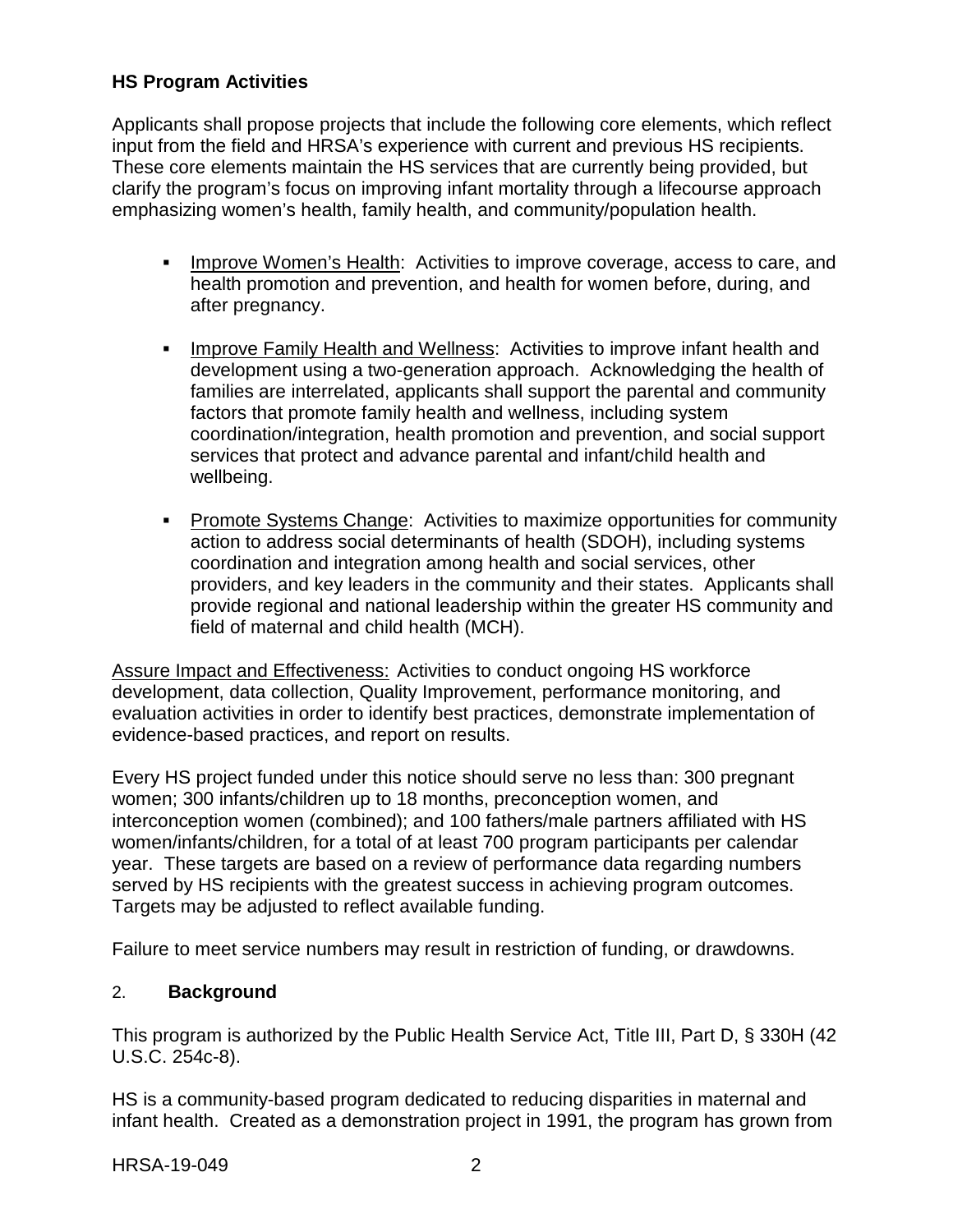15 pilot sites to a network of 100 HS programs in 37 states and the District of Columbia. Over its first 25 years, HS evolved from a program focused primarily on improving pregnant women's access to prenatal care to a program seeking to improve women's and children's health from preconception to early childhood, creating the foundation for optimal infant and young child health and development. [1](#page-6-3) Current HS programs serve women of reproductive age, pregnant women, mothers who have just given birth, and infants and families from birth to the child's second birthday. [2](#page-6-4) HS also involves fathers/male partners and supports couples with reproductive life planning.

Approximately four million women give birth each year in the United States.<sup>[3](#page-6-5)</sup> While most women have a safe pregnancy and deliver a healthy infant, that is not the experience for all women. Major and persistent racial and ethnic disparities exist for pregnancy-related maternal morbidity and mortality, infant mortality, and other adverse outcomes such as low birthweight and preterm birth.

# <span id="page-6-0"></span>**II. Award Information**

## <span id="page-6-1"></span>1. **Type of Application and Award**

Type(s) of applications sought: Competing Continuation, New

HRSA will provide funding in the form of a grant.

#### <span id="page-6-2"></span>2. **Summary of Funding**

HRSA expects approximately \$95,000,000 to be available annually to fund approximately 100 recipients. You may apply for a ceiling amount of up to: \$950,000 for Year 1 and up to \$980,000 for each out year, Years 2-5 (includes both direct and indirect, facilities and administrative costs). The actual amount available will not be determined until enactment of the final FY 2019 federal appropriation.

In addition, HRSA will increase its support to HS grant recipients in support of hiring clinical service providers (e.g., nurse practitioners, certified nurse midwives, physician assistants, and other maternal-child advance practice health professionals) within each of its program sites nationwide. As a result, you may request up to \$120,000 per year, above the base HS award described, to hire clinical service providers (directly or through a contract) to provide direct access to well-woman care and maternity care services. These activities are to be funded through the additional \$12 million provided to HRSA in the fiscal year 2019 appropriation. You should provide a plan to support these activities in Attachment 11 of your application, as well as a separate delineated budget narrative. Additional information about how to apply for this funding is provided in Section IV-2 (Content and Form of Application Submission) of this NOFO. *Applying for this funding will not impact the Healthy Start Initiative: Eliminating Disparities* 

<span id="page-6-3"></span><sup>1</sup> <https://www.hrsa.gov/advisorycommittees/mchbadvisory/InfantMortality/Meetings/20120710/reflectionsinitiative.ppt>

<span id="page-6-5"></span><span id="page-6-4"></span><sup>&</sup>lt;sup>2</sup> Through March 2019. Grants beginning in FY19 will serve children though 18 months of age.

<sup>3</sup> National Center for Health Statistics. Retrieved from[: https://www.cdc.gov/nchs/fastats/births.htm](https://www.cdc.gov/nchs/fastats/births.htm)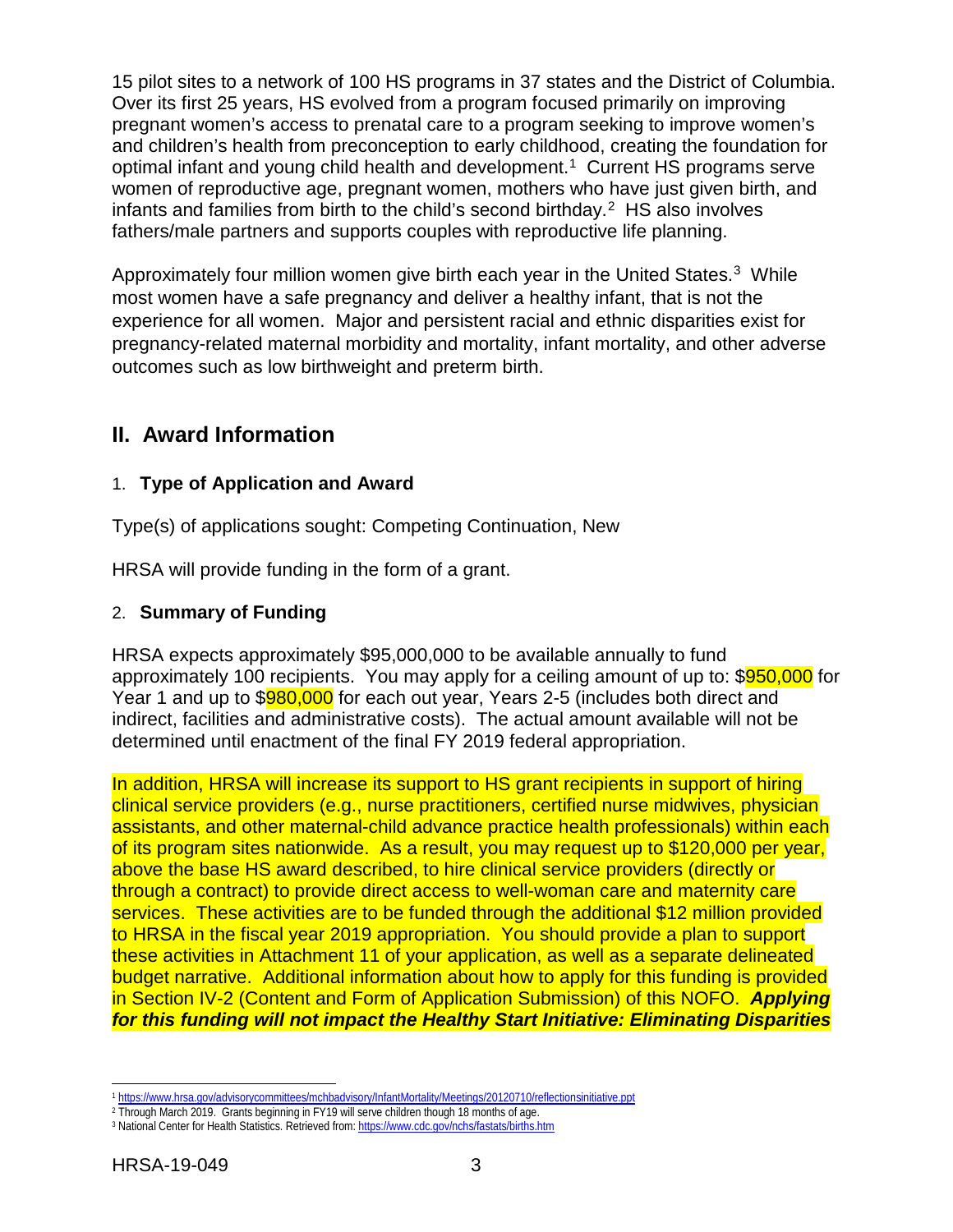#### *in Perinatal Health application score. HRSA staff will evaluate your plan for these additional funds separately.*

This program notice is subject to the appropriation of funds, and is a contingency action taken to ensure that, should funds become available for this purpose, HRSA can process applications and award funds in a timely manner. The period of performance is April 1, 2019 through March 31, 2024 (5 years). Funding beyond the first year is subject to the availability of appropriated funds for *Healthy Start Initiative: Eliminating Disparities in Perinatal Health* in subsequent fiscal years, satisfactory recipient performance, and a decision that continued funding is in the best interest of the Federal Government.

HRSA plans to award up to 25 grants for projects serving rural communities (as defined below under eligible project area) in an effort to address unique needs and challenges, such as access to care and changing population characteristics. Fewer grants may be funded depending on the number of applications received and the outcome of the Objective Review Committee's scoring of applications. In addition, HRSA will award no more than six (6) grants per state, and only one (1) project will be funded per project area. Only one (1) application per organization will be accepted under this NOFO. These factors will allow HRSA to increase the geographic distribution of the HS program and will be taken into consideration in making funding decisions. Additional information about how HRSA will make funding decisions is provided under Section V. 2. (Review and Selection Process) of this NOFO.

All HRSA awards are subject to the Uniform Administrative Requirements, Cost Principles and Audit Requirements at [45 CFR part 75.](http://www.ecfr.gov/cgi-bin/retrieveECFR?gp=1&SID=4d52364ec83fab994c665943dadf9cf7&ty=HTML&h=L&r=PART&n=pt45.1.75)

# <span id="page-7-1"></span>**III. Eligibility Information**

## <span id="page-7-0"></span>1. **Eligible Applicants**

Eligible applicants include any domestic public or private entity. Domestic faith-based and community-based organizations, tribes, and tribal organizations are also eligible to apply.

You must define both your project area and target population using the criteria below.

#### **Eligible Project Area**

You must identify your organization as serving an urban, rural, or other project area. A project area is defined as a geographic community in which the proposed services are to be implemented. A project area must represent a reasonable and logical catchment area, but the defined areas do not have to be contiguous. A map of the proposed project area and a list of zip codes must be included in the application.

Urban – Territory, population, and housing units located within an urbanized area (UA) or an urban cluster (UC), which has: a population density of at least 1,000 people per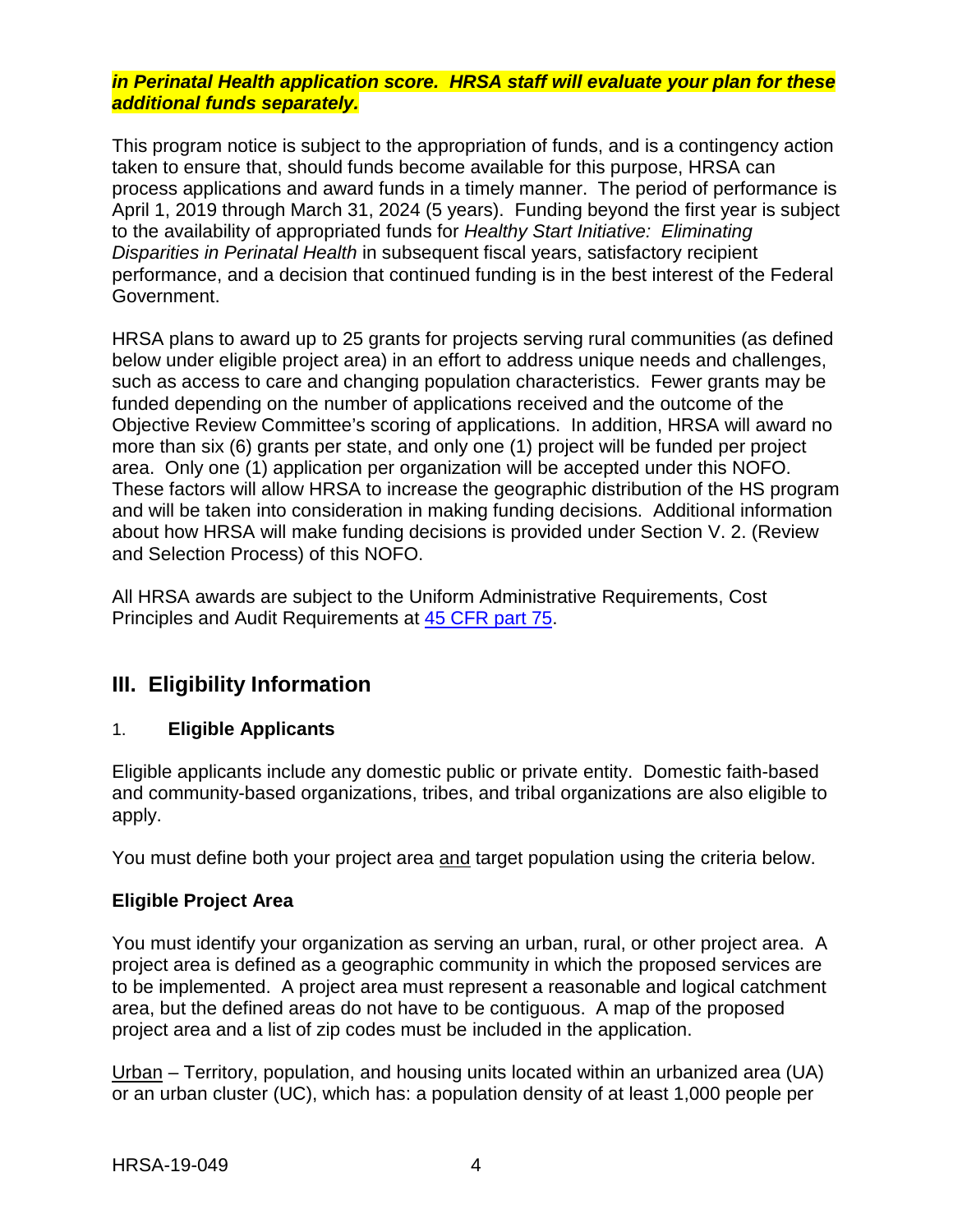square mile; and surrounding census blocks with an overall density of at least 500 people per square mile.

Rural – To determine whether the Census tract or County for your proposed project area is defined as a rural area , visit the webpage Rural Health Grants Eligibility Analyzer and enter the project area address. Link:

<http://datawarehouse.hrsa.gov/RuralAdvisor/ruralhealthadvisor.aspx?ruralByAddr=1>

Other – A project area that does not fit either the urban or rural definitions above, and meets the other criteria provided.

# **Eligible Target Population**

The target population is the population that you will serve within your geographic project area and will determine your eligibility. Your application must clearly identify the project area for which you are applying **and** the proposed target population **within** that project area to confirm eligibility. The target population should be the population with the highest infant mortality rate (IMR) within the project area. The majority of the HS program services and resources should be focused on the target population.

## **Eligibility Factors Demonstrating Need**

HRSA must be able to verify submitted data with the appropriate state/local government agency responsible for vital statistics. In all instances, the IMR (and number of infant deaths) must be the primary statistic used to indicate eligibility, if the data are available. "Other" area applicants that cannot provide this verifiable data may use the other indicators specified in the second section below. Your application **must** include data for the eligibility factors in the application's transmittal letter (**Attachment 1**) and in the needs assessment section of the submitted application. You should describe the existing racial/ethnic disparities or other perinatal indicators in the needs assessment section of the application.

Applications that do not provide this information, in the manner described within this NOFO, will be considered ineligible and the application will not proceed to the Objective Review Committee.

Your target population within your proposed project area must meet the following criteria using the smallest geographical area with verifiable data—not to be any larger than a combination of counties.

#### Urban and Rural Communities

Using verifiable 3-year average data for calendar years 2013 through 2015, the proposed project area for communities which meet the urban or rural area definition **must meet the following indicators from the list below.**

i. The **2013 through 2015** combined 3-year infant mortality rate (IMR, infant deaths per 1,000 live births over 3 years) must be equal to or more than **8.8**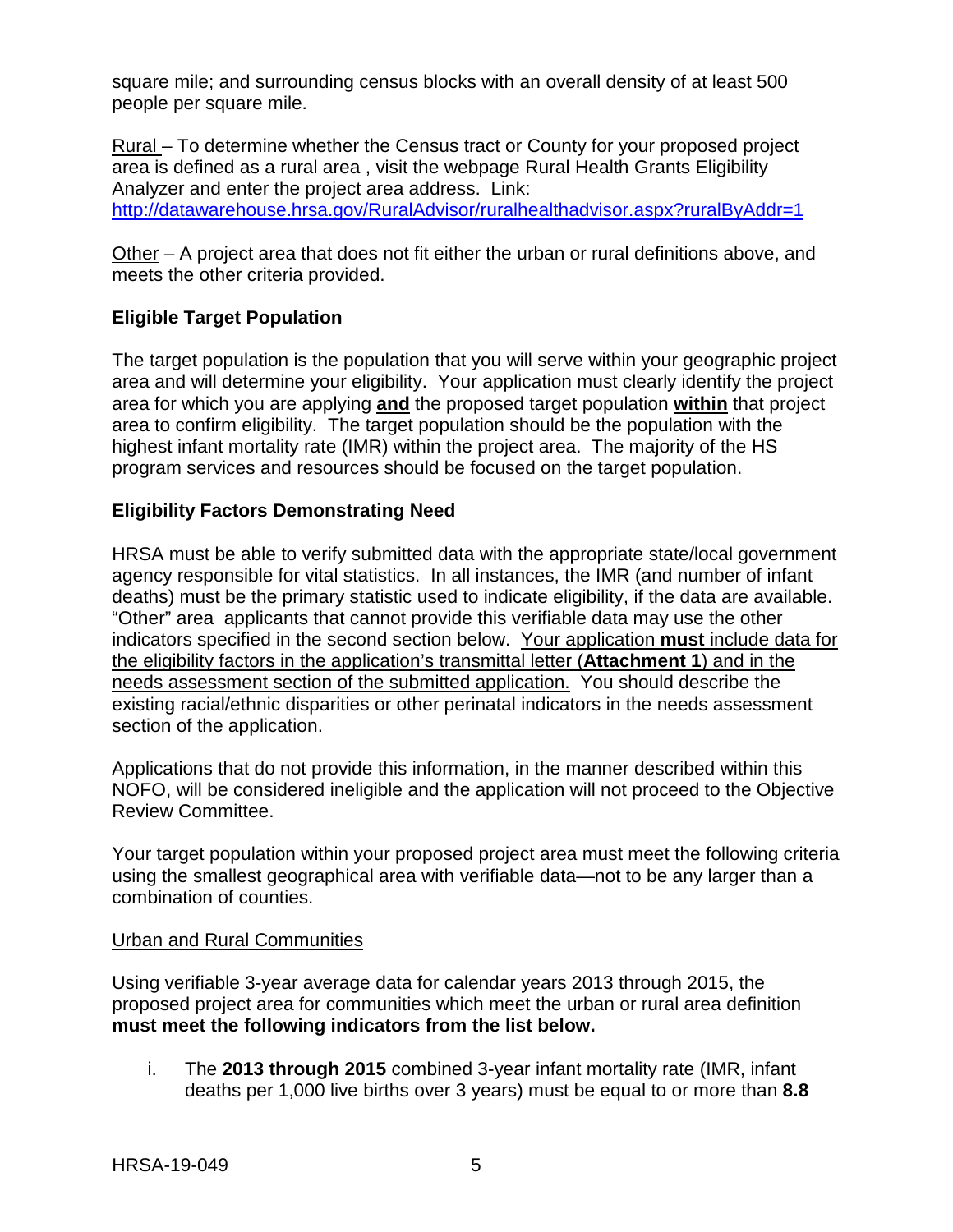**deaths per 1,000 live births** (1.5 times the national average<sup>4</sup>) AND there must be 20 or more infant deaths in the target population during the 3-year period, 2013 through 2015.

#### **ii. If the combined 2013 through 2015 number of infant deaths are less than (<)20, then to be eligible the following must be met:**

a. The 2013 through 2015 3-year low birthweight (LBW) rate is equal to or more than 12.1 percent (1.5 times the national average<sup>5</sup>) **AND** there must be 100 or more LBW births in the target population during the 3-year period, 2013 through 2015.

# **OR**

b. The 2013 through 2015 preterm birth (PTB) rate is equal to or more than 14.4 percent (1.5 times the national average) **AND** there must be 100 or more PTB births in the target population during the 3-year period, 2013 through 2015.

#### Applicants submitting proposals under **other criteria**

Using verifiable data for 2016, the proposed target population for project areas, which meet the "other" area definition, must have at least 1,000 births for the 1-year period **AND** meet at least three indicators from the list below. If vital statistics are not available from state/local government agencies, other area applicants can use other verifiable data.

- 1. *Percentage of pregnant women with diabetes is 10.2 percent or more*;
- 2. *Percentage of pregnant women who are obese is 39.2 percent or more*;
- 3. *Percentage of pregnant women entering prenatal care in the first trimester is less than 38.6 percent*;
- 4. *Percentage of births to women who had no prenatal care is 2.4 percent or more; and*
- 5. *Percentage of births to women who used tobacco during pregnancy is 10.8 percent or more.*

## **Transmittal Letter**

Your required transmittal letter, which accompanies your application as **Attachment 1**, must clearly indicate:

The project area for which you are applying and the proposed target population within that project area confirms eligibility. The target population is the population you will serve and will determine your eligibility. **The recipient must direct the majority of their services towards the target population that makes their application eligible.**

<span id="page-9-0"></span><sup>4</sup> Data Source: United States Department of Health and Human Services (US DHHS), Centers of Disease Control and Prevention (CDC), National Center for Health Statistics (NCHS), Division of Vital Statistics (DVS). Linked Birth / Infant Death Records 2007-2015, as compiled from data provided by the 57 vital statistics jurisdictions through the Vital Statistics Cooperative Program, on CDC WONDER On-line Database. Accessed at <http://wonder.cdc.gov/lbd-current.html>

<span id="page-9-1"></span><sup>5</sup> Data Source: United States Department of Health and Human Services (US DHHS), Centers for Disease Control and Prevention (CDC), National Center for Health Statistics (NCHS), Division of Vital Statistics, Natality public-use data 2007-2016, on CDC WONDER Online Database, February 2018. Accessed at: <http://wonder.cdc.gov/natality-current.html>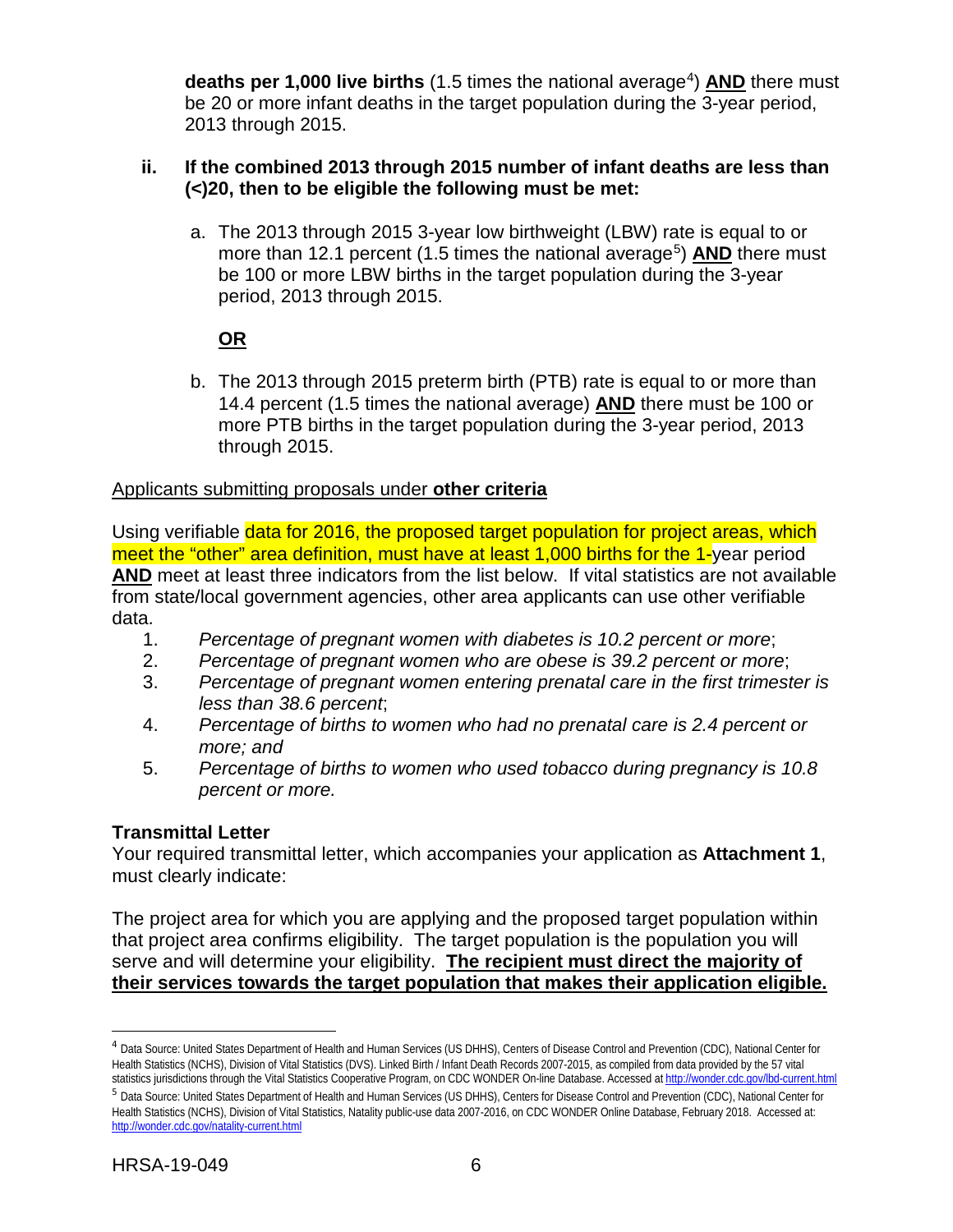That the indicator for IMR, LBW, or PTB for the target population is at least 1.5 times the national rate AND meets the number of deaths or births for the period 2013 through 2015 as indicated in the eligibility criteria. **No other combination of years, and only a 3-year average, will be accepted to confirm eligibility – any deviation from this will result in an ineligible application.**. (You must submit the statement of eligibility as **Attachment 1**).

Examples of verifiable and acceptable data sources:

- 1) Centers for Disease Control and Prevention (CDC): [https://www.cdc.gov/reproductivehealth/maternalinfanthealth/infantmortalit](https://www.cdc.gov/reproductivehealth/maternalinfanthealth/infantmortality.htm) [y.htm](https://www.cdc.gov/reproductivehealth/maternalinfanthealth/infantmortality.htm)
- 2) Your state's public health/vital statistics office.

# <span id="page-10-0"></span>2. **Cost Sharing/Matching**

Cost sharing/matching is not required for this program.

# <span id="page-10-1"></span>3. **Other**

HRSA will consider any application that exceeds the ceiling amount non-responsive and will not consider it for funding under this notice.

HRSA will consider any application that fails to satisfy the deadline requirements referenced in *Section IV.4* non-responsive and will not consider it for funding under this notice.

NOTE: Multiple applications from an organization are not allowable. If for any reason (including submitting to the wrong funding opportunity number or making corrections/updates) an application is submitted more than once prior to the application due date, HRSA will only accept your **last** validated electronic submission, under the correct funding opportunity number, prior to the Grants.gov application due date as the final and only acceptable application.

# <span id="page-10-2"></span>**IV. Application and Submission Information**

# <span id="page-10-3"></span>1. **Address to Request Application Package**

HRSA *requires* you to apply electronically. HRSA encourages you to apply through [Grants.gov](https://www.grants.gov/) using the SF-424 workspace application package associated with this NOFO following the directions provided at [http://www.grants.gov/applicants/apply-for](http://www.grants.gov/applicants/apply-for-grants.html)[grants.html.](http://www.grants.gov/applicants/apply-for-grants.html)

If you are reading this notice of funding opportunity (NOFO) (also known as "Instructions" on Grants.gov) and reviewing or preparing the workspace application package, you will automatically be notified in the event HRSA changes and/or republishes the NOFO on Grants.gov before its closing date. Responding to an earlier version of a modified notice may result in a less competitive or ineligible application.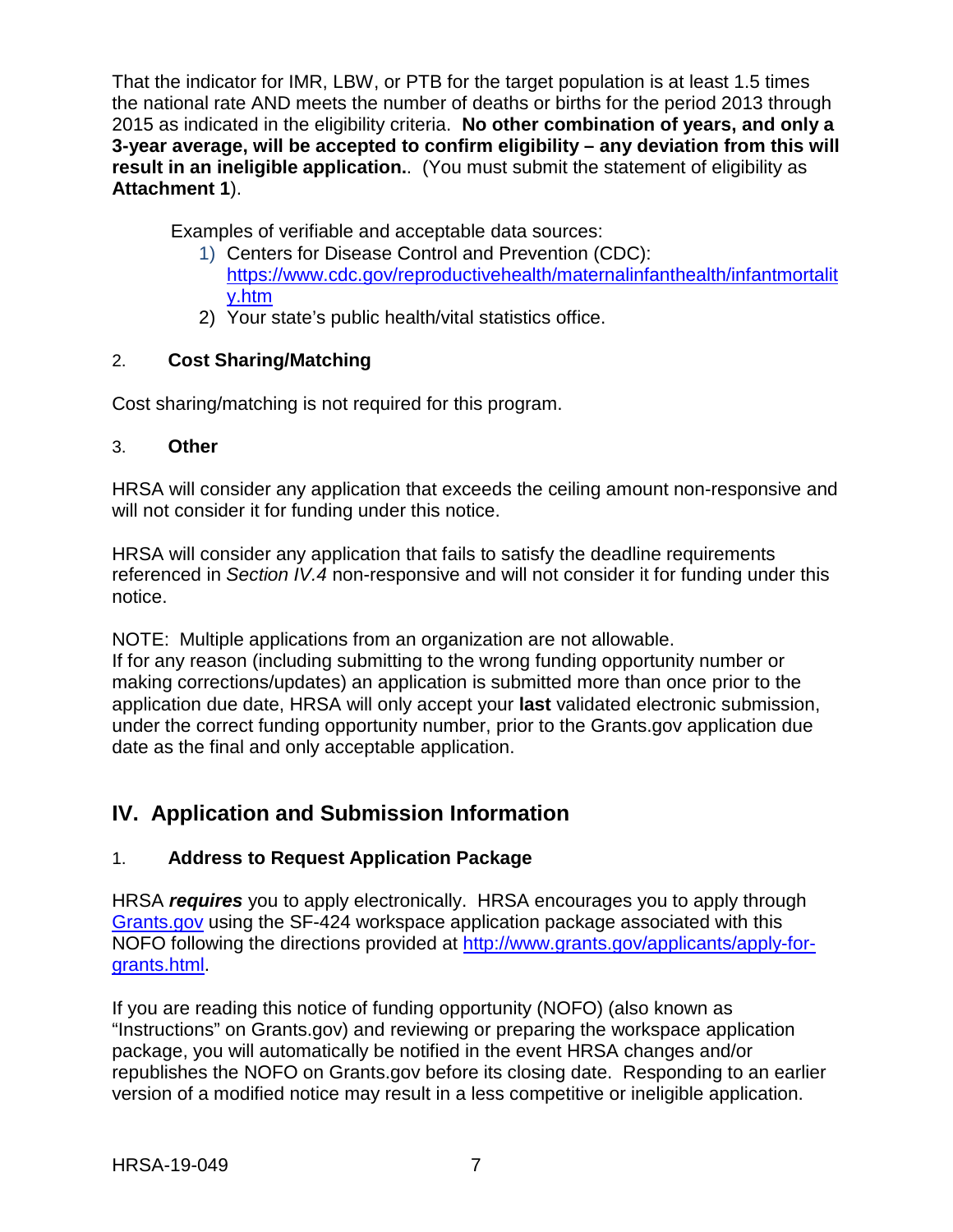*Please note you are ultimately responsible for reviewing the [For Applicants](https://www.grants.gov/web/grants/applicants.html) page for all information relevant to desired opportunities.*

## <span id="page-11-0"></span>2. **Content and Form of Application Submission**

Section 4 of HRSA's *SF-424 [Application Guide](http://www.hrsa.gov/grants/apply/applicationguide/sf424guide.pdf)* provides instructions for the budget, budget narrative, staffing plan and personnel requirements, assurances, certifications, and abstract. You must submit the information outlined in the Application Guide in addition to the program-specific information below. You are responsible for reading and complying with the instructions included in HRSA's *SF-424 [Application Guide](http://www.hrsa.gov/grants/apply/applicationguide/sf424guide.pdf)* except where instructed in the NOFO to do otherwise. You must submit the application in the English language and in the terms of U.S. dollars (45 CFR § 75.111(a)).

See Section 8.5 of the *Application Guide* for the Application Completeness Checklist.

## **Application Page Limit**

The total size of all uploaded files may not exceed the equivalent of **80 pages** when printed by HRSA. The page limit includes the abstract, project and budget narratives, attachments, and letters of commitment and support required in the *Application Guide* and this NOFO. Standard OMB-approved forms that are included in the workspace application package do not count in the page limit. Indirect Cost Rate Agreement and proof of non-profit status (if applicable) do not count in the page limit. **We strongly urge you to take appropriate measures to ensure your application does not exceed the specified page limit.**

**Applications must be complete, within the specified page limit, and validated by Grants.gov under the correct funding opportunity number prior to the deadline to be considered under this notice.**

#### **Debarment, Suspension, Ineligibility, and Voluntary Exclusion Certification**

- 1) The prospective recipient certifies, by submission of this proposal, that neither it nor its principals is presently debarred, suspended, proposed for debarment, declared ineligible, or voluntarily excluded from participation in this transaction by any federal department or agency.
- 2) Failure to make required disclosures can result in any of the remedies described in 45 CFR § 75.371, including suspension or debarment. (See also 2 CFR parts 180 and 376, and 31 U.S.C. 3321).
- 3) Where the prospective recipient is unable to attest to the statements in this certification, an explanation shall be included in Attachment 12: Other Relevant Documents.

See Section 4.1 viii of HRSA's *SF-424 [Application Guide](http://www.hrsa.gov/grants/apply/applicationguide/sf424guide.pdf)* for additional information on all certifications.

#### **Program-Specific Instructions**

In addition to application requirements and instructions in Section 4 of HRSA's *[SF-424](http://www.hrsa.gov/grants/apply/applicationguide/sf424guide.pdf) [Application Guide](http://www.hrsa.gov/grants/apply/applicationguide/sf424guide.pdf)* (including the budget, budget narrative, staffing plan and personnel requirements, assurances, certifications, and abstract), include the following: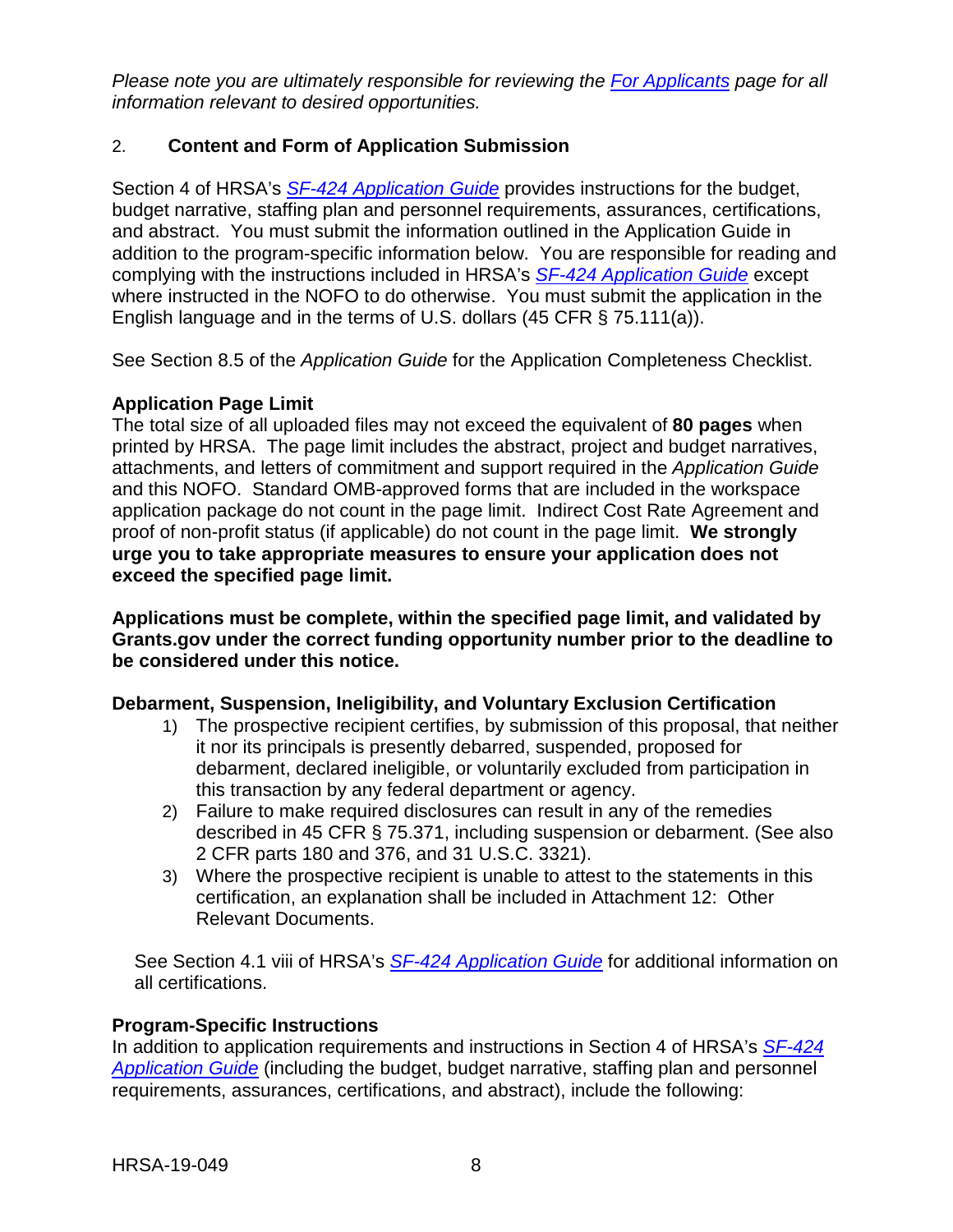#### <span id="page-12-0"></span>*i. Project Abstract*

See Section 4.1.ix of HRSA's *SF-424 [Application Guide.](http://www.hrsa.gov/grants/apply/applicationguide/sf424guide.pdf)*

You must also identify as serving an urban, rural, or other community project area.

#### <span id="page-12-1"></span>*ii. Project Narrative*

This section provides a comprehensive framework and description of all aspects of the proposed project. It should be succinct, self-explanatory, consistent with forms and attachments, and well organized so that reviewers can understand the proposed project.

Successful applications will contain the information below. Please use the following section headers for the narrative:

 *INTRODUCTION -- Corresponds to Section V's Review Criterion 1 (Need)* You should briefly describe the purpose of your proposed project. Your application should include a discussion that exhibits a complete expert understanding of the issues related to improving perinatal outcomes, promoting women's, infant and family health, and the purpose of the program. As an applicant for this notice, you **must** also state whether you are serving an urban, rural, or other community project area.

 *NEEDS ASSESSMENT – Corresponds to Section V's Review Criterion 1 (Need)* This section outlines the needs of your community and/or organization. Your target population and its unmet health needs must be described and documented in this section. You should use and cite demographic data whenever possible to support the information provided. While your program cannot deny services to any eligible member of the community, your HS project under this competition may focus its efforts and interventions on a particular subpopulation of your community that exhibits disparities in infant, perinatal or interconception health. Your narrative in this section should help reviewers understand the community that your proposed project will serve.

Your application should provide a clear description of the current status, capacity and needs of your proposed geographic project area and the current perinatal system serving that area. Include demographic and health statistics to demonstrate current prevalent disparities. For comparison to other applications, your application must present data minimally from 2013 through 2015 (3-year average). If data that are more current are available, e.g., 2014 – 2016, you may also include it. Describe (by race/ethnic origin) the perinatal health indicators including, 3-year averages (2013 through 2015) for live births, infant deaths (under 1 year of age), neonatal and post neonatal mortality rates, as well as the incidence of low birth weight, sudden unexpected infant death (SUID) births to teenagers 18 years and younger, trimester of initiation of prenatal care and adequacy of prenatal care. Highlight current trends in morbidity, including such areas as birth defects, infant/child abuse and neglect, accidents, HIV, other communicable diseases and other prevalent factor(s) affecting your project area.

Briefly describe the size, demographic characteristics, prevalent norms, and health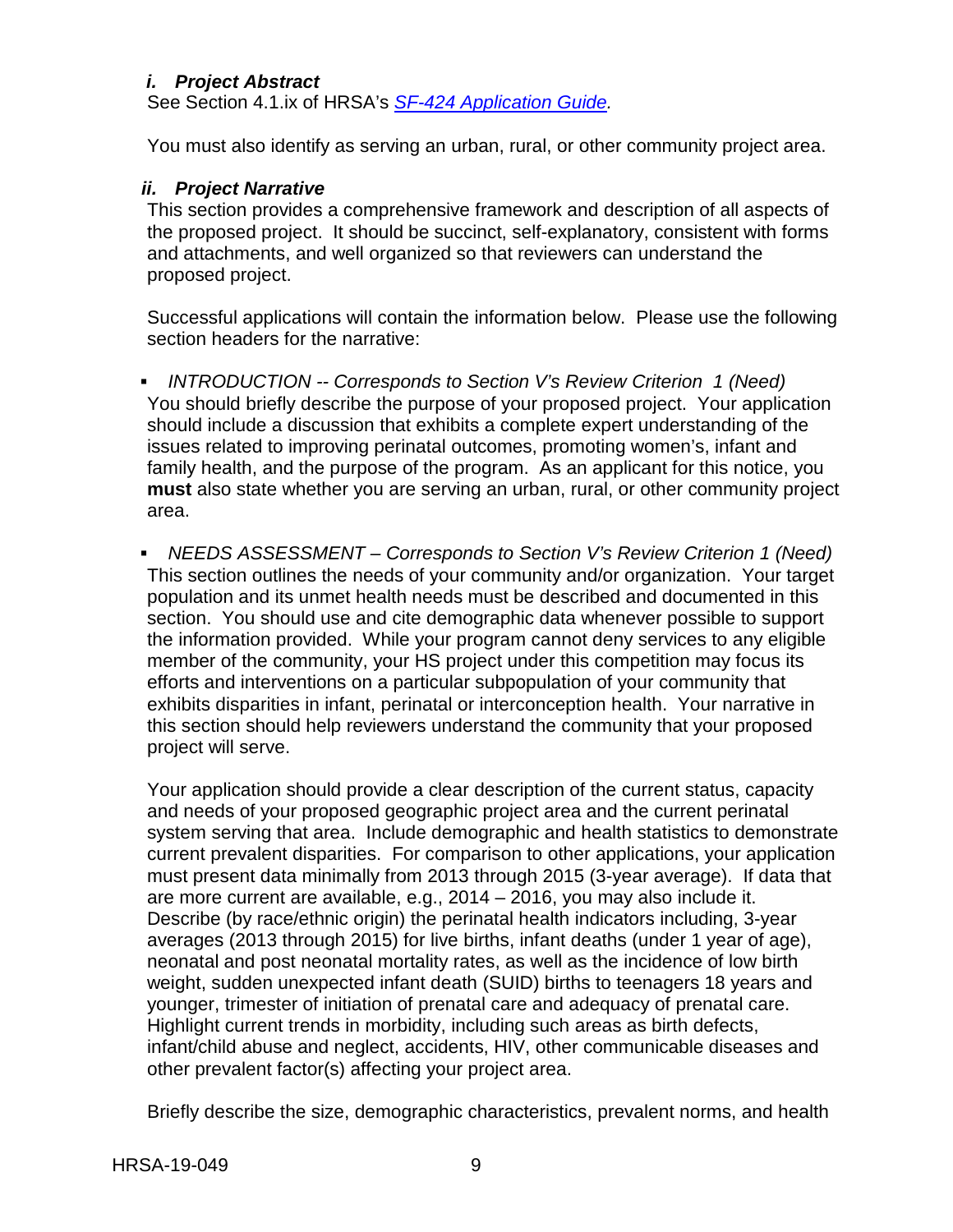behaviors of your targeted population(s). You should also include data on poverty status, average education level, employment status, and major industries of employment for women of childbearing age as well as demographics of fathers/male partners.

List the population(s) your HS program will target for your activities to improve women's health, and infant health and wellness (e.g., all pregnant and interconception women at risk for a poor perinatal outcome, at risk for developmental delay or special health care needs infants and toddlers, other women of reproductive age, fathers/male partners; etc.).

 *METHODOLOGY -- Corresponds to Section V's Review Criterion 2 (Response)* Propose methods that you will use to address the stated needs and meet each of the previously described program requirements and expectations in this NOFO. *.* Your application should also include a description of any innovative methods that you will use to address the stated needs. As appropriate, include development of effective tools and strategies for ongoing staff training, outreach, collaborations, clear communication, and information sharing/dissemination with efforts to involve participants, families and communities. If applicable, include a plan to disseminate reports, products, and/or project outputs so key target audiences receive the project information.

You must also propose a plan for project sustainability after the period of federal funding ends. HRSA expects recipients to sustain key elements of their projects, e.g., strategies or services and interventions, which are effective in improving practices, and those that led to improved outcomes for the target population.

This section of your application should be organized by the following categories: Improve Women's Health, Improve Family Health and Wellness, and Promote Systems Change. The HS EPIC Center includes HS resources that may be useful for preparing your application (see Appendix B).

## **1. Improve Women's Health**

You are expected to use a lifecourse approach<sup>[6](#page-13-0)</sup> in delivering services and address the social determinants that impact health outcomes.<sup>[7](#page-13-1)</sup> It is critical that you target women who are at highest risk for adverse perinatal health outcomes within your community. Please respond using the corresponding outline numbers under each category (e.g., 1.i., 1.ii., 1.iii…):

#### a. *Access to health insurance to improve women's health*

- i. Describe how you will facilitate enrollment in Medicaid or other linkages with the financial supports needed to promote access to clinical health services.
- ii. Provide details about how you will train your staff on state eligibility rules.

<span id="page-13-1"></span><span id="page-13-0"></span><sup>6</sup> <https://mchb.hrsa.gov/training/lifecourse.asp>

<sup>7</sup> <https://www.healthypeople.gov/2020/topics-objectives/topic/maternal-infant-and-child-health>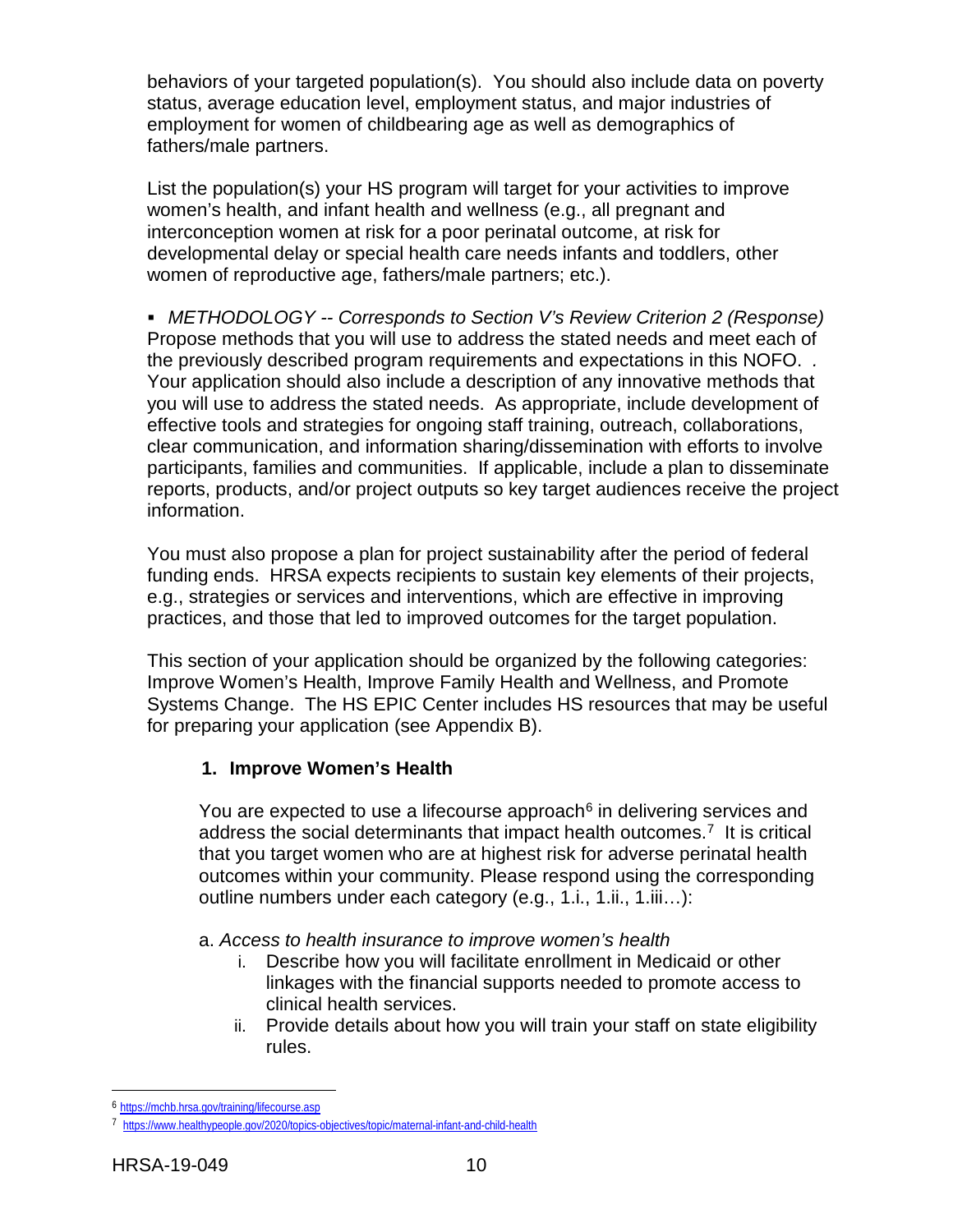- iii. Describe how your program will increase participant knowledge and awareness of Medicaid or other insurance/health care financing options.
- iv. Provide details on the barriers/challenges your organization faces internally, as well as in the community at large, related to health insurance education, enrollment and referrals.
- b. A*ccess to health care services for women*
	- i. Describe how your program will conduct and provide outreach and recruitment to women program participants.
	- ii. Explain how your project will utilize community-based outreach to identify high-risk women for enrollment in HS who have such risk factors as prior poor birth outcomes and possess unhealthy behaviors, which can lead to adverse health outcomes.
	- iii. Describe your project's proposed intake and enrollment process for program participants, including who performs these activities.
	- iv. Explain how your project will conduct comprehensive assessments using the HS standardized tools[8](#page-14-0).
	- v. Explain how you will use HS assessment and case management information to improve care effectiveness and service coordination (e.g., communication and linkages with primary care providers).
	- vi. Identify and describe any tools your program will use for care coordination/case management, planning and monitoring, in addition to the HS standardized tools.
	- vii. Detail your care coordination/case management process.
	- viii. Discuss how your program will determine differing levels of client risk and the type, timing, duration, and intensity of services matched to the risk levels. Detail the projected number of program participants in the prenatal and interconception periods, as well as each level of risk.
	- ix. Provide details on your approach to promote service coordination and systems integration. Explain how your project will ensure a full range of services is available for women before, during, and after pregnancy.
	- x. Describe your process for ensuring your HS participants have a medical home.
	- xi. Discuss how your approach will improve access to medical, social, developmental, behavioral, educational, and informal support services.
- c. *Preventive services and health promotion to improve women's health*
	- i. Describe how you will promote and track the use of women's clinical preventive services, including prenatal care, preconception care, family planning, and well-woman visits.
	- ii. Describe how you will promote and monitor interconception health among high-risk women, including chronic disease management and reduction of reproductive health risks.

<span id="page-14-0"></span> $\overline{a}$ <sup>8</sup> <https://healthystartepic.org/healthy-start-implementation/screening-tools/>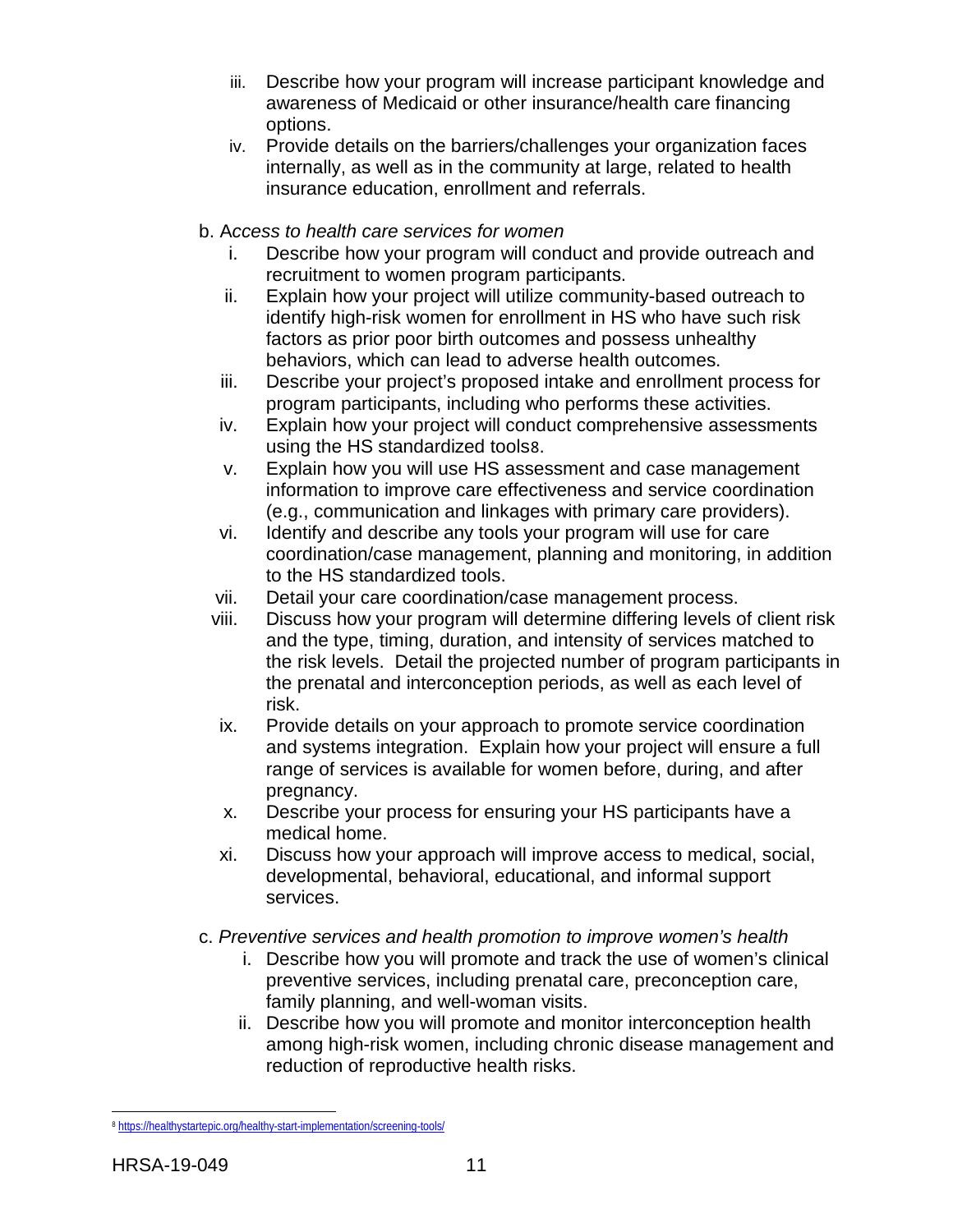- iii. Describe how you will provide health promotion and education to improve women's health,
- iv. Describe how you will promote and monitor reproductive life planning, including the tools and staffing approach you will use.
- v. Describe how you will augment community-wide health education and promotion in the suggested areas for woman and their partners.
- vi. Describe how you will increase provider awareness of best practices in preconception, prenatal care, birth, postpartum, interconception, well-woman care, and reproductive life planning.
- vii. Identify evidence-based curricula your program intends to use.
- viii. Identify and justify other evidence-based models and approaches proposed for use (e.g., Centering Pregnancy, MIECHV evidencebased home visiting models, Bright Futures guidelines for health supervision).

#### *d. Collaboration with local, state, and national initiatives that support women's health*

- i. Describe how you will connect with local, state, and national MCH initiatives and stay abreast of current guidelines and activities focused on women's health.
- ii. If your program is located within a state that has enrolled in Alliance on Innovation Maternal Health (AIM), describe how you will collaborate with your State's Perinatal Quality Collaborative and assist in the adoption of the Maternal Safety Bundle(s)<sup>[9](#page-15-0)</sup>.
- iii. Describe how your program will support the Women's Preventive Services Initiative<sup>[10](#page-15-1)</sup> that provides recommendations to update the Women's Preventive Services Guidelines<sup>[11](#page-15-2)</sup> and develop new recommendations.
- iv. If your program is located within a state with the Infant Mortality Collaborative Improvement and Innovation Network (IM CoIIN)<sup>12</sup>, describe how you will support the team topic of reducing infant mortality by addressing SDOH, sudden unexpected infant death, early prenatal care, or preconception health.
- v. Describe how your program will support the Ryan White HIV/AIDS Program Part D that provides funding to improve access to familycentered HIV medical care for low income, uninsured, underinsured, and medically underserved women (25 years and older) living with HIV and their infants (up to 2 years of age) exposed to or living with HIV.

See Section [VI.3. Reporting](#page-40-0) for a list of performance measures associated with the Improve Women's Health approach.

<span id="page-15-0"></span><sup>9</sup> <https://www.acog.org/About-ACOG/ACOG-Departments/Patient-Safety-and-Quality-Improvement/What-is-AIM>

<span id="page-15-1"></span><sup>10</sup> <https://www.womenspreventivehealth.org/>

<span id="page-15-2"></span><sup>11</sup> <https://www.hrsa.gov/womens-guidelines/index.html>

<span id="page-15-3"></span><sup>12</sup> <https://mchb.hrsa.gov/maternal-child-health-initiatives/collaborative-improvement-innovation-networks-coiins>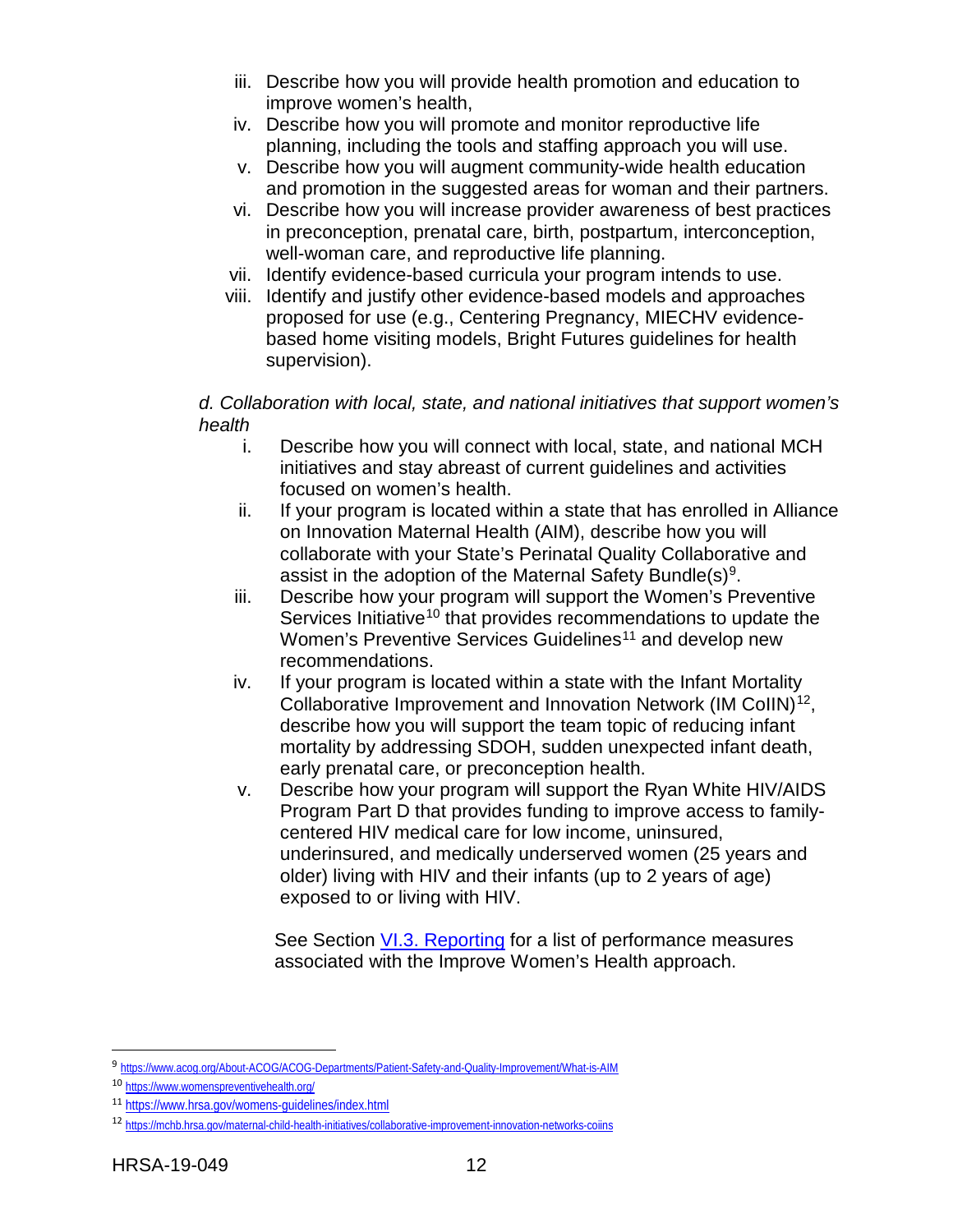# *2.* **Improve Family Health and Wellness**

Please respond using the corresponding outline numbers under each category (e.g., 1.i., 1.ii., 1.iii…):

- *a. Access to health care services for infants and children under 18 months*
	- i. Describe the process for ensuring that infants and children under 18 months have a medical home. Discuss how your project will connect infants and children **under 18 months**[13](#page-16-0) to medical care by providing on-site primary health services, if applicable, or assuring linkages to a community provider to provide such services.
- *b. Prevention and health promotion* 
	- i. Describe how you will provide health education and promotion for women, infants, and families for the topics below
	- 1. Maternal Care well-woman care; family planning; reproductive life planning; prenatal care; childbirth education; breastfeeding; postpartum care; oral health; mental health promotion; perinatal depression and anxiety screening, referral, and follow-up; prevention of substance-exposed pregnancies, including the prevention of fetal alcohol spectrum disorder.
	- 2. Infant Care well child visits; immunizations; oral health; infant growth and development; safe sleep; nutrition; car and home safety; lead poisoning, and the five domains of child development (physical/motor development, social-emotional development, approaches to learning, language development and cognition, and general knowledge), including the importance of reading to a child to promote early literacy.
	- 3. Family Wellness effective parenting practices; infant attachment; mental health promotion; healthy weight; smoking and e-cigarette cessation; perinatal transmission, screening, and referral; sickle cell disease screening and referral; sexually transmitted disease prevention(e.g., HIV), screening, and referral; domestic violence screening and follow up; and behavioral health screening, referral and follow up.
	- ii. Describe any additional health education topics you plan to address.
	- iii. Describe how your project will conduct social-emotional development screening for child participants. Specify the tool(s) your program will use, intervals for screening, and case management\care coordination approaches to assure completed service of referrals and follow up.
	- iv. Discuss your program materials, including evidence of effectiveness, cultural and linguistic appropriateness, and other characteristics.
	- v. Describe how you will augment community-wide health education and promotion for each woman, infant, and family (described above).

<span id="page-16-0"></span><sup>&</sup>lt;sup>13</sup> This is a change from the previous period of performance. Beginning in FY19, HS programs will serve infants and children up to 18 months.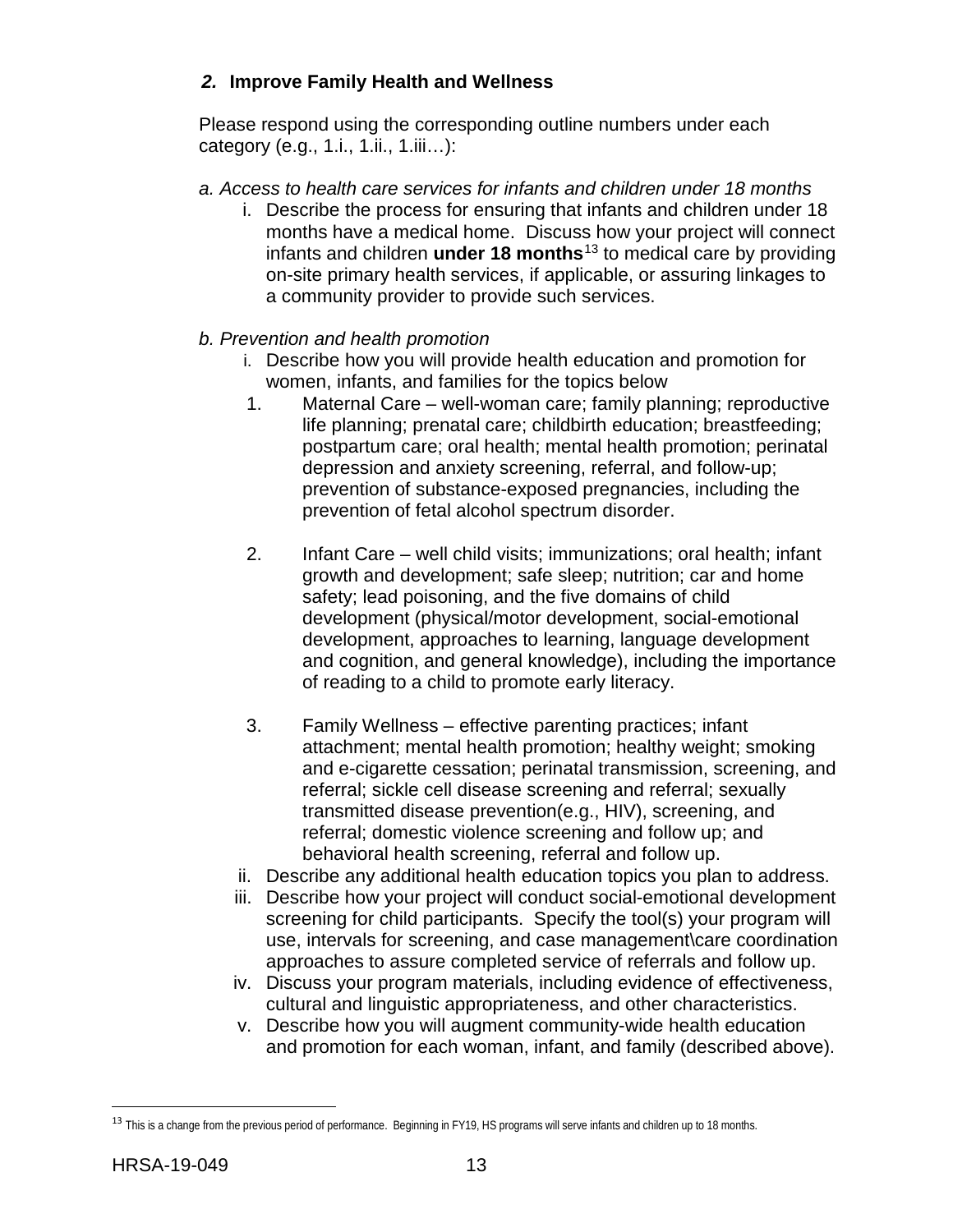- *c. Behavioral health support and services*
	- i. Describe how your project will conduct screening of female participants for depression and anxiety. Specify the screening tools, intervals for screening, and specific case management\care coordination approaches to assure completed service referrals and follow up.
	- ii. Describe how your project will conduct screening of female participants for substance use/misuse. Specify the screening tools, intervals for screening, and specific case management\care coordination approaches to assure completed service referrals and follow up.
	- iii. Describe how your project will use the evidence-based practice of screening, brief intervention, and referral to treatment when conducting standardized screening.
	- iv. Describe linkages and service coordination activities with mental and substance use disorder treatment behavioral health providers, and recovery support providers (e.g., peer support groups) who may improve access to such services. Provide details on proposed activities to increase the availability of these services, if local resources are unavailable.
	- v. Describe your efforts to integrate, co-locate behavioral health services, as well as facilitating linkages to any tele-behavioral health services in your state or region.
	- vi. Discuss how you intend to assess and document risks related to toxic stress as part of your case management\care coordination approach.
	- vii. Describe how you will augment community-wide knowledge, awareness, education, support, and services of toxic stress, adverse childhood experiences (ACEs), trauma-informed care, and parentchild interventions for two-generation impact.
	- viii. Discuss how you will use partnerships, linkages, and system coordination to increase access to trauma-informed care.
- *d. Father/partner involvement* 
	- i. Discuss how your program will engage and promote fathers/male partners involvement in HS education, activities, services, and events for at least 100 fathers/male partners affiliated with HS women and infants/children annually.
	- ii. Identify and describe the assessment tools and evidence-based curriculum your program will use with HS fathers/male partners (e.g., 24/7 Dad, Responsible Fatherhood, Family Spirit, Wise Guys, and Nurturing Fathers Program).
	- iii. Describe your specific activities intended to improve the health, mental health, and resilience of fathers/male partners by supporting healthy relationships between parents/partners, strengthening life skills, and supporting opportunities for self-sufficiency and economic stability of the family.
	- iv. Discuss how you intend to engage community partners in strategies to encourage paternal involvement in supporting the well-being of HS women and child participants.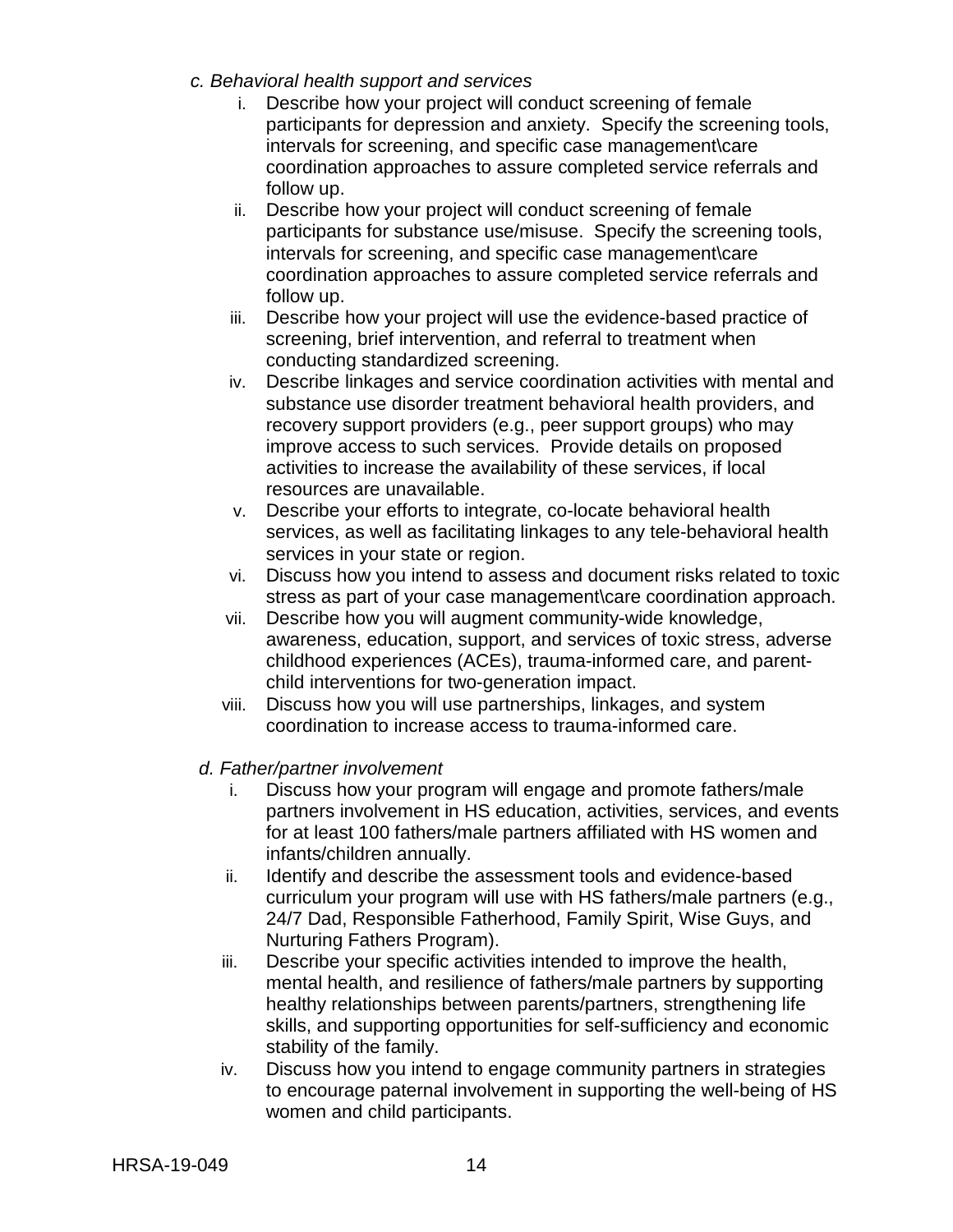- v. Describe specific community-based activities intended to improve the health, behavioral health, and resilience of fathers/male partners.
- vi. Describe how you intend to involve fathers/male partners across all perinatal phases – preconception, prenatal, postpartum and parenting.
- *e. Parent education*
	- i. Describe how your program will deliver parenting education, including timing, standardized curricula, tools, staff, and materials proposed for use.
	- ii. Discuss how your program will promote protective factors such as nurturing and attachment, appropriate limit setting, knowledge of child development, parental resilience, social connections, and concrete support for parents.
	- iii. Identify and justify your program's proposed evidence-based models and approaches.
	- iv. Describe how your program will include partners of women participants who are co-parenting in parent education, activities and events.
	- v. Describe how you will collaborate and integrate with other community organizations providing parenting education (e.g., home visiting, Early Head Start, Strengthening Families).

## *f. Improve service coordination and systems integration for women, their infants and children under 18 months, and their families*

- i. Describe your approach to service coordination and systems integration.
- ii. Describe how your program will ensure significant involvement with MCH activities in your community, in particular Community Health Centers (CHC), other HRSA, and federally-funded investments in your state<sup>[14](#page-18-0)</sup>.
- iii. Describe how you will ensure that your program supports, but does not duplicate MCH activities in the community.
- iv. Describe how your program will support coordination and systems integration among health, social services, and other providers in the community to address social determinants, while supporting improved access to these services.

<span id="page-18-0"></span> $\overline{a}$ <sup>14</sup> https://datawarehouse.hrsa.gov/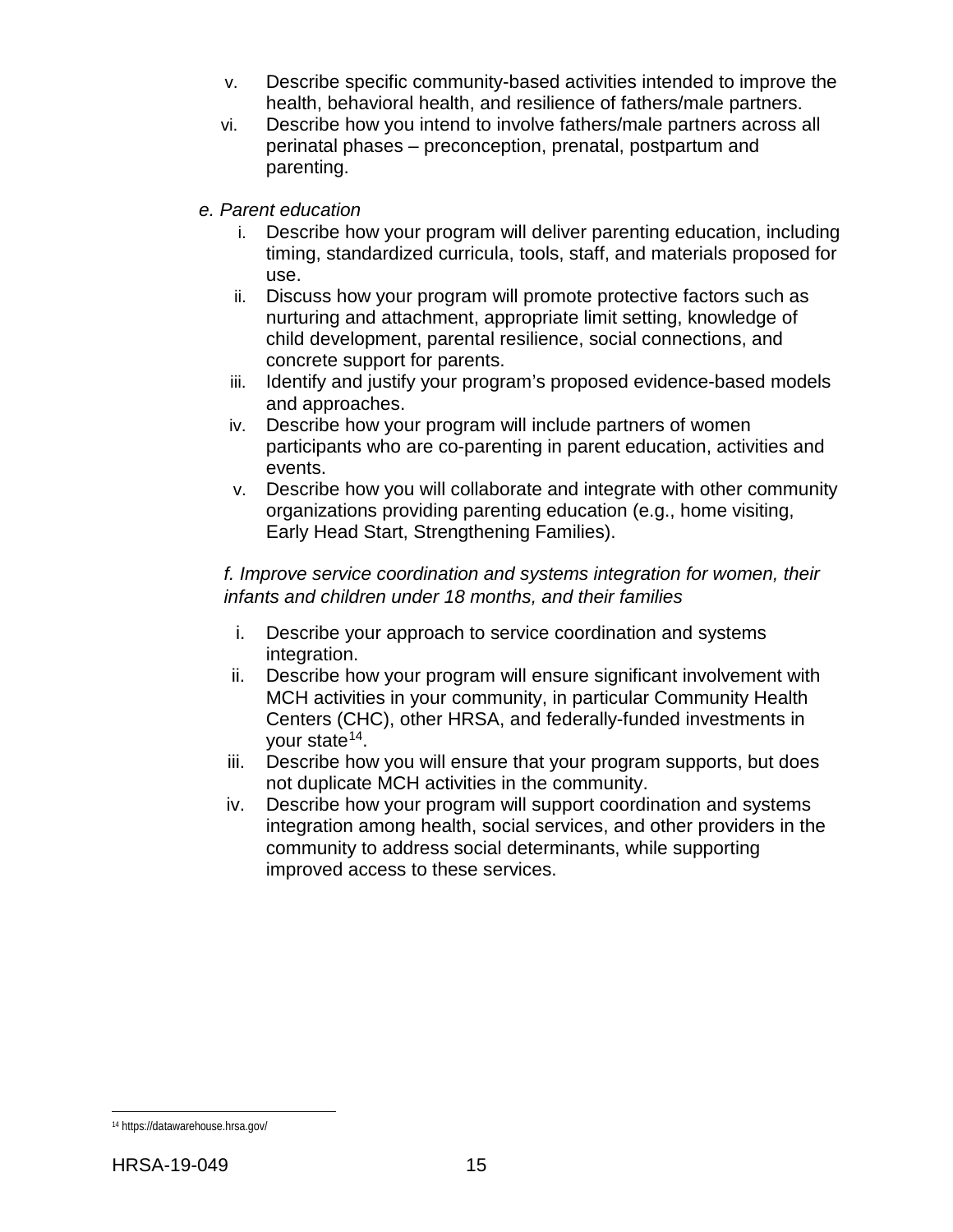# **3. Promote Systems Change**

Please respond using the corresponding outline numbers under each category (e.g., 1.i., 1.ii., 1.iii…):

*a. Community Action Network*

- i. Provide details on how you will identify/select members of the community action network (CAN), including: type of partner organizations and community members, recruitment and retention plans, racial/ethnic breakdown of membership, management procedures, and participation in review of community assets.
- ii. Provide a list of CAN members. For each CAN member include their name and agency or organization represented. Also indicate whether they are state or local government, program participant , community participant, community-based organizations CHCs, private agencies or organizations (not community-based), other service providers, or other partner.
- iii. Describe how your program will collaboratively engage partners to develop a common goal and objectives with shared outcomes and facilitate community collaboration, information sharing, and advocacy among this network.
- iv. Provide details on how your program will revise, update, and monitor activities, and develop/implement/evaluate the 5-year CAN action plan to address barriers to care and improve the local system of care and/or address SDOH.
- v. Describe how your program will convene and facilitate collaborative partnerships to fulfill the approaches of HS. Describe how your program will engage a diverse group of partners who can contribute to shared outcomes that address the environmental and social needs that promote service utilization, and promotes overall health of the target population and/or service area.
- vi. Describe your role in other community coalitions, collaboratives, and activities intended to affect systems change with identified priority areas and yearly goals that should be based on a needs assessment. Reporting on progress will occur annually, along with any revisions to the approved proposal.
- vii. Describe how you will provide leadership for the CAN. Provide details on past performance that demonstrate your capacity to lead collaborative community initiatives.

The restrictions on lobbying apply, and none of the activities described in this NOFO should be related to lobbying.

## *b. Local, State, Regional, and National Leadership*

As a HS recipient, you are required to attend regional and national meetings sponsored by the national HS program. These are forums wherein your program can share and learn from others' HS-related successes, best practices, promising innovations, and lessons. You are also encouraged to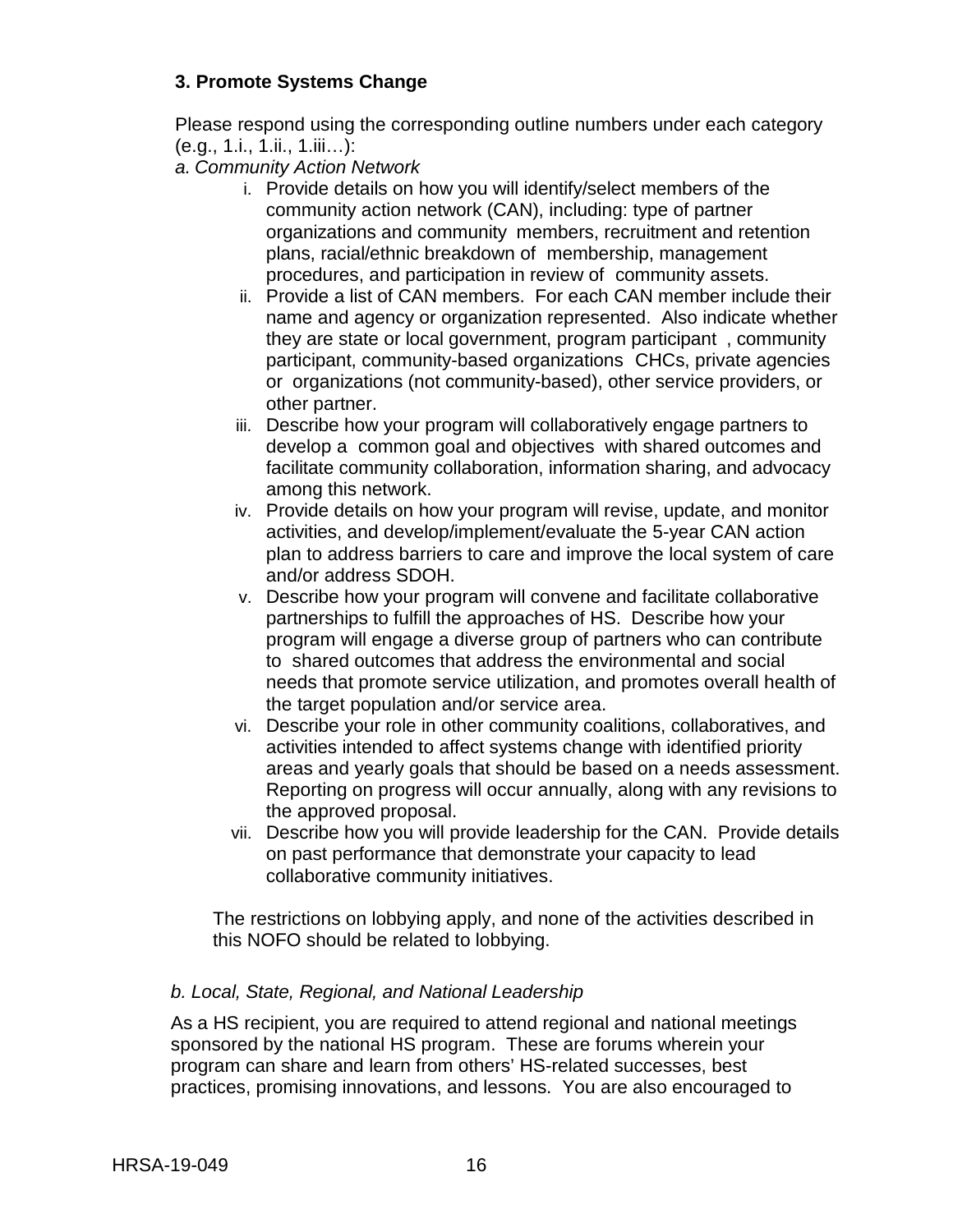share your findings through publications and/or presentations at regional and national MCH and/or public health meetings.

- i. Describe the collaboration efforts with others in the community to educate, establish, maintain, and make available a comprehensive perinatal system of care while serving as a leader for state, regional, and/or national action in support of HS and other community/state/regional/national organizations working to improve perinatal outcomes.
- ii. Describe how your program will coordinate and align with State Title V Maternal and Child Health Block Grant programs, connect and coordinate with other federally-supported MCH programs and initiatives, and establish linkages with key state and local services and resources.
- iii. Discuss how your program will participate in at least one of the following activities: Fetal Infant Mortality Review (FIMR), Maternal Morbidity and Mortality Review (MMMR), or Periodic Periods of Risk (PPOR).

FIMR: Specify whether your program will participate in an existing FIMR project or develop your own FIMR. Discuss your program's role and involvement. Identify the community/geographic area of focus; identify community resources/assets; determine the type and number of cases to be reviewed; determine FIMR's relationship to other types of review; identify and address legal and institutional issues related to the review; establish systems to maintain confidentiality and anonymity; establish a system to identify cases; select data collection and processing methods; designate the appropriate staff; formalize policies and procedures; and build in opportunities for initial and ongoing training.

MMMR: Provide details on how your program will be involved in MMMR, i.e., participate in an existing MMMR project OR develop a new MMMR in your community. Discuss your program's role, involvement, and the steps you will take to develop a new project, if applicable.

PPOR: Provide details on how your program will: assess community readiness; conduct analytic phases of PPOR; develop strategic actions for targeted population; strengthen existing and/or launch new prevention initiatives; and repeat annually.

iv. Discuss your program's interest in participating in either the HS Collaborative Innovation Network (HS COIN) and/or HS Mentoring Program in which recipients must apply through the HS Technical Assistance Cente[r15](#page-20-0) to join in these activities. Identify topics for the HS COIN to address.

<span id="page-20-0"></span> $\overline{a}$ <sup>15</sup> <https://healthystartepic.org/>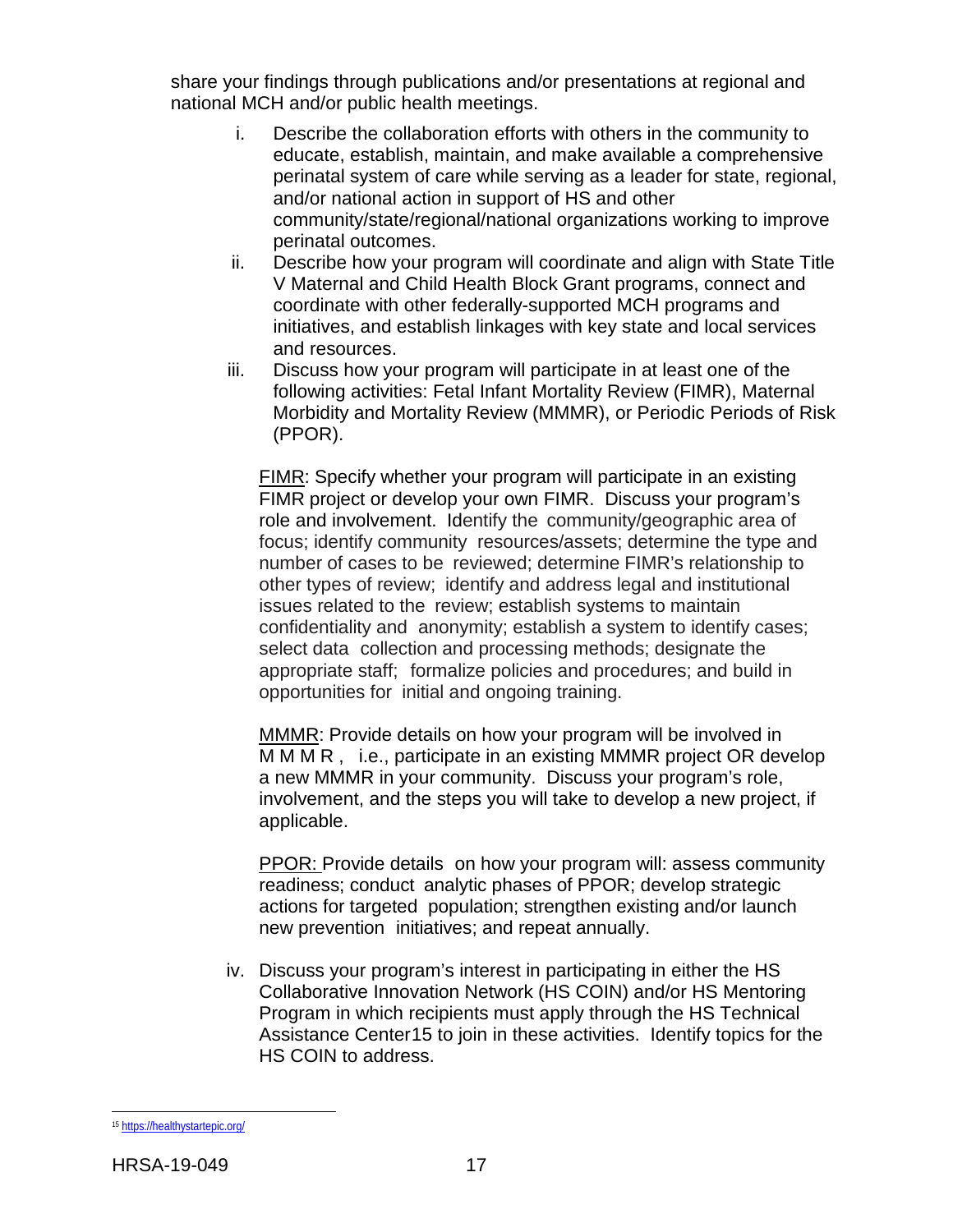*WORK PLAN -- Corresponds to Section V's Review Criterion 2 (Response)*

Describe the activities or steps that your program will use to achieve each of the objectives proposed during the entire period of performance in the Methodology section. Use a time line that includes each activity and identifies your responsible staff. As appropriate, identify meaningful support and collaboration with key stakeholders in planning, designing, and implementing all activities, including developing the application. In this section, you should identify measurable, realistic, time-framed project objectives (if applicable) and performance measure objectives. Your objectives should be responsive to the approaches of the HS program, your identified need(s), and strengths/resources of your target population. Each objective should be clearly stated, outcome-oriented, and realistic for your available resources. Each period of performance objective must have associated calendar year objectives for each year of requested HS funding. You may detail this information on a separate worksheet, referenced in the narrative in this section, and placed in **Attachment 2**. Your budget narrative (described in subsection iv) should reflect the strategies described in the work plan. Your proposed position descriptions, protocols, and/or training curricula should align with and support your narrative.

 *RESOLUTION OF CHALLENGES -- Corresponds to Section V's Review Criterion 2 (Response)*

Discuss challenges that you are likely to encounter in designing and implementing the activities described in the work plan, and approaches that you will use to resolve such challenges.

Your application must address:

- Program participant barriers such as enrollment and retention in the HS program, barriers to establishing a medical home, and challenges to obtaining health and social services in the community, with proposed resolutions.
- **Community barriers such as lack of resources (human and** financial), political environment, and transportation.
- *EVALUATION AND TECHNICAL SUPPORT CAPACITY -- Corresponds to Section V's Review Criteria 3 (Evaluative Measures) and 4 (Impact)*

Please respond using the corresponding outline numbers under each category (e.g., 1.i., 1.ii., 1.iii…):

- *1. HS workforce development*
	- i. Describe how the program will train and continue to develop HS staff in the following areas:
		- o HS core competencies (i.e., HS Community Health Worker (CHW) Course)[16.](#page-21-0)

<span id="page-21-0"></span><sup>16</sup> <https://healthystartepic.org/training-and-events/healthy-start-community-health-worker-course/>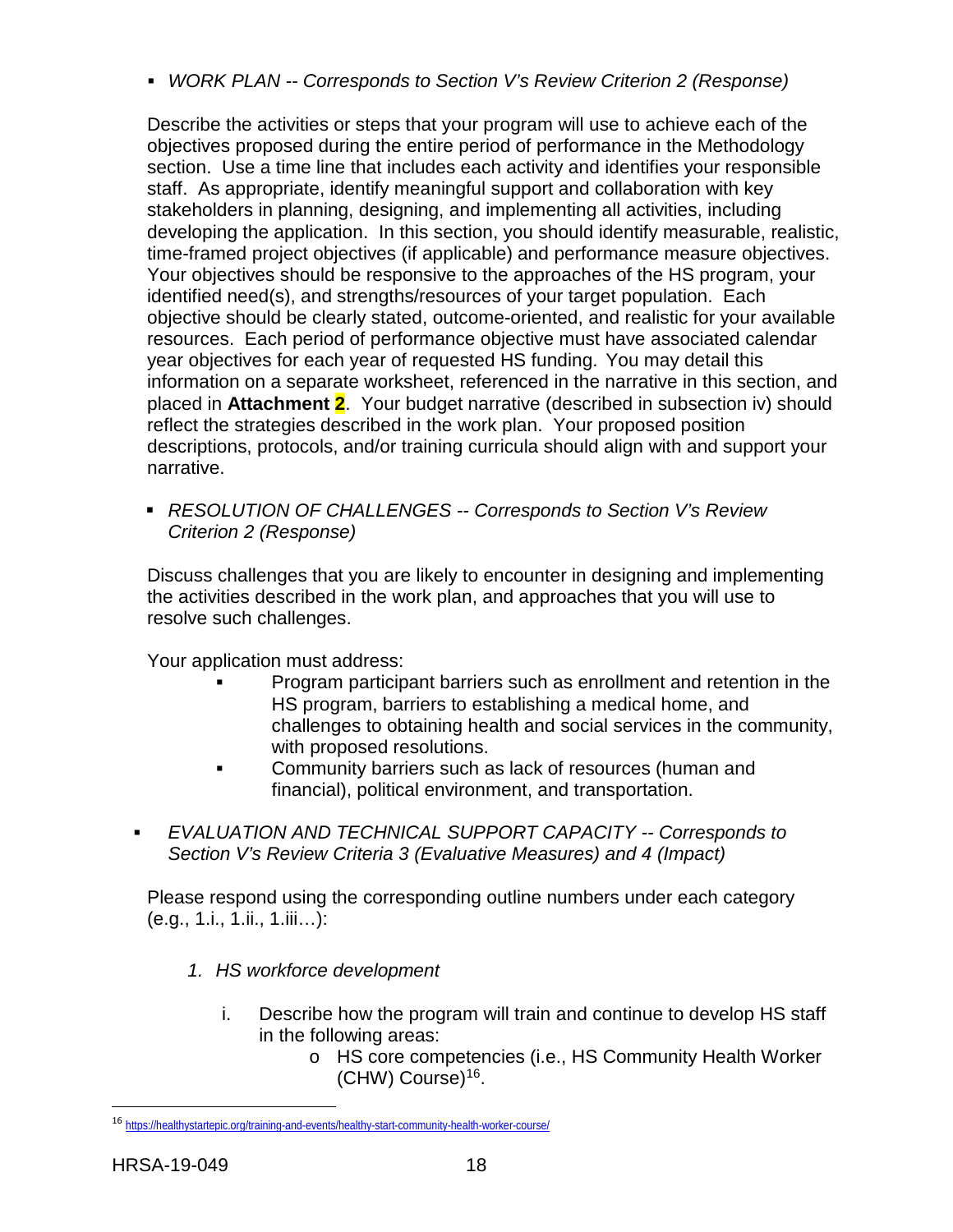- o Evidence-based approaches and/or curricula.
- o Case management\care coordination approaches.
- o Parent education.
- o Trauma-informed care.
- ii. Describe how the program will apply core competencies for continued HS workforce development.
- iii. Describe how your program leadership/supervisors will support implementation of core competencies for the HS workforce, including CHW, nurses, social workers, and other staff. Include a description of team approaches or tiered (or triage) case management\care coordination approaches to be used.
- iv. Define how you will provide testing and remediation to assure competence among your HS workforce.
- v. Describe how you will work with the HS Technical Assistance Center to identify technical assistance with the core competencies.
- *2. Data Collection and Performance Monitoring*

Objectives and Performance Measures

The application should include baselines and targets for all performance measures in the work plan, (see section VI.3 for a list of the performance measures). Both period of performance and calendar period objectives should relate to the performance measures. Objective statements should clearly describe what your program will achieve and by when as well as the target population. Each objective should include a numerator, a denominator, time frame, and data source including year.

The initial proposed objective(s) for each calendar year should include baseline data, utilizing the most current data source available prior to implementation of services using HS funds). Competing Continuations must use calendar year 2017 as the baseline. When utilizing baseline data, you must document the date source. If baseline data sources are older than 2010 please explain why more current estimates are not unavailable. If percentages are used, the relevant numerator and denominator must be provided. Each period of performance objective should have a performance measure, which is the statistic, or quantitative value that expresses the result of the objective.

The following example may assist you in the development of the project objectives and measures:

Period of performance Objective: By 3/31/2024, increase proportion of HS women participants that receive a well-woman visit to 80 percent.

Calendar Year 1 Objective: By 12/31/2019, increase proportion of HS women participants that receive a well-woman visit to 45 percent.

Calendar Year 2 Objective: By 12/31/2020, increase proportion of HS women participants that receive a well-woman visit to 55 percent.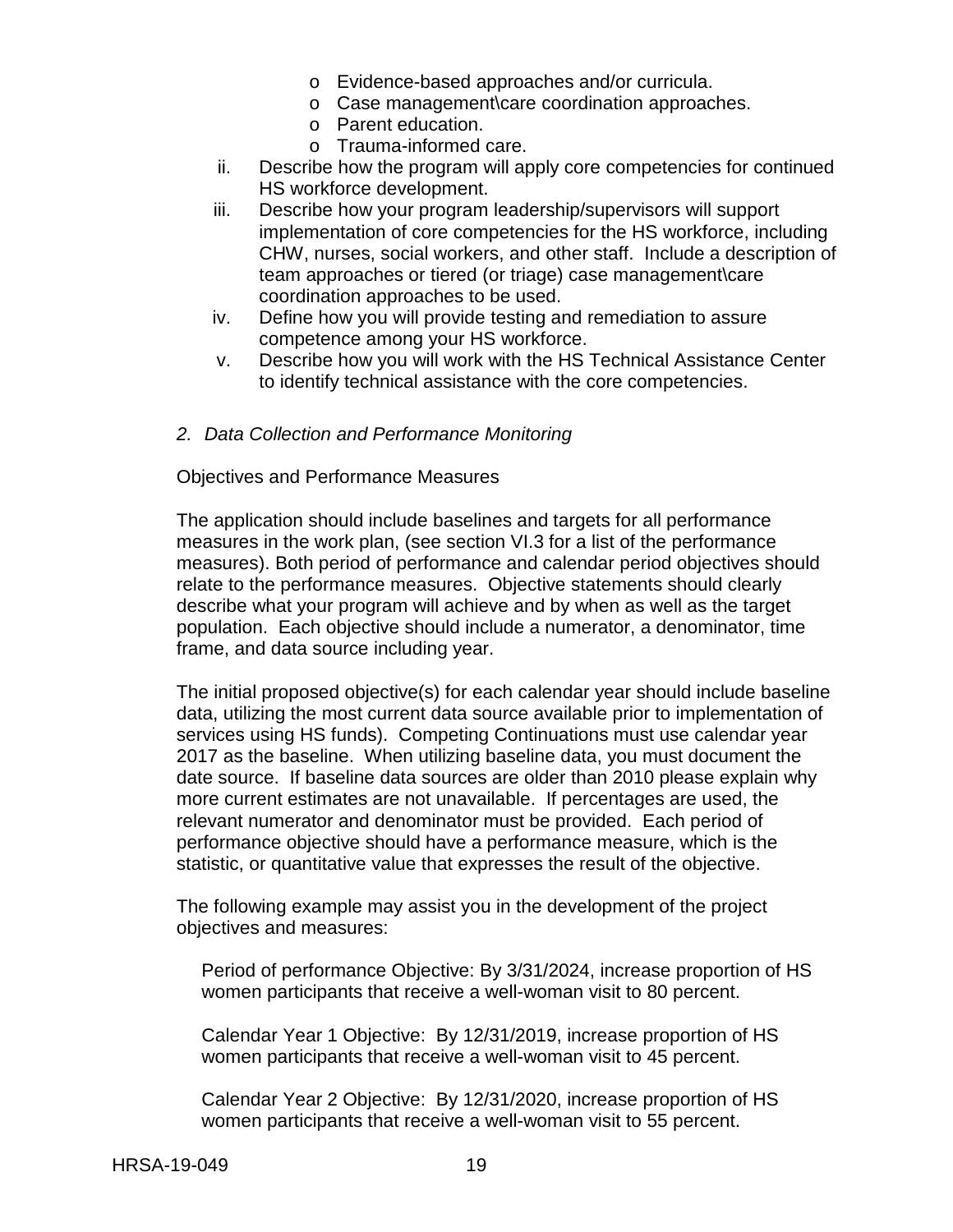Calendar Year 3 Objective: By 12/31/2021, increase proportion of HS women participants that receive a well-woman visit to 65 percent.

Calendar Year 4 Objective: By 12/31/2022 increase proportion of HS women participants that receive a well-woman visit to 75 percent.

Calendar Year 5 Objective: By 12/31/2023, increase proportion of HS women participants that receive a well-woman visit to 80 percent.

Baseline: For calendar year 2017, baseline is 40 percent (Source: Program Data System, obtained 10/1/2017)

#### **Benchmarks**

Applicants shall report annually on progress toward achieving the 19 HS benchmark goals. Failure to ensure compliance with reporting requirements once an award is made may result in further actions or conditions during postaward monitoring. (see [45 CFR § 75.371 Remedies for noncompliance\)](https://www.ecfr.gov/cgi-bin/retrieveECFR?gp=1&SID=4d52364ec83fab994c665943dadf9cf7&ty=HTML&h=L&r=PART&n=pt45.1.75).

- i. Increase the proportion of HS women and child participants with health insurance to 90 percent (reduce uninsured to less than 10 percent).
- ii. Increase the proportion of HS women participants who have a documented reproductive life plan to 90 percent.
- iii. Increase the proportion of HS women participants who receive a postpartum visit to 80 percent.
- iv. Increase proportion HS women and child participants who have a usual source of medical care to 80 percent.
- v. Increase proportion of HS women participants that receive a wellwoman visit to 80 percent.
- vi. Increase proportion of HS women participants who engage in safe sleep practices to 80 percent.
- vii. Increase proportion of HS child participants whose parent/ caregiver reports they were ever breastfed or pumped breast milk to feed their baby to 82 percent.
- viii. Increase proportion of HS child participants whose parent/ caregiver reports they were breastfed or fed breast milk at 6 months to 61 percent.
- ix. Increase the proportion of pregnant HS participants that abstain from cigarette smoking to 90 percent.
- x. Reduce the proportion of HS women participants who conceive within 18 months of a previous birth to 30 percent.
- xi. Increase proportion of HS child participants who receive the last age-appropriate recommended well child visit based on AAP schedule to 90 percent.
- xii. Increase the proportion of HS women participants who receive depression screening and referral to 100 percent.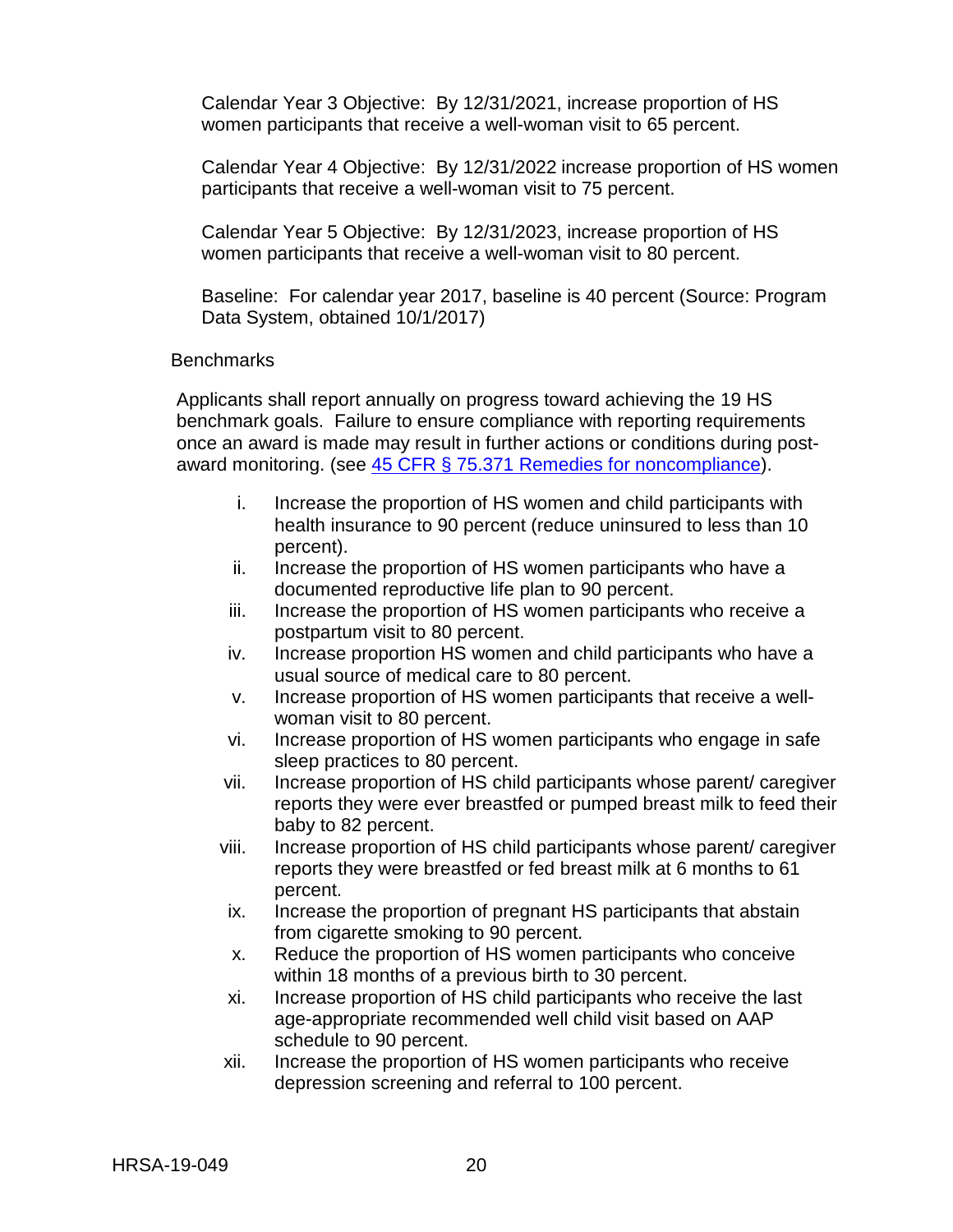- xiii. Increase proportion of HS women participants who receive intimate partner violence (IPV) screening to 100 percent.
- xiv. Increase proportion of HS women participants that demonstrate father and/or partner involvement (e.g., attend appointments, classes, etc.) during pregnancy to 90 percent.
- xv. Increase proportion of HS women participants that demonstrate father and/or partner involvement (e.g. attend appointments, classes, infant/child care) with their child participant to 80 percent.
- xvi. Increase the proportion of HS child participants aged <24 months who are read to by a parent or family member 3 or more times per week to 50 percent.
- xvii. Increase the proportion of HS programs with a fully implemented Community Action Network (CAN) to 100 percent.
- xviii. Increase the proportion of HS programs with at least 25 percent community members and HS program participants serving as members of their CAN to 100 percent.
- xix. Increase the proportion of HS programs who establish a QI and performance monitoring process to 100 percent.

# *Use standardized HS screening tools for data collection*

Your program must use the standardized HS screening tools<sup>[17](#page-24-0)</sup> for collection of universal data elements. Your program must be ready and able to report on data collected through the screening tools. Your program must ensure organizational approvals are in place to do so (e.g., Internal Review Board, data use agreements, etc.).

Please respond using the corresponding outline numbers under each category (e.g., 2.i., 2.ii., 2.iii…):

- i. Describe your system for acquiring or collecting client/participant-level data and monitoring individual and participant group outcomes, including reports to HRSA. This data will be collected monthly.
- ii. Provide details on your program's data collection system, including case management\care coordination, process, and outcome data.
- iii. Describe how your program will measure progress towards achieving the benchmarks.
- iv. Describe your process and plan for program monitoring activities, which includes process and outcome measurements.
- v. Discuss your proposed process for assessing community resources, capacities, and risks (e.g., mapping).

<span id="page-24-0"></span><sup>17</sup> <https://healthystartepic.org/healthy-start-implementation/screening-tools/>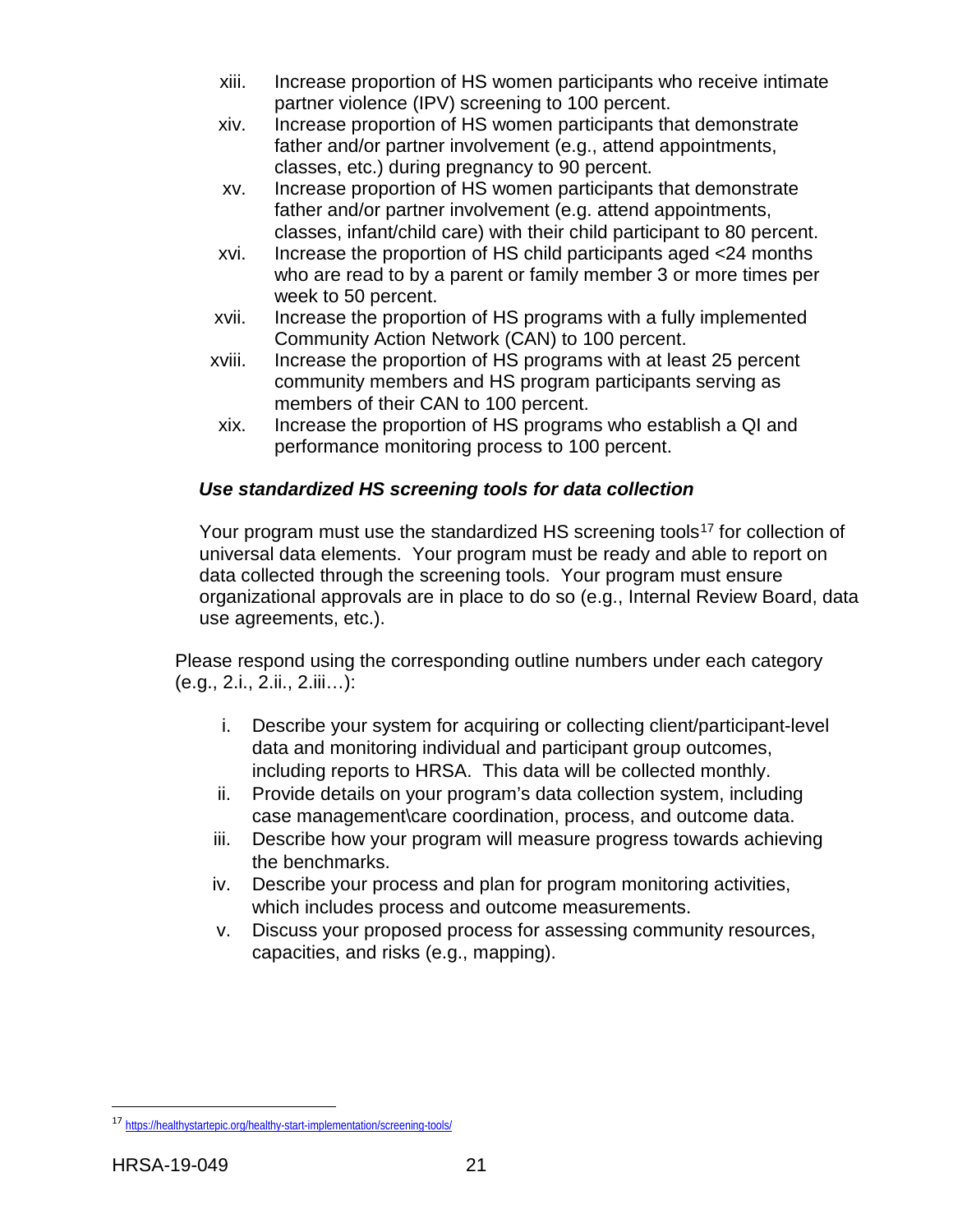#### *3. Quality Improvement*

Your program is expected to engage in quality improvement (QI) efforts informed by participant-level, program-level and community-level data.

- **i.** Describe how your program will identify opportunities for QI (i.e., to close the gap between knowledge and practice) related to your activities, services, and supports, as well as for the program as a whole.
- **ii.** Describe the systems and processes your program will implement to support QI activities deciding on a methodology to use, stating metrics for change, implementing the project, measuring progress through analysis, and then data reporting.
- **iii.** Describe how your program will 1) have the capacity and leadership support to collect and analyze data (including at the individual program participant level) in order to identify opportunities for QI;2) describe how you will collect and use "real time" data for QI and must identify specific QI aims and measures your program intends to use during the grant period; and 3) describe how you will collect data in a way that facilitates reporting and data submission to HRSA.
- iv. Describe how your program will use ongoing QI processes, including a process for submitting to HRSA an annual QI plan. Provide details on the collaborative QI activities your program will undertake with community partners or other service providers. Your plan should include overall management approach, specific aims and measures, process and activities, measurement plan and analysis. Provide details on results of past QI activities, if applicable. Please submit the QI plan in Attachment 7.
- *4. Conduct Local Evaluation*

Your local evaluation should be an assessment of HS recipient activities during the 5-year period of performance. The findings from the local evaluation should cascade from the initial needs assessment submitted at the beginning of the period of performance. Your HS program should continue to refer to the needs assessment findings throughout the period of performance and monitor progress to identify opportunities for QI.

Your local evaluations must be conducted by an independent evaluator. Your application is expected to include an evaluation plan for the 5-year period of performance. A description of progress to implement the evaluation plan will be due annually, when submitting your annual non-competing progress report.

Your application must describe your plan for program evaluation. This plan should document process, impact, and outcomes. The program evaluation should monitor ongoing processes and the progress towards the goals and objectives of the project. Include descriptions of the inputs (e.g., organizational profile, collaborative partners, key staff, budget, and other resources), key processes, and expected outcomes of the funded activities.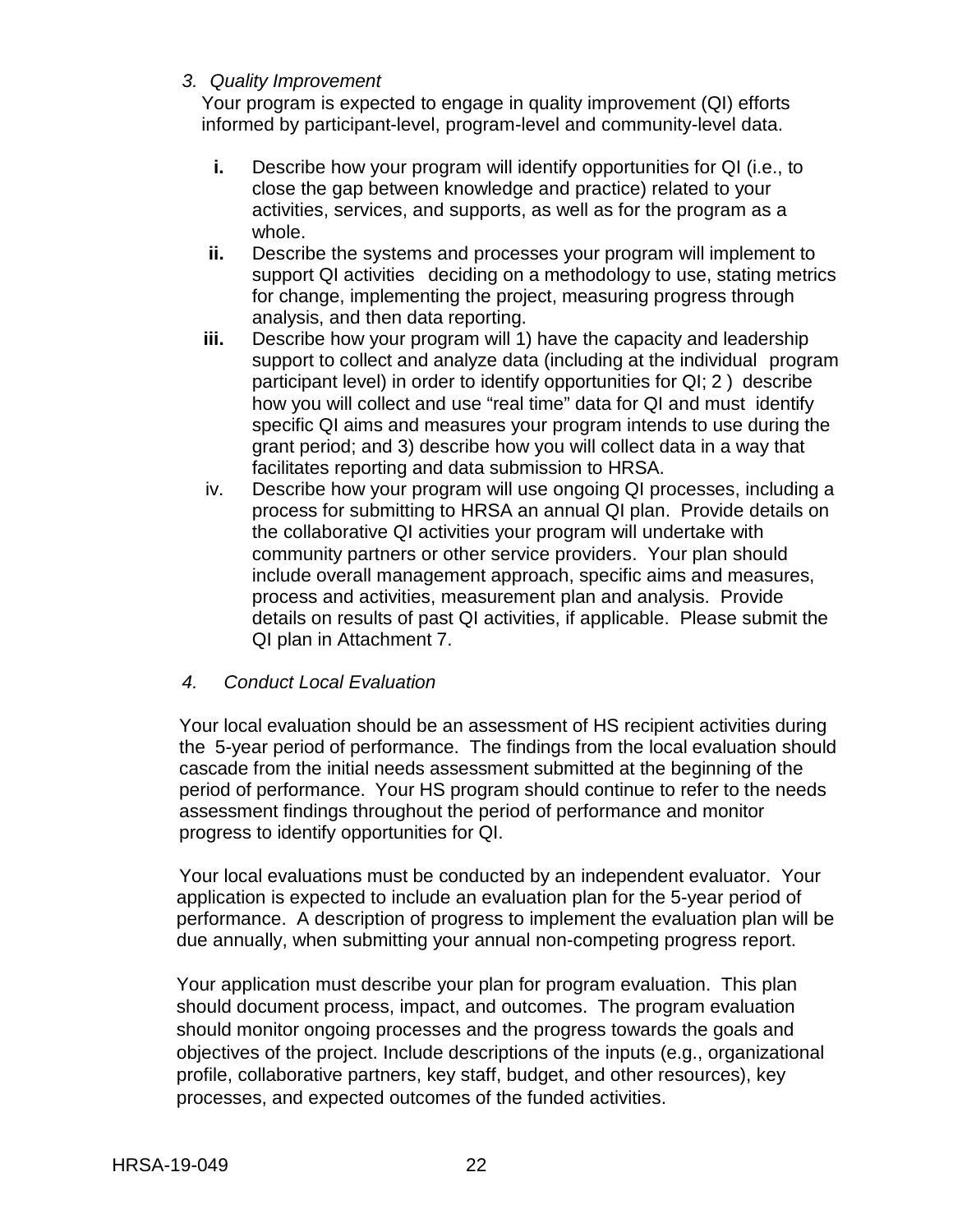See Section [VI.3. Reporting](#page-40-0) for a list of performance measures associated with the Assure Impact and Effectiveness approach.

 *ORGANIZATIONAL INFORMATION -- Corresponds to Section V's Review Criterion 5 (Resources and Capabilities)*

Applicant organizations should have sound systems, policies, and procedures in place for managing funds, equipment, and personnel to receive grant support.

All successful recipients must perform a substantive role in carrying out project activities and not merely serve as a conduit for an award to another party or to provide funds to an ineligible party.

The recipient organization will hire key personnel, will be responsible for communication with the consortium organization (if applicant is a consortium, it will be responsible for communication within the consortium and with the community), and will coordinate the preparation and submission of required reports and continuation grant applications for future years. The recipient will have primary responsibility for monitoring the progress of the project toward its objectives, including monitoring contract deliverables.

Please respond using the corresponding outline numbers (e.g., i., ii., iii…):

- i. Succinctly describe your organization's current mission and structure, scope of current activities, and how these elements all contribute to the organization's ability to conduct the program requirements and meet program expectations.
- ii. Describe your (applicant) agency, its history, past experiences, and current capacities in MCH, especially in community-based initiatives.
- iii. Discuss how the organization will follow the approved plan, as outlined in the application, properly account for the federal funds, and document all costs to avoid audit findings.
- iv. Provide an organizational chart of the agency, including how the administration and the fiscal management of the proposed project will be integrated into the current administration.
- v. Include a brief synopsis of the Project management approach/activities planned for this project. Also, include a chart to show communication and supervision/monitoring pathways with project staff, contractors, and the Consortium.
- vi. Summarize the coordination among key program, fiscal, and evaluation staff. Identify to what extent members of each group will work jointly on monitoring and technical assistance activities; outline the methodologies for soliciting, awarding, and the fiscal and program monitoring of contracts and subcontracts.
- *vii.* Briefly describe methodologies that will be used for monitoring utilization of services and quality assurance (including client satisfaction) of all activities and services.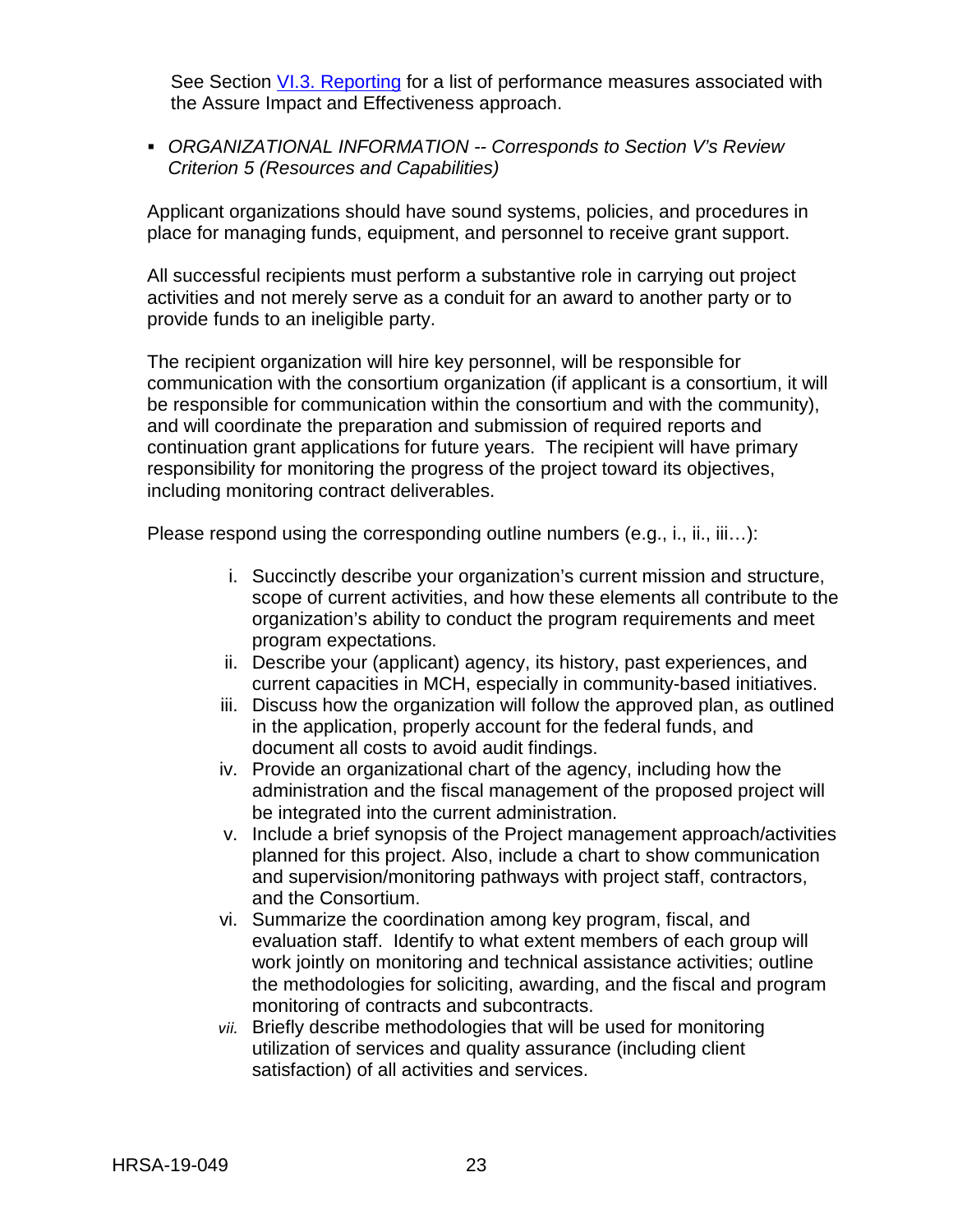## **NARRATIVE GUIDANCE**

To ensure that you fully address the review criteria, this table provides a crosswalk between the narrative language and where each section falls within the review criteria.

| <b>Narrative Section</b>                            | <b>Review Criteria</b>                                                                                                                                                   |
|-----------------------------------------------------|--------------------------------------------------------------------------------------------------------------------------------------------------------------------------|
| Introduction                                        | $(1)$ Need                                                                                                                                                               |
| <b>Needs Assessment</b>                             | $(1)$ Need                                                                                                                                                               |
| Methodology                                         | (2) Response                                                                                                                                                             |
| Work Plan                                           | (2) Response                                                                                                                                                             |
| <b>Resolution of Challenges</b>                     | (2) Response                                                                                                                                                             |
| <b>Evaluation and Technical Support</b><br>Capacity | (3) Evaluative Measures and (4) Impact                                                                                                                                   |
| Organizational Information                          | (5) Resources/Capabilities                                                                                                                                               |
| <b>Budget and Budget Narrative</b><br>(below)       | (6) Support Requested – the budget section<br>should include sufficient justification to allow<br>reviewers to determine the reasonableness<br>of the support requested. |

#### **Additional Funding to Address Maternal Mortality and Severe Maternal Morbidity**

The HS program is an important resource for addressing maternal mortality and severe maternal morbidity within the communities served by HS projects. HRSA will increase support to HS recipients to hire clinical service providers (e.g., nurse practitioners, certified nurse midwives, physician assistants, and other maternalchild advance practice health professionals). These clinical providers will enable HS recipients nationwide to expand their capacity to provide direct access to wellwoman care and maternity care services to reduce barriers and help address health disparities among high-risk and underserved women. These clinical providers will also support health educators by conducting training on the identification of maternal early warning signs in order to prevent obstetric emergencies. You may request up to \$120,000 above the base HS award for each year to support these activities in your application submitted under this NOFO. You must provide a plan to support these activities in Attachment 11 of your application, as well as a separate budget narrative and budget forms.

#### <span id="page-27-0"></span>*iii. Budget*

See Section 4.1.iv of HRSA's *SF-424 [Application Guide.](http://www.hrsa.gov/grants/apply/applicationguide/sf424guide.pdf)* Please note: the directions offered in the SF-424 Application Guide may differ from those offered by Grants.gov. Follow the instructions included in the Application Guide and the additional budget instructions provided below. A budget that follows the Application Guide will ensure that, if HRSA selects the application for funding, you will have a well-organized plan and by carefully following the approved plan can avoid audit issues during the implementation phase.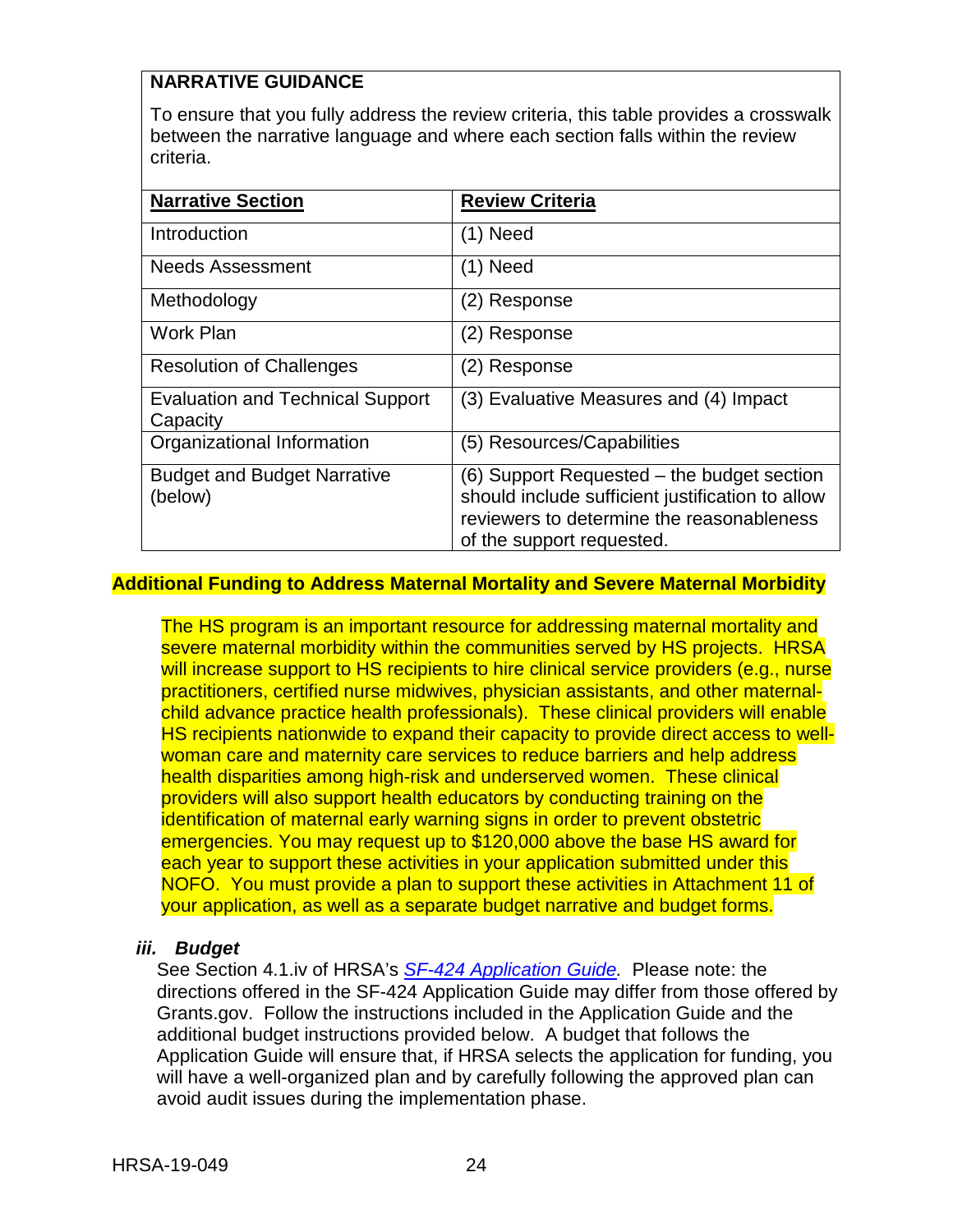**Reminder:** The Total Project or Program Costs are the total allowable costs (inclusive of direct **and** indirect costs) incurred by the recipient to carry out a HRSA-supported project or activity. Total project or program costs include costs charged to the award and costs borne by the recipient to satisfy a matching or cost-sharing requirement, as applicable.

The Department of Defense and Labor, Health and Human Services, and Education Appropriations Act, 2019 and Continuing Appropriations Act, 2019 (P.L. 115-245), Division B, § 202 states, "None of the funds appropriated in this title shall be used to pay the salary of an individual, through a grant or other extramural mechanism, at a rate in excess of Executive Level II." See Section 4.1.iv Budget – Salary Limitation of HRSA's *SF-424 [Application Guide](http://www.hrsa.gov/grants/apply/applicationguide/sf424guide.pdf)* for additional information. Note that these or other salary limitations may apply in the following FY, as required by law.

#### <span id="page-28-0"></span>*iv. Budget Narrative*

See Section 4.1.v. of HRSA's *SF-424 [Application Guide.](http://www.hrsa.gov/grants/apply/applicationguide/sf424guide.pdf)*

Include a separate budget narrative for your plan to *Plan to Expand Clinical Support To Address Maternal Mortality and Severe Maternal Morbidity* provided in Attachment 11.

#### <span id="page-28-1"></span>*v. Program-Specific Forms*

Program-specific forms are not required for application.

#### <span id="page-28-2"></span>*vi. Attachments*

Provide the following items in the order specified below to complete the content of the application. **Unless otherwise noted, attachments count toward the application page limit.** Indirect cost rate agreements and proof of non-profit status (if applicable) will not count toward the page limit. You must clearly label **each attachment**.

#### *Attachment 1: Transmittal Letter*

Your transmittal letter is a required attachment to your application. It must clearly and completely address the eligibility criterial described in Section III.

#### *Attachment 2: Work Plan*

Attach the work plan for your project that includes all information detailed in Section IV. ii. Project Narrative. If you will make subawards or expend funds on contracts, describe how your organization will ensure proper documentation of expenditures.

#### *Attachment 3: Staffing Plan and Job Descriptions for Key Personnel (see Section 4.1. of* HRSA's *SF-424 [Application Guide\)](http://www.hrsa.gov/grants/apply/applicationguide/sf424guide.pdf)*

Keep each job description to one page in length as much as is possible. Include the role, responsibilities, and qualifications of proposed project staff. Also, please include a description of your organization's timekeeping process to ensure that you will comply with the federal standards related to documenting personnel costs.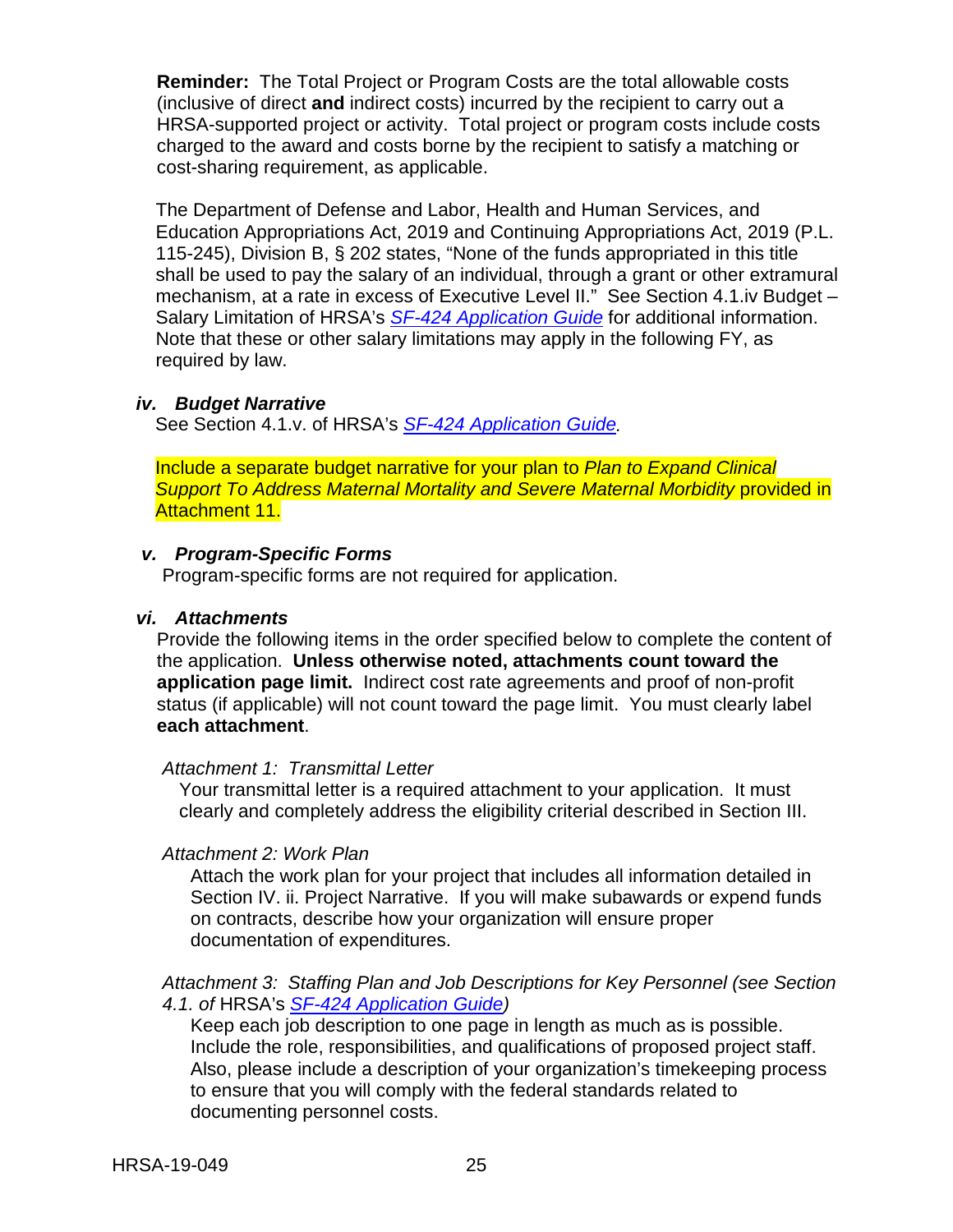#### *Attachment 4: Biographical Sketches of Key Personnel*

Include biographical sketches for persons occupying the key positions described in Attachment 3, not to exceed two pages in length per person. In the event that a biographical sketch is included for an identified individual not yet hired, include a letter of commitment from that person with the biographical sketch.

*Attachment 5: Letters of Agreement, Memoranda of Understanding, and/or Description(s) of Proposed/Existing Contracts (project-specific)*

Provide any documents that describe working relationships between your organization and other entities and programs cited in the proposal. Documents that confirm actual or pending contractual or other agreements should clearly describe the roles of the contractors and any deliverable. Make sure any letters of agreement are signed and dated.

#### *Attachment 6: Project Organizational Chart*

Provide a one-page figure that depicts the organizational structure of the project.

*Attachment 7: Tables, Charts, etc.*

To give further details about the proposal (e.g., Gantt or PERT charts, flow charts).

*Attachment 8: For Multi-Year Budgets--*5th *Year Budget (NOT counted in page limit),* 

After using columns (1) through (4) of the SF-424A Section B for a 5-year period of performance, you will need to submit the budget and narrative justification for the  $5<sup>th</sup>$  year as an attachment. Use the SF-424A Section B. See Section 4.1.iv of HRSA's *SF-424 [Application Guide.](http://www.hrsa.gov/grants/apply/applicationguide/sf424guide.pdf)*

*Attachment 9: Request for Funding Factors (for competiting continuations only)* To receive a funding priority, include a statement that you are eligible for a funding priority and identify the priority. Include documentation of this qualification. See **Section V.2.** 

*Attachment 10: Progress Report*

#### **(FOR COMPETING CONTINUATIONS ONLY)**

A well-documented progress report is a required and important source of material for HRSA in preparing annual reports, planning programs, and communicating program-specific accomplishments. The accomplishments of competing continuation applicants are carefully considered; therefore, you should include previously stated goals and objectives in your application and emphasize the progress made in attaining these goals and objectives. HRSA program staff reviews the progress report after the Objective Review Committee evaluates the competing continuation applications.See Section V.2 Review and Selection Process for a full explanation of funding factors.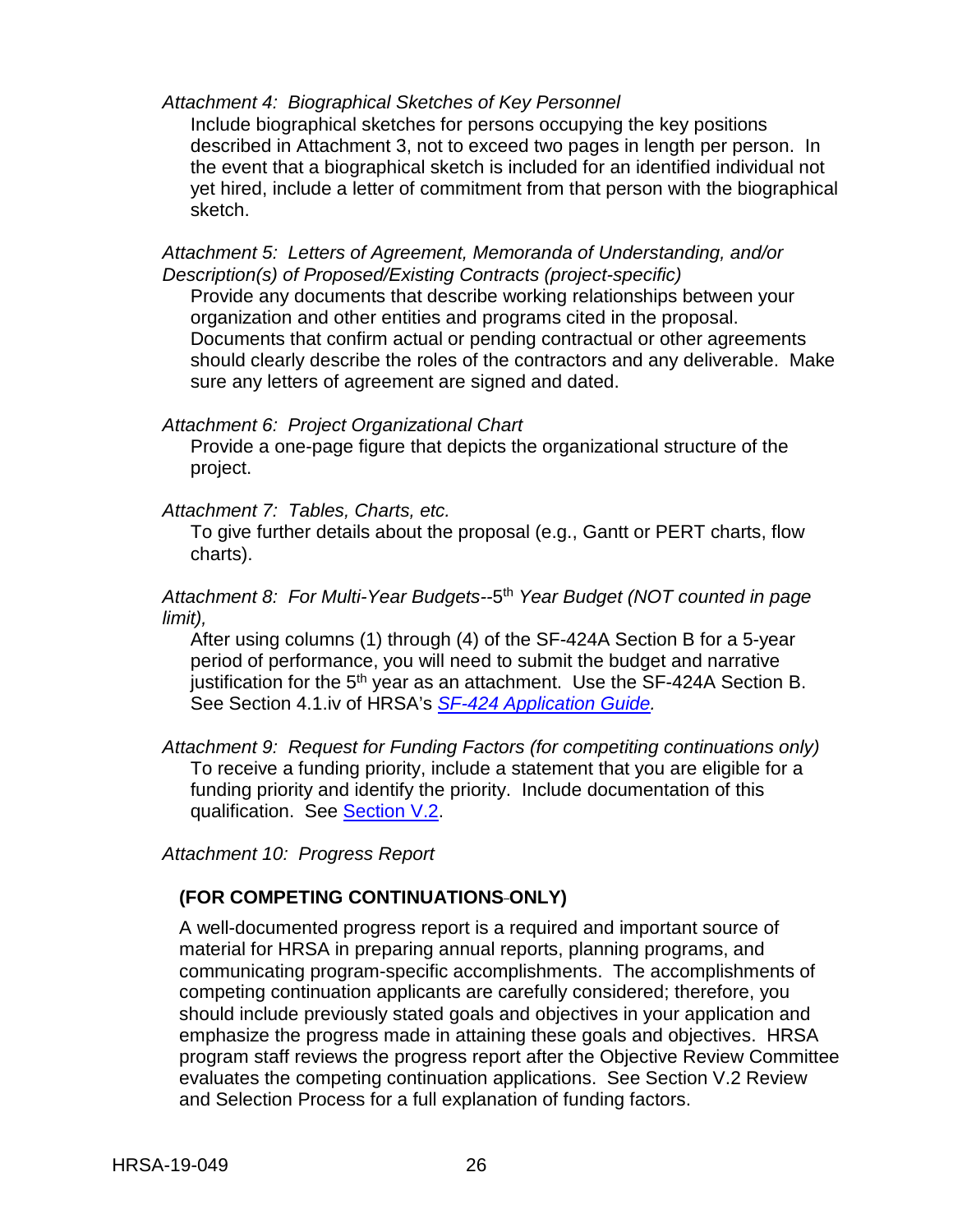The progress report should be a brief presentation of the accomplishments, in relation to the objectives of the program during the current period of performance. The report should include:

- (1) The period covered (dates).
- (2) Specific objectives Briefly summarize the specific objectives of the project.
- (3) Results Describe the program activities conducted for each objective. Include both positive and negative results or technical problems that may be important.

HRSA will assign up to 3 priority points for prior performance. Priority points will be given based on data submitted to HRSA in the last progress report (Benchmarks), and the HS aggregate data reporting (total served).

For current recipients with an April 1 budget period start date: Benchmark data reporting period is January 1, 2016 - December 31, 2016.

For current recipients with a November 1 budget period start date: Benchmark data reporting period is January 1, 2017- December 31, 2017.

**Priority 1:** Number of pregnant program participants served. (1 point) You can request priority points (via **Attachment 9**) if: In CY2017, you met the required number of pregnant program participants served. Priority 1 will be verified by monthly aggregate and/or the Healthy Start Monitoring and Evaluation Data monthly client-level data.

**Priority 2:** Total number of total participants served. (1 point) You can request priority points (via **Attachment 9**) if: In CY2017, you met the required total number of program participants served

**Priority 3: Benchmarks. (1 point)** You can request priority points (via **Attachment 9**) if: In CY2017, you met 14 out of 19 program performance measures (benchmarks)

*Attachment 11: Plan to Expand Clinical Support To Address Maternal Mortality and Severe Maternal Morbidity* 

(THIS ATTACHMENT IS ONLY REQUIRED IF YOU WOULD LIKE TO BE CONSIDERED FOR THE ADDITIONAL ANNUAL FUNDING OF \$120,000. Applying for this funding will not impact the Healthy Start Initiative: Eliminating Disparities in Perinatal Health application score. HRSA staff will evaluate your plan separately.)

Provide a plan for the use of additional funds to hire clinical professionals (directly or through contract) to expand your capacity to provide direct access to well-woman care and maternity care services to reduce barriers and help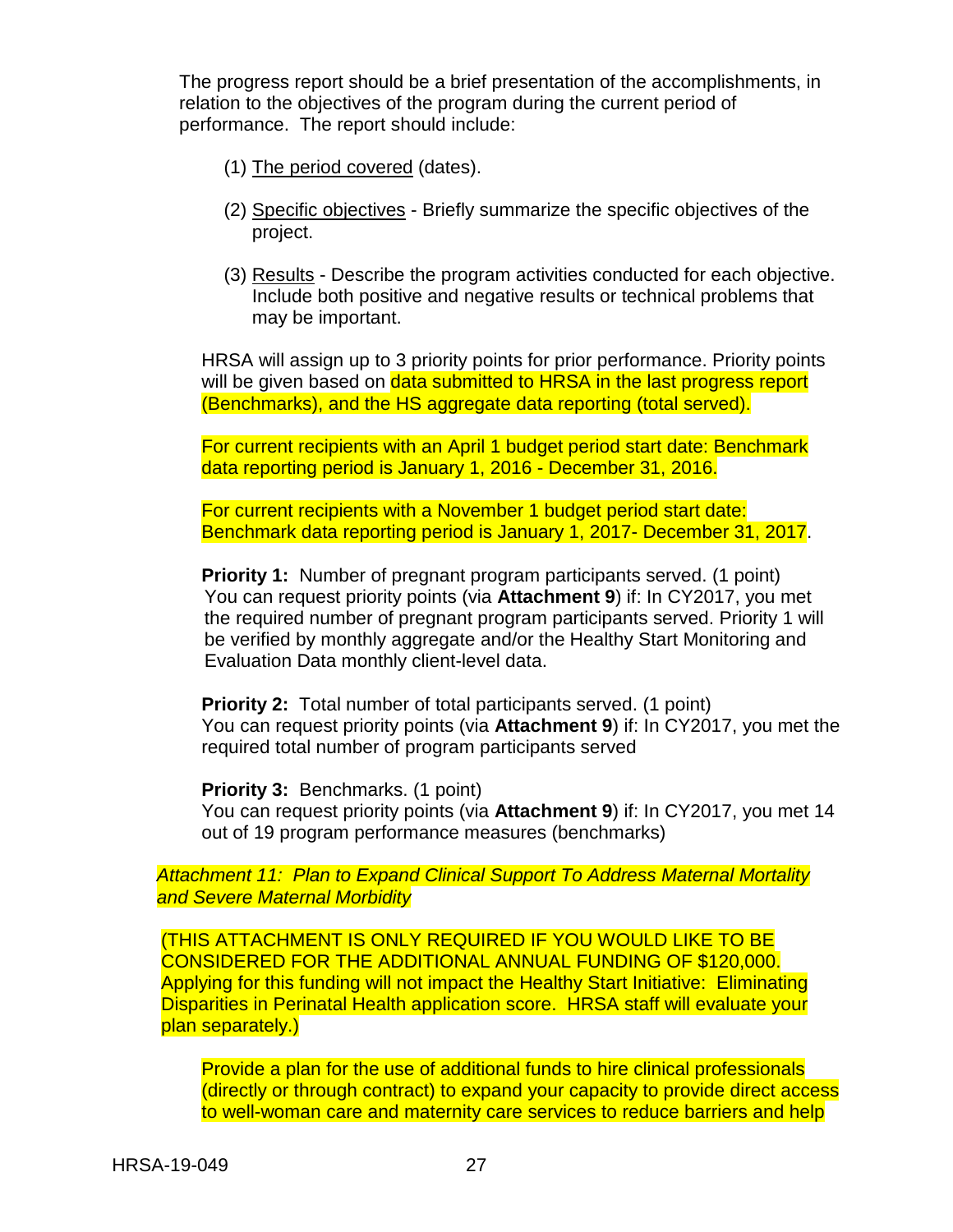address health disparities among high-risk and underserved women. These clinical providers will also support health educators by conducting training on the identification of maternal early warning signs in order to prevent obstetric emergencies. The plan should:

- i. Discuss the need for these services in the community and among the population that you plan to serve.
- ii. Discuss your current capacity to provide these services, including the types of services currently provided and the number and type of staff who provide those services.
- iii. Discuss activities you will undertake to expand your capacity to provide these services, including, as appropriate, the number and type of clinical practitioners to be hired, the types of services that will be provided to clients and Healthy Start staff members.
- iv. Indicate whether you will use the funds directly to hire clinical practitioners or provide a sub-award to a health service provider in the community.
- v. Discuss how your plan will improve direct access to well woman care and maternity care services for high-risk clients, how additional clinical practitioners will expand staff and community knowledge by providing information and training on maternal early warnings, and your plan will improve maternal and infant health outcomes for program participants.
- vi. Indicate the number of at high risk for maternal mortality, severe maternal morbidity and infant mortality who will receive clinical services needed to reduce their level of risk as a result of this effort.

You will also need to submit a separate delineated budget narrative to support your plan. See instructions for the budget narrative and budget forms above. Please detail in the budget narrative how you will seek 3rd party reimbursements for the services provided by the new clinical service providers.

*Attachments 12-15: Other Relevant Documents*

#### <span id="page-31-0"></span>**3. Dun and Bradstreet Data Universal Numbering System (DUNS) Number and System for Award Management**

You must obtain a valid DUNS number, also known as the Unique Entity Identifier, for your organization/agency and provide that number in the application. You must also register with the System for Award Management (SAM) and continue to maintain active SAM registration with current information at all times during which you have an active federal award or an application or plan under consideration by an agency (unless the applicant is an individual or federal agency that is exempted from those requirements under 2 CFR § 25.110(b) or (c), or has an exception approved by the agency under 2 CFR § 25.110(d))**.**

HRSA may not make an award to an applicant until the applicant has complied with all applicable DUNS and SAM requirements and, if an applicant has not fully complied with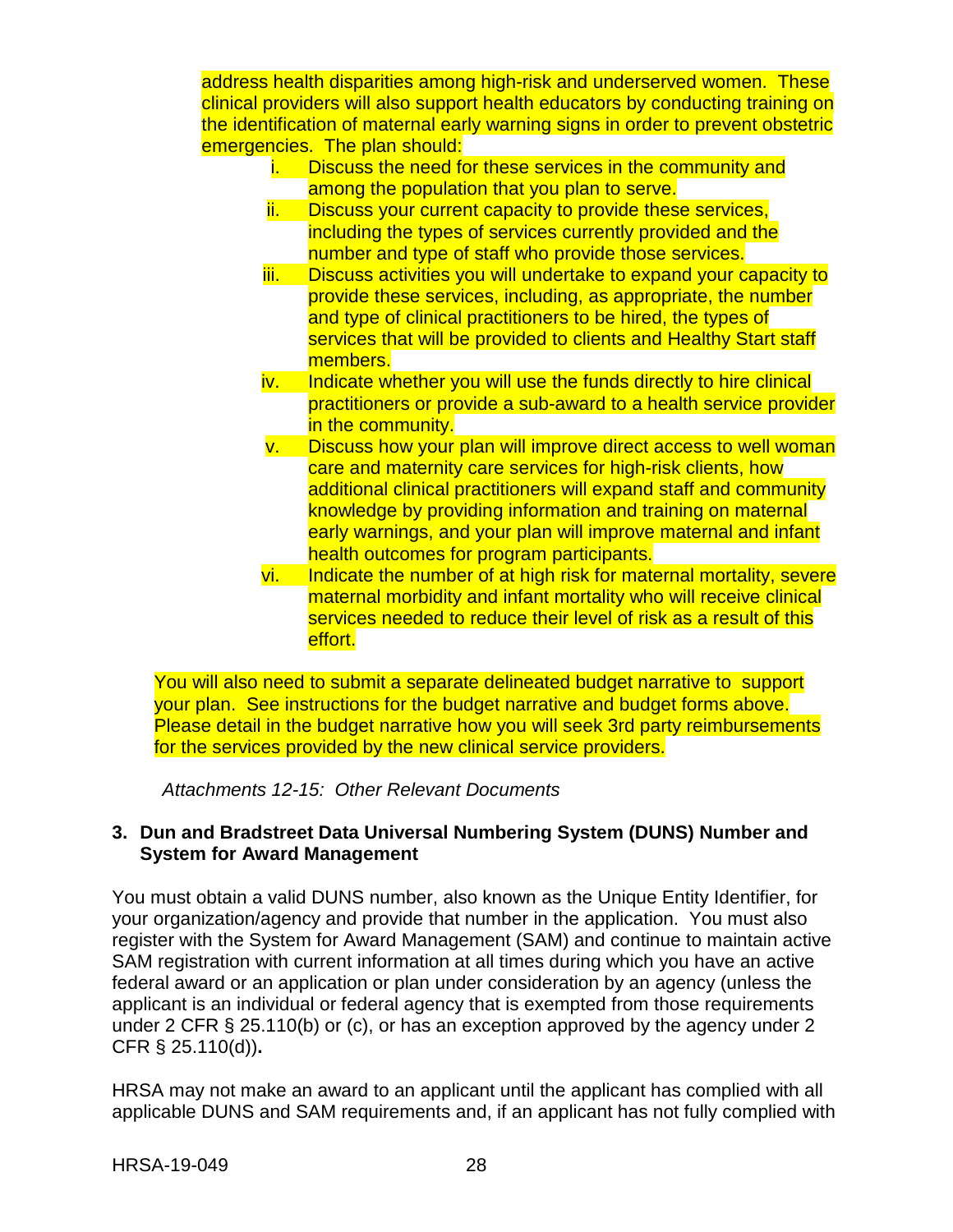the requirements by the time HRSA is ready to make an award, HRSA may determine that the applicant is not qualified to receive an award and use that determination as the basis for making an award to another applicant.

If you have already completed Grants.gov registration for HRSA or another federal agency, confirm that the registration is still active and that the Authorized Organization Representative (AOR) has been approved.

The Grants.gov registration process requires information in three separate systems:

- Dun and Bradstreet [\(http://www.dnb.com/duns-number.html\)](http://www.dnb.com/duns-number.html)
- System for Award Management (SAM) [\(https://www.sam.gov\)](https://www.sam.gov/)
- Grants.gov [\(http://www.grants.gov/\)](http://www.grants.gov/)

For further details, see Section 3.1 of HRSA's *SF-424 [Application Guide.](http://www.hrsa.gov/grants/apply/applicationguide/sf424guide.pdf)*

**UPDATED [SAM.GOV](http://sam.gov/) ALERT:** For your SAM.gov registration, you must submit a [notarized letter](https://www.fsd.gov/fsd-gov/answer.do?sysparm_kbid=d2e67885db0d5f00b3257d321f96194b&sysparm_search=kb0013183) appointing the authorized Entity Administrator. The review process changed for the Federal Assistance community on June 11, 2018. Read the [updated](https://www.gsa.gov/about-us/organization/federal-acquisition-service/office-of-systems-management/integrated-award-environment-iae/sam-update)  [FAQs](https://www.gsa.gov/about-us/organization/federal-acquisition-service/office-of-systems-management/integrated-award-environment-iae/sam-update) to learn more.

[SAM.gov](https://sam.gov/portal/SAM/) is experiencing high volume and delays. If you have tried to create or update your SAM.gov registration but have not been able to complete the process, you may not be able to apply for a HRSA funding opportunity via Grants.gov in a timely manner prior to the application deadline. If so, please email [DGPwaivers@hrsa.gov,](mailto:DGPwaivers@hrsa.gov) per the instructions in Section 3.6 of your HRSA Application Guide.

**If you fail to allow ample time to complete registration with SAM or Grants.gov, you will not be eligible for a deadline extension or waiver of the electronic submission requirement.**

#### <span id="page-32-0"></span>**4. Submission Dates and Times**

#### **Application Due Date**

The due date for applications under this NOFO is *November 27, 2018 at 11:59 p.m. Eastern Time*. HRSA suggests submitting applications to Grants.gov at least **3 days before the deadline** to allow for any unforeseen circumstances.

See Section 8.2.5 – Summary of emails from Grants.gov of HRSA's *[SF-424 Application](http://www.hrsa.gov/grants/apply/applicationguide/sf424guide.pdf)  [Guide](http://www.hrsa.gov/grants/apply/applicationguide/sf424guide.pdf)* for additional information.

#### <span id="page-32-1"></span>**5. Intergovernmental Review**

The *Healthy Start Initiative: Eliminating Disparities in Perinatal Health Program* is a program subject to the provisions of Executive Order 12372, as implemented by 45 CFR part 100.

See Section 4.1 ii of HRSA's *SF-424 [Application Guide](http://www.hrsa.gov/grants/apply/applicationguide/sf424guide.pdf)* for additional information.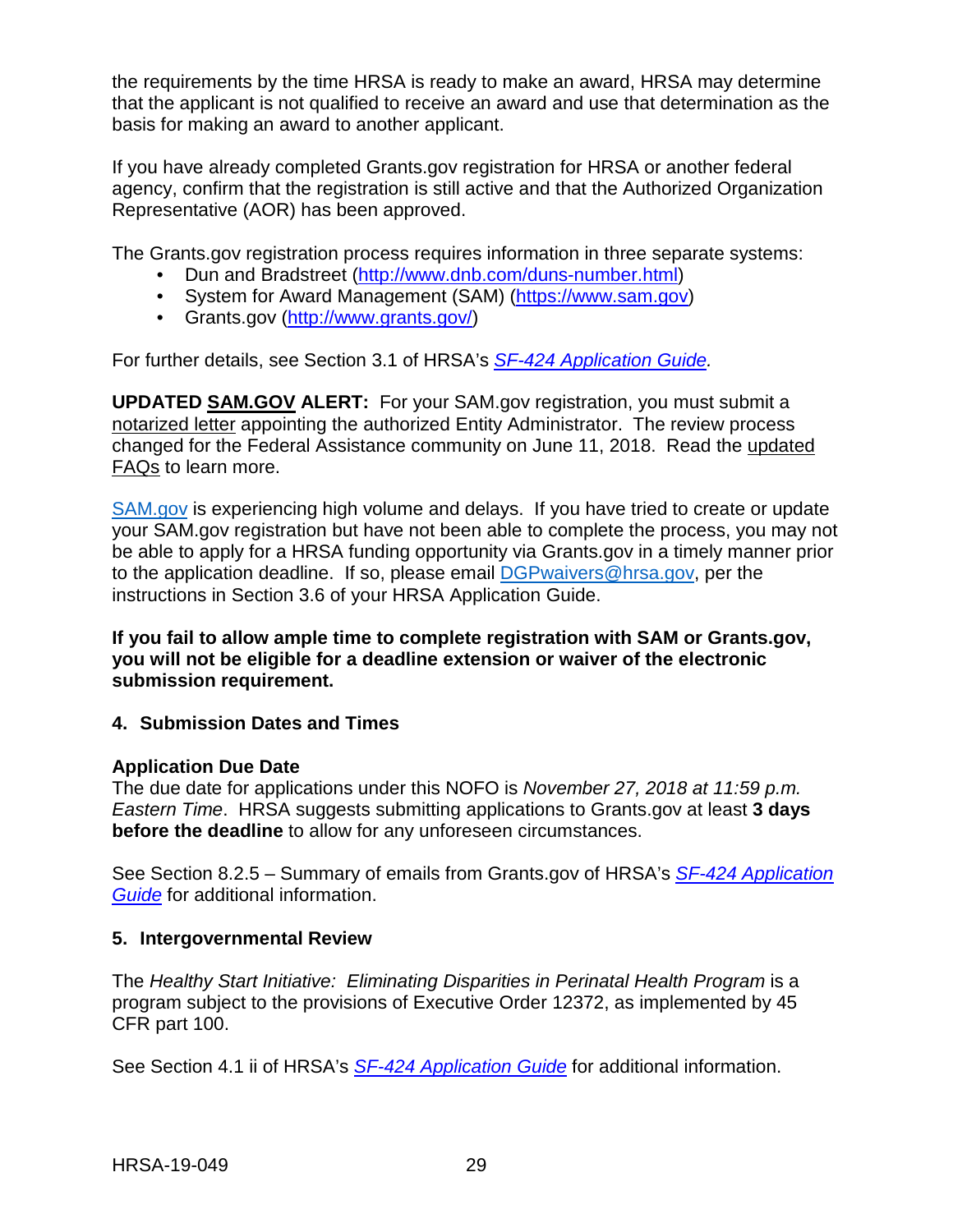## <span id="page-33-0"></span>**6. Funding Restrictions**

You may request funding for a period of performance of up to 5 years, at no more than \$950,000 for year 1 and up to \$980,000 for years 2 – 5 (inclusive of direct **and** indirect costs). Awards to support projects beyond the first budget year will be contingent upon Congressional appropriation, satisfactory progress in meeting the project's objectives, and a determination that continued funding would be in the best interest of the Federal Government.

You are required to have the necessary policies, procedures and financial controls in place to ensure that your organization complies with all legal requirements and restrictions applicable to the receipt of federal funding including statutory restrictions on use of funds for lobbying, executive salaries, gun control, abortion, etc. Like those for all other applicable grants requirements, the effectiveness of these policies, procedures and controls is subject to audit.

All program income generated as a result of awarded funds must be used for approved project-related activities. The program income alternative applied to the award(s) under the program will be the addition/additive alternative. You can find post-award requirements for program income at [45 CFR § 75.307.](https://www.ecfr.gov/cgi-bin/retrieveECFR?gp=1&SID=4d52364ec83fab994c665943dadf9cf7&ty=HTML&h=L&r=PART&n=pt45.1.75)

# <span id="page-33-1"></span>**V. Application Review Information**

## <span id="page-33-2"></span>**1. Review Criteria**

HRSA has procedures for assessing the technical merit of applications to provide for an objective review of applications and to assist you in understanding the standards against which your application will be reviewed. HRSA has developed critical indicators for each review criterion to assist you in presenting pertinent information related to that criterion and to provide the reviewer with a standard for evaluation. See the review criteria outlined below with specific detail and scoring points.

These criteria are the basis upon which the reviewers will evaluate and score the merit of the application. The entire proposal will be considered during objective review, except for the competing continuations' progress report, which will be reviewed by HRSA program staff after the objective review process.

Review criteria are used to review and rank applications. The *Healthy Start Initiative: Eliminating Disparities in Perinatal Health program* has six review criteria:

*Criterion 1: NEED (10 points) – Corresponds to Section IV's Introduction and Needs Assessment*

The extent to which the application demonstrates the problem and associated contributing factors to the problem.

The extent to which the proposed plan describes improving perinatal outcomes,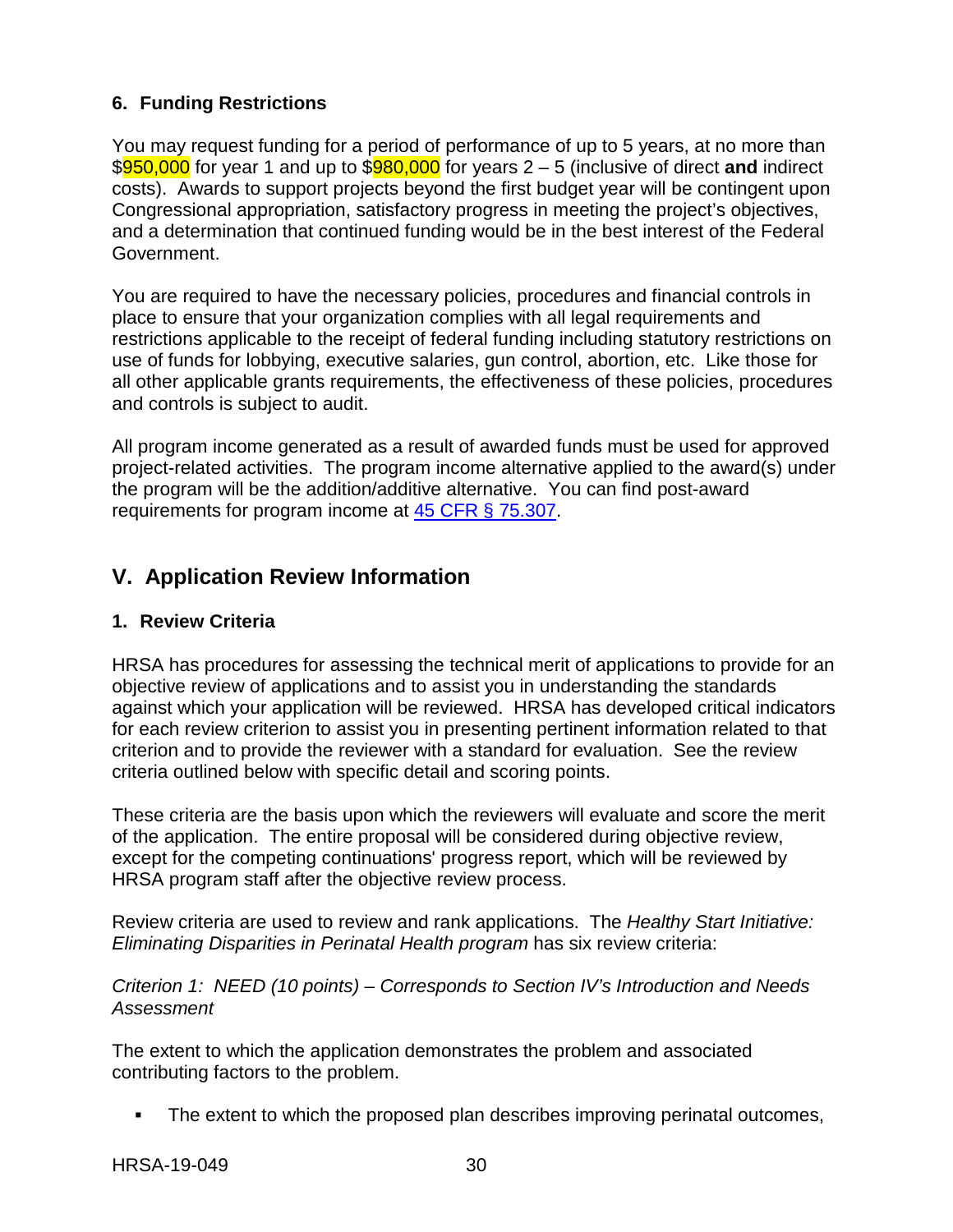promoting women's, infant and family health, and reducing racial/ethnic differences in rates of infant death (2 points).

- The extent to which the application demonstrates the need(s) of the target population, and are adequately described and supported with demographic and health statistics in the needs assessment (3 points)*.*
- The extent to which the application describes the size, demographic characteristics, prevalent norms, health behaviors, assets, and problems of the target population (3 points).
- The extent to which the proposed plan addresses the documented need(s) of the target population including attention to the cultural and linguistic needs of program participants (2 points).

#### *Criterion 2: RESPONSE (25 points) – Corresponds to Section IV's Methodology, Work Plan, and Resolution of Challenges*

The extent to which the proposed project responds to the program requirements and expectations included in the program description. The strength of the proposed goals and objectives and their relationship to the identified project. The extent to which the activities (scientific or other) described in the application are capable of addressing the problem and attaining the project objectives.

- The extent to which the proposed plan comprehensively describes methods to address the multiple components of three HS approaches: improving women's health, improving family health and wellness, and promoting systems change (10 points).
- The extent to which the project objectives incorporate the specific HS program purposes and are measurable, logical, and appropriate in relation to both the specific problems and interventions identified (5 points).
- The extent to which the work plan activities proposed for each HS approach appear feasible and likely to contribute to the achievement of the project's objectives within each budget period (5 points).
- The extent to which the application has identified challenges and proposed feasible responses to resolve challenges (5 points).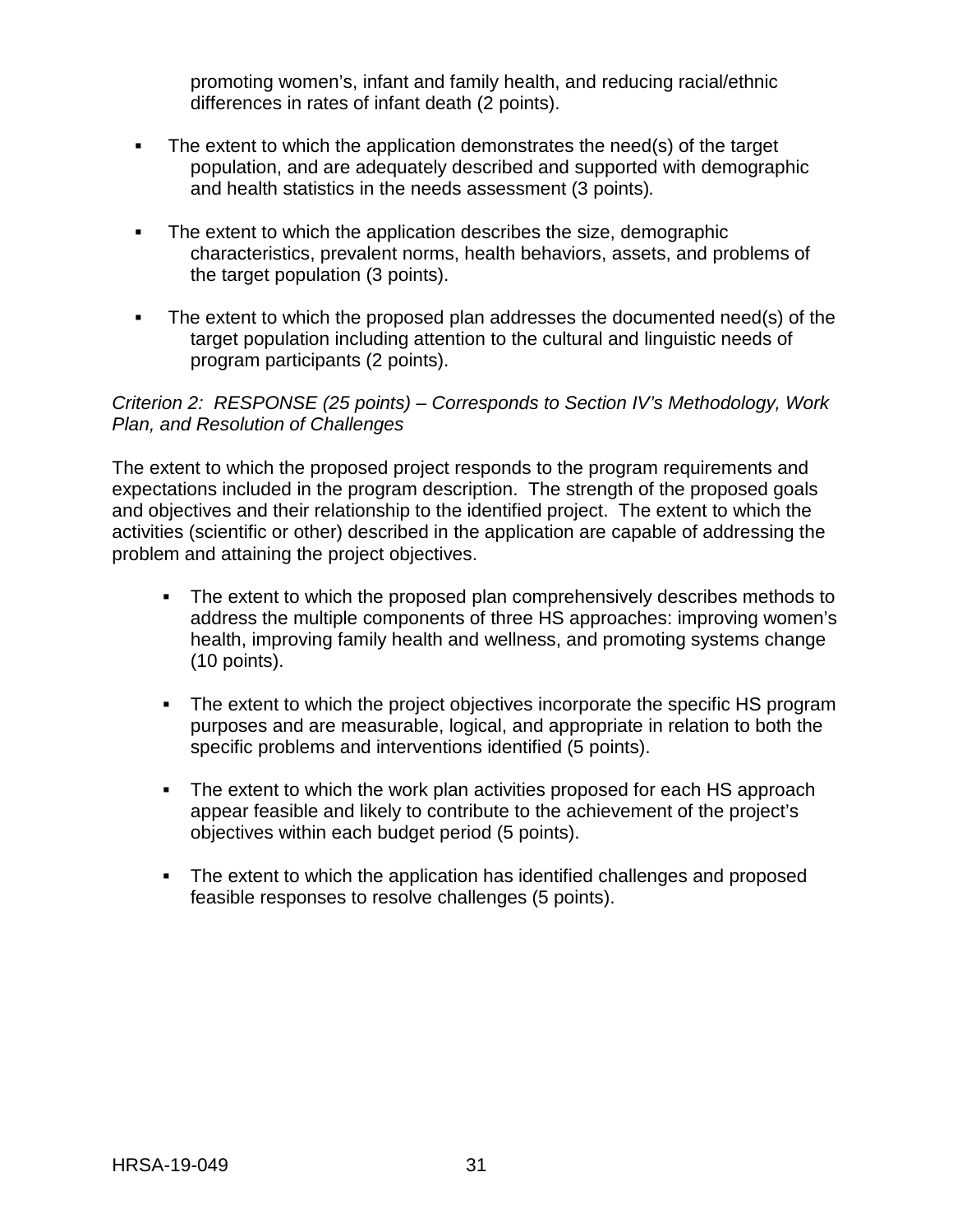#### *Criterion 3: EVALUATIVE MEASURES (15 points) – Corresponds to Section IV's Evaluation and Technical Support Capacity*

The strength and effectiveness of the method(s) proposed to improve, monitor, and evaluate the project results. Evidence that the evaluative measures will be able to assess: 1) the extent the program met its objectives, and 2) the extent to which these changes can be attributed to the program.

- The extent to which the proposed evaluation plan addresses the HS approach to assure impact and effectiveness that includes a feasible and valid plan for program evaluation that monitors the progress towards goals and objectives (5 points).
- The extent to which the program has the necessary infrastructure and plan to collect, maintain, and report quality program data (e.g., a functional electronic data system, program capacity to analyze and report data on a routine basis) (5 points).
- The extent to which the proposed QI plan describes an ongoing/continuous overall management approach, monitoring plan, process and activities, measurement and analysis, and quality assurance activities to support improvement (5 points).

### *Criterion 4: IMPACT (15 points) – Corresponds to Section IV's Evaluation and Technical Support Capacity*

The extent to which the proposed project has a public health impact and the project will be effective, if funded. This may include: the effectiveness of plans for dissemination of project results, the impact results may have on the community or target population, the extent to which project results may be national in scope, the degree to which the project activities are replicable, and the sustainability of the program beyond the federal funding.

- The extent to which the proposed plan describes sustainable and/or replicable activities in the areas of improving women's health, improving family health and wellness, and assuring impact and effectiveness through workforce development, data collection, QI, performance monitoring, and evaluation (5 points).
- The extent to which the community action plan proposes to work with other programs and activities serving the MCH population to promote systems change through community, regional, and national level leadership (5 points).
- The extent to which the application describes how the program will sustain the project efforts through new or existing sources and/or to acquire additional resources, and the strength/feasibility of the proposed sustainability plan (5 points).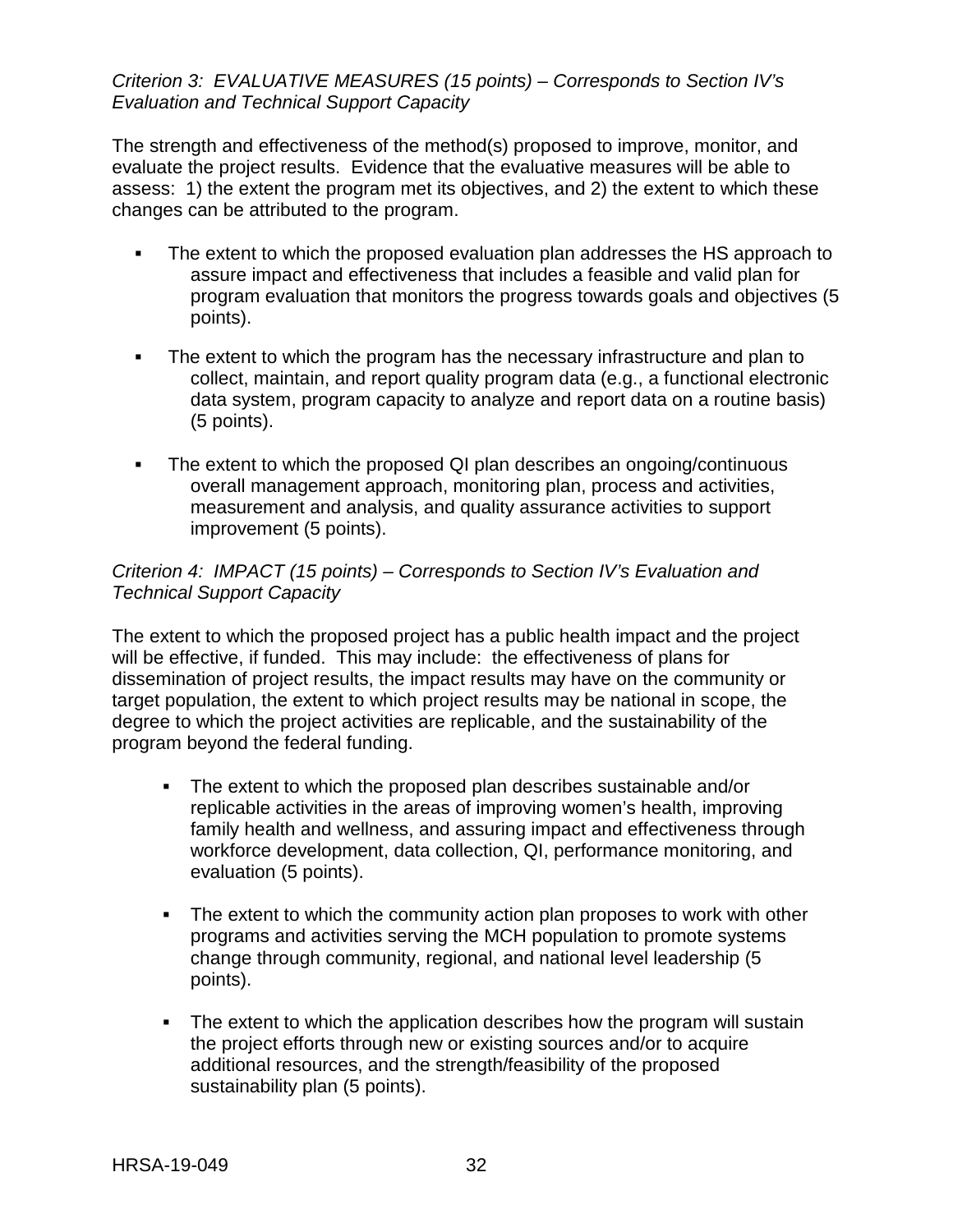#### *Criterion 5: RESOURCES/CAPABILITIES (25 points) – Corresponds to Section IV's Organizational Information*

The extent to which the project personnel are qualified by training and/or experience to implement and carry out the project. The capabilities of the applicant organization and the quality and availability of facilities and personnel to fulfill the needs and requirements of the proposed project.

- The extent to which the proposed approach delineates the interventions included in the plan, and identifies the actual or anticipated agencies and resources that will be used to implement those strategies (5 points).
- The extent to which the program design and staffing plan will fully meet all program approaches, services, and functions (5 points).
- The extent to which the application has demonstrated the successful ability to maximize and coordinate existing resources, provide fiscal and programmatic contract monitoring system, and acquire additional resources (5 points).
- The extent to which the program demonstrates expertise and experience of the applicant agency to carry out, and manage a maternal and child health promotion, case management\care coordination and service coordination approach supporting the proposed activities within the proposed target area directed at the proposed target population (5 points).
- The extent to which the program demonstrates the capacity, expertise and experience of the applicant agency to carry out, coordinate, and lead a complex, integrated, community-driven approach to the proposed activities within the proposed target area directed at the proposed target population (5 points).

#### *Criterion 6: SUPPORT REQUESTED (10 points) – Corresponds to Section IV's Budget and Budget Narrative*

The reasonableness of the proposed budget for each year of the period of performance in relation to the objectives, the complexity of proposed activities, and the anticipated results.

- The extent to which the costs, as outlined in the budget and resources sections, are reasonable to improving perinatal outcomes, promoting women's, infant and family health, and reducing racial/ethnic differences in rates of infant death.
- The extent to which key personnel have adequate time devoted to the project to achieve project objectives, and deliver quality outcomes to address the HS approaches: improving women's health, improving family health and wellness, promoting systems change, and assuring impact and effectiveness.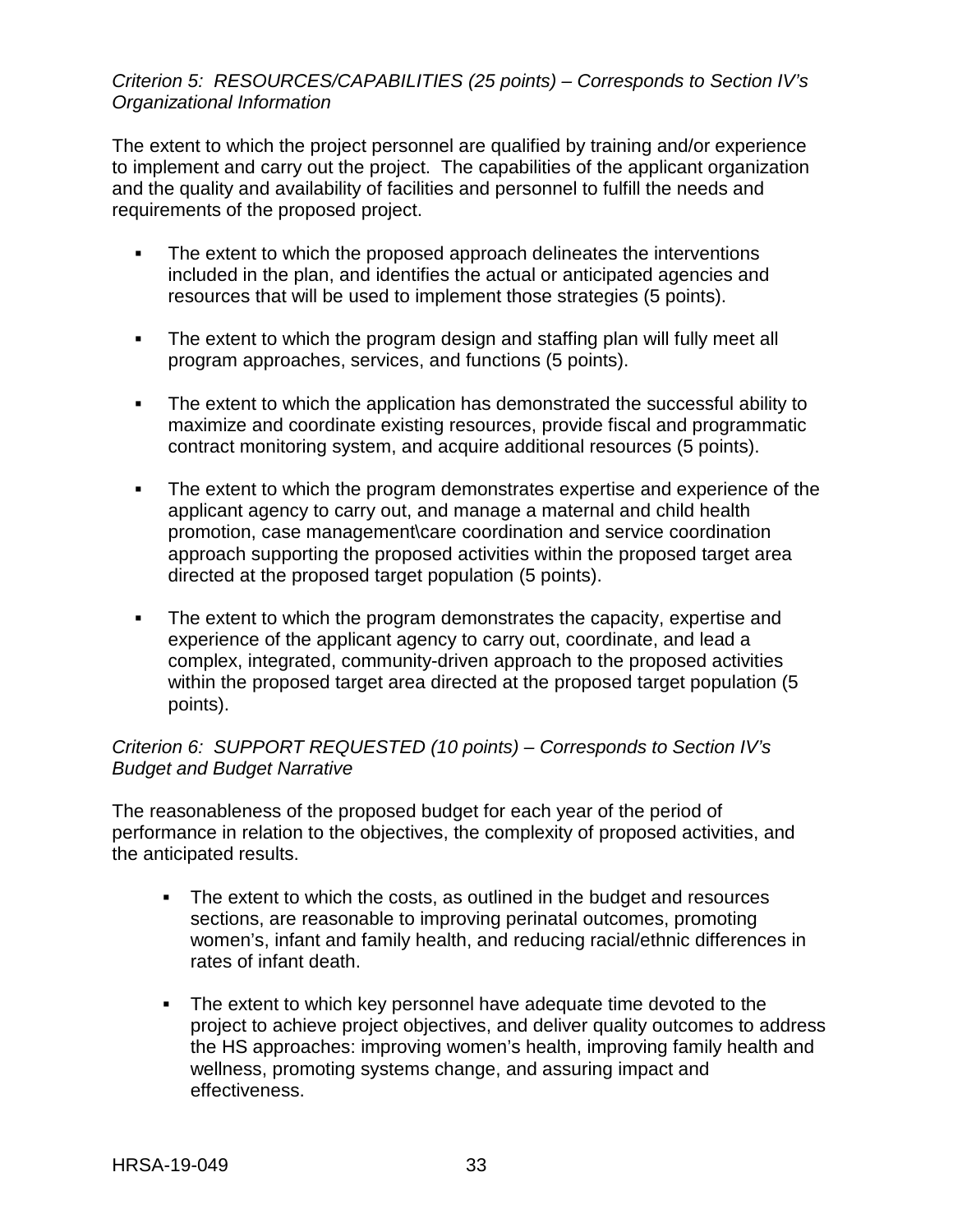### <span id="page-37-1"></span><span id="page-37-0"></span>**2. Review and Selection Process**

The independent review process provides an objective evaluation to the individuals responsible for making award decisions. The highest ranked applications receive consideration for award within available funding ranges. HRSA may also consider assessment of risk and the other pre-award activities described in Section 3 below. In addition to the ranking based on merit criteria, HRSA approving officials will apply other factors below in award selection (e.g., past program performance, geographic dispersion, preference for rural areas etc.).

In making final award decisions, HRSA will take into consideration the number of awards for projects serving rural areas, the number of awards per state, and the number of awards proposing to serve any given service area. Specifically:

- HRSA plans to fund approximately 100 grant awards, depending on the availability of funds. Absent other considerations, HRSA will fund approximately the 100 highest scoring applications to achieve this goal.
- Up to 25 applications proposing to serve rural areas will be funded.
- If there are not 25 applications proposing to serve rural areas among the highest scoring applications, HRSA may fund applications with lower scores in order to reach 25 grants serving rural areas. However, HRSA will only do this if there are applications proposing to serve rural areas that score within 5 points of the cut off score for the highest scoring applications that would be funded absent other considerations.
- An application will not be funded if there are 6 other applications from the state that receive a higher score.
- An application will not be funded if a higher scoring application is received that proposes to serve any of the same service area. If multiple applications are submitted that propose to serve any of the same overlapping target area, HRSA will only fund the highest scoring application.

In making final award decisions, HRSA may take into consideration the geographic distribution of applicants, per 45 CFR part 75, Appendix 1 (E) (2).

PLEASE NOTE: In order to achieve the distribution of awards as stated above, HRSA may need to fund out of rank order.

See Section 5.3 of HRSA's *SF-424 [Application Guide](http://www.hrsa.gov/grants/apply/applicationguide/sf424guide.pdf)* for more details.

#### **Funding Factors**

This program includes priority points. Priority points are the favorable adjustment of combined review scores of individually approved applications when applications meet specified criteria. The Healthy Start Initiative program has three funding priorities. HRSA will assign up to 3 priority points for prior performance. Priority points will be given based on data submitted to HRSA in the last progress report (Benchmarks), and the HS aggregate data reporting (total served).

For current recipients with an April 1 budget period start date: Benchmark data reporting period is January 1, 2016-December 31, 2016.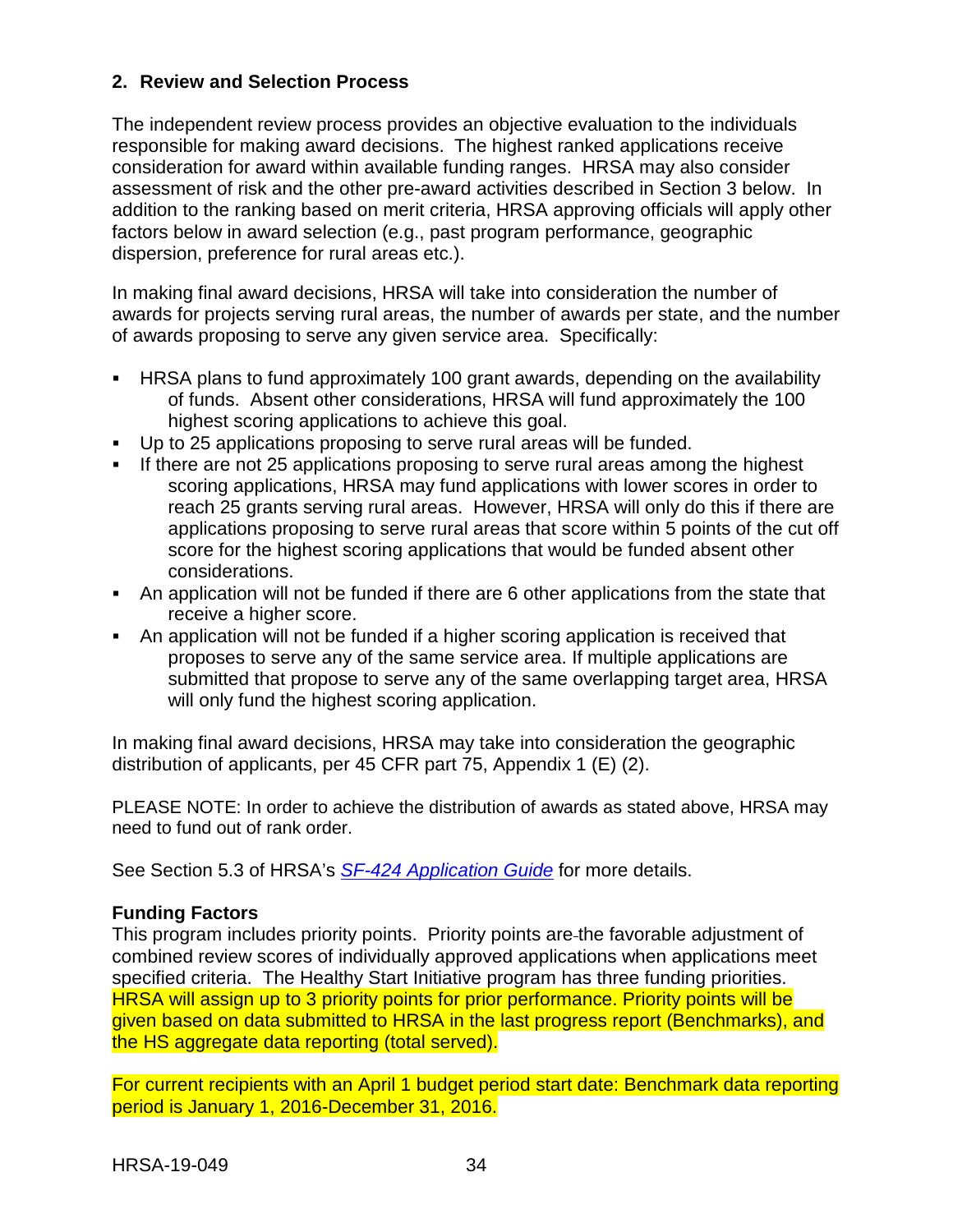For current recipients with a November 1 budget period start date: Benchmark data reporting period is January 1, 2017- December 31, 2017.

For all recipients, total served data will be for the January 1, 2017 – December 31, 2017 period.

> **Priority 1:** Number of pregnant program participants served. (1 point) You can request priority points (via **Attachment 9**) if: In CY2017, you met the required number of pregnant program participants served. Priority 1 will be verified by monthly aggregate.

> **Priority 2:** Total number of total participants served. (1 point) You can request priority points (via **Attachment 9**) if: In CY2017, you met the required total number of program participants served. Priority 2 will be verified by monthly aggregate.

**Priority 3:** Benchmarks. (1 point) You can request priority points (via **Attachment 9**) if: Based on your last submitted progress report, you met 14 out of 19 program performance measures (benchmarks).

#### <span id="page-38-0"></span>**3. Assessment of Risk and Other Pre-Award Activities**

HRSA may elect not to fund applicants with management or financial instability that directly relates to the organization's ability to implement statutory, regulatory or other requirements [\(45 CFR § 75.205\)](https://www.ecfr.gov/cgi-bin/retrieveECFR?gp=1&SID=4d52364ec83fab994c665943dadf9cf7&ty=HTML&h=L&r=PART&n=pt45.1.75).

HRSA reviews applications receiving a favorable objective review for other considerations that include past performance, as applicable, cost analysis of the project/program budget, assessment of your management systems, ensuring continued applicant eligibility, and compliance with any public policy requirements, including those requiring just-in-time submissions. HRSA may ask you to submit additional programmatic or administrative information (such as an updated budget or "other support" information) or to undertake certain activities (such as negotiation of an indirect cost rate) in anticipation of an award. However, even at this point in the process, such requests do not guarantee that HRSA will make an award. Following review of all applicable information, HRSA's approving and business management officials will determine whether HRSA can make an award, if special conditions are required, and what level of funding is appropriate.

Award decisions are discretionary and are not subject to appeal to any HRSA or HHS official or board.

Note: Applications that Plan to Expand Clinical Support To Address Maternal Mortality and Severe Maternal Morbidity (Attachment 11) and that are determined to be eligible for funding, will be considered for additional funding by HRSA.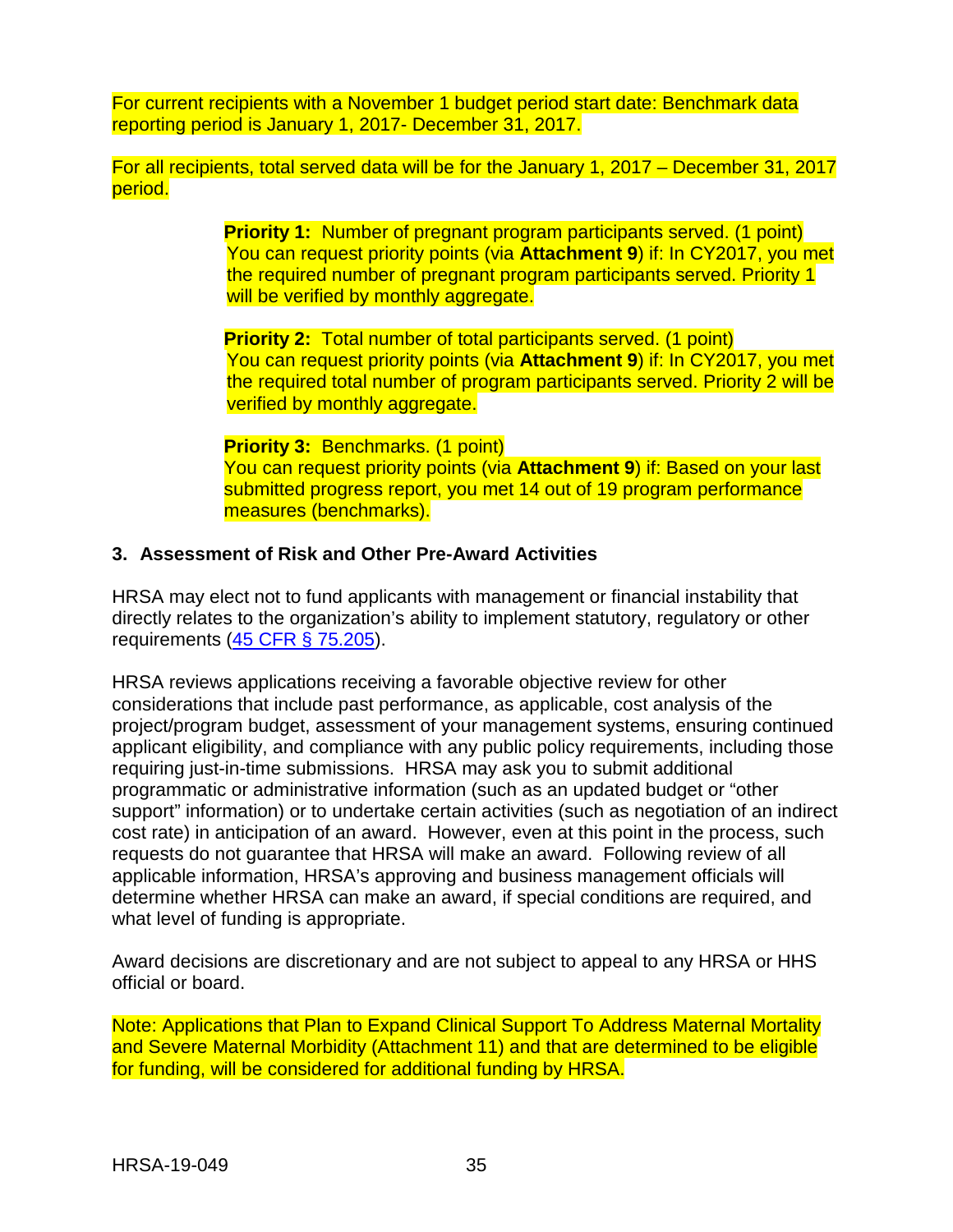Effective January 1, 2016, HRSA is required to review and consider any information about your organization that is in the [Federal Awardee Performance and Integrity](https://www.fapiis.gov/)  [Information System \(FAPIIS\).](https://www.fapiis.gov/) You may review and comment on any information about your organization that a federal awarding agency previously entered. HRSA will consider any of your comments, in addition to other information in [FAPIIS](https://www.fapiis.gov/) in making a judgment about your organization's integrity, business ethics, and record of performance under federal awards when completing the review of risk posed as described in [45 CFR § 75.205 HHS Awarding Agency Review of Risk Posed by](https://www.ecfr.gov/cgi-bin/retrieveECFR?gp=1&SID=4d52364ec83fab994c665943dadf9cf7&ty=HTML&h=L&r=PART&n=pt45.1.75)  [Applicants.](https://www.ecfr.gov/cgi-bin/retrieveECFR?gp=1&SID=4d52364ec83fab994c665943dadf9cf7&ty=HTML&h=L&r=PART&n=pt45.1.75)

HRSA will report to FAPIIS a determination that an applicant is not qualified [\(45 CFR §](https://www.ecfr.gov/cgi-bin/retrieveECFR?gp=1&SID=4d52364ec83fab994c665943dadf9cf7&ty=HTML&h=L&r=PART&n=pt45.1.75)  [75.212\)](https://www.ecfr.gov/cgi-bin/retrieveECFR?gp=1&SID=4d52364ec83fab994c665943dadf9cf7&ty=HTML&h=L&r=PART&n=pt45.1.75).

#### <span id="page-39-0"></span>**4. Anticipated Announcement and Award Dates**

HRSA anticipates issuing/announcing awards prior to the start date of April 1, 2019.

# <span id="page-39-1"></span>**VI. Award Administration Information**

#### <span id="page-39-2"></span>1. **Award Notices**

HRSA will issue the Notice of Award prior to the start date of April 1, 2019. See Section 5.4 of HRSA's *SF-424 [Application Guide](http://www.hrsa.gov/grants/apply/applicationguide/sf424guide.pdf)* for additional information.

#### <span id="page-39-3"></span>2. **Administrative and National Policy Requirements**

See Section 2.1 of HRSA's *SF-424 [Application Guide](http://www.hrsa.gov/grants/apply/applicationguide/sf424guide.pdf)*.

#### **Requirements of Subawards**

The terms and conditions in the Notice of Award (NOA) apply directly to the recipient of HRSA funds. The recipient is accountable for the performance of the project, program, or activity; the appropriate expenditure of funds under the award by all parties; and all other obligations of the recipient, as cited in the NOA. In general, the requirements that apply to the recipient, including public policy requirements, also apply to subrecipients under awards. See [45 CFR § 75.101 Applicability](https://www.ecfr.gov/cgi-bin/retrieveECFR?gp=1&SID=4d52364ec83fab994c665943dadf9cf7&ty=HTML&h=L&r=PART&n=pt45.1.75) for more details.

#### **Human Subjects Protection**

Federal regulations [\(45 CFR part 46\)](https://www.ecfr.gov/cgi-bin/text-idx?SID=5ec405e535881de66e6f153cdf4cdcf8&mc=true&node=pt45.1.46&rgn=div5) require that applications and proposals involving human subjects must be evaluated with reference to the risks to the subjects, the adequacy of protection against these risks, the potential benefits of the research to the subjects and others, and the importance of the knowledge gained or to be gained. If you anticipate research involving human subjects, you must meet the requirements of the HHS regulations to protect human subjects from research risks.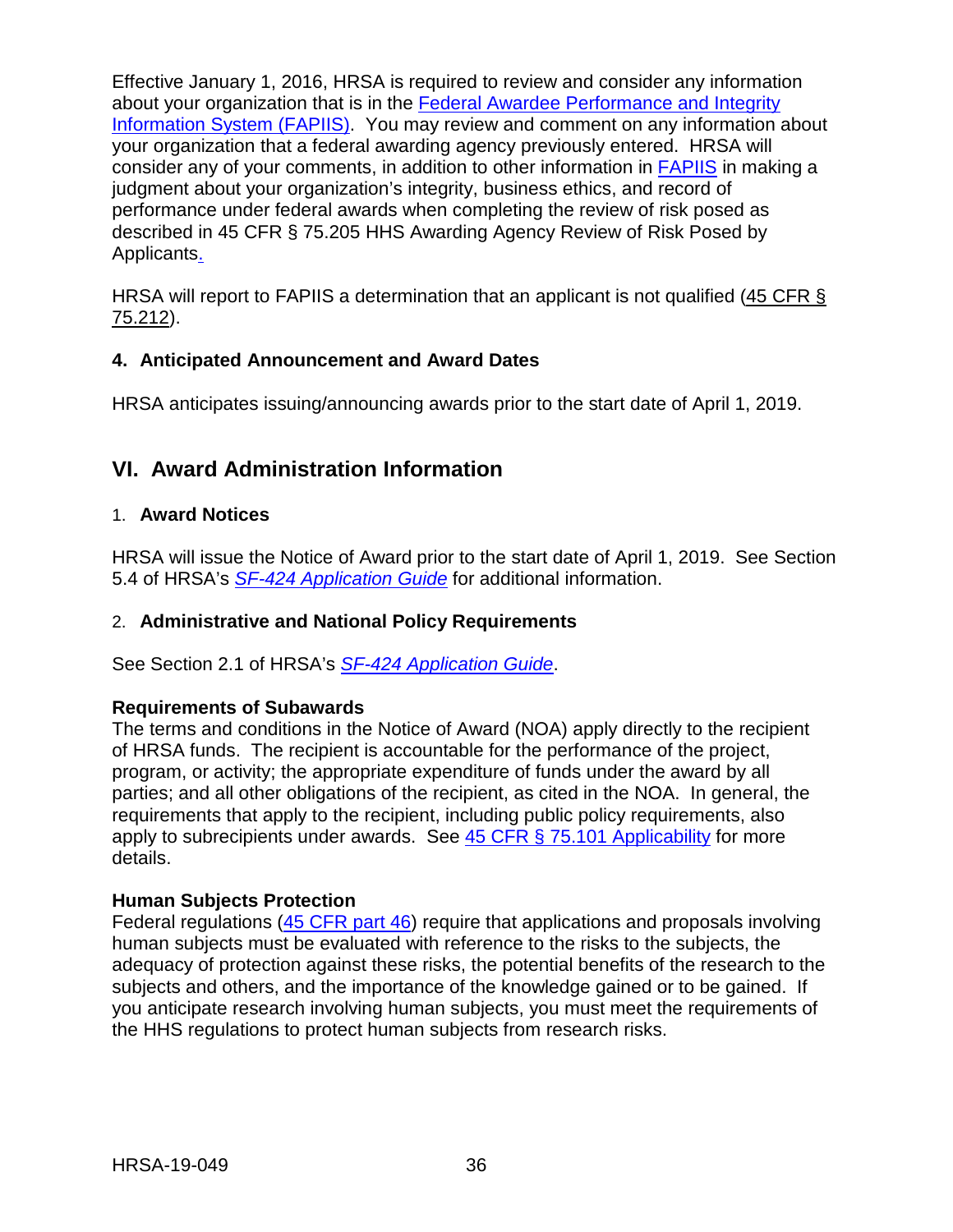## <span id="page-40-0"></span>3. **Reporting**

The Discretionary Grant Information System (DGIS) reporting system will continue to be available through the Electronic Handbooks (EHBs). HRSA enhanced the DGIS and these improvements are available for recipient reporting. The agency will communicate with recipients and provide instructions on how to access the system for reporting. HRSA will also provide technical assistance via webinars, written guidance, and one-onone sessions with an expert, if needed.

The updated and final reporting package incorporating all OMB-accepted changes can be reviewed at:

**[https://mchb.hrsa.gov/data-research-epidemiology/discretionary-grant-data](https://mchb.hrsa.gov/data-research-epidemiology/discretionary-grant-data-collection)[collection](https://mchb.hrsa.gov/data-research-epidemiology/discretionary-grant-data-collection)** (OMB Number: 0915-0298 Expiration Date: 06/30/2019).

Award recipients must comply with Section 6 of HRSA's *SF-424 [Application Guide](http://www.hrsa.gov/grants/apply/applicationguide/sf424guide.pdf)* **and** the following reporting and review activities:

- 1) **Progress Report(s)**. The recipient must submit a progress report to HRSA on an **annual** basis, which should address progress against program outcomes, including any expected outcomes in the first year of the program. Further information will be available in the award notice.
- 2) **Final Report Narrative.** The recipient must submit a final report narrative to HRSA 90 days after the conclusion of the project.
- 3) **Performance Reports.** HRSA modified its reporting requirements for Special Projects of Regional and National Significance projects, Community Integrated Service Systems projects, and other grant/cooperative agreement programs to include national performance measures that were developed in accordance with the requirements of the Government Performance and Results Act (GPRA) of 1993 (Public Law 103-62). GPRA requires the establishment of measurable goals for federal program that can be reported as part of the budgetary process, thus linking funding decisions with performance. Performance measures for states have also been established under the Block Grant provisions of Title V of the Social Security Act.

## a) **Benchmarks, Performance Measures and Program Data**

The HS Program established benchmarks and goals for performance. Achievement of benchmarks will be evaluated using the data submitted for the HS performance measures. Data for the performance measures is reported in the Discretionary Grants Information System (DGIS). Your HS program is required to collect data and demonstrate progress towards meeting program goals. Your program will collect and report data to HRSA in three ways.

#### You are expected to:

• Use the HS Screening Tools to collect individual client-level data.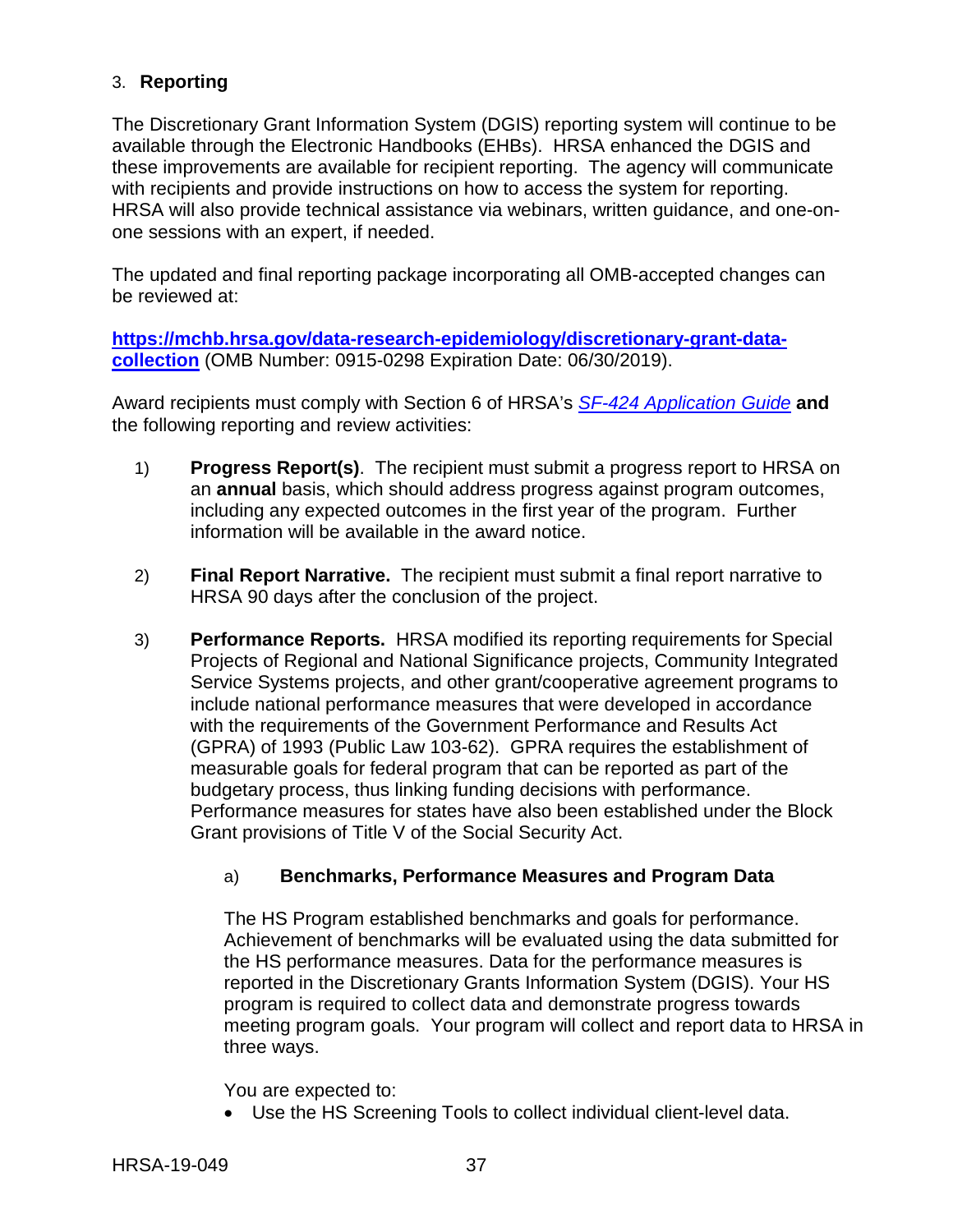- Submit HS aggregate data on a monthly basis (e.g., participant demographics, number of participants served, live births, low birth weight births, preterm births, infant deaths, breastfeeding initiation and duration, prenatal care, tobacco use, abstaining from substance use, postpartum care visits, etc.).
- Collect data to report indicators for the HS performance measures.

A listing of administrative forms and performance measures for this program are presented in the table below, to assist successful applicants awarded a grant. This information may also be accessed at [https://perf](https://perf-data.hrsa.gov/mchb/DgisApp/FormAssignmentList/h49_4.HTML)[data.hrsa.gov/mchb/DgisApp/FormAssignmentList/h49\\_4.HTML.](https://perf-data.hrsa.gov/mchb/DgisApp/FormAssignmentList/h49_4.HTML)

Prorgram reporting requirements may be updated during the project period.

#### **Administrative Forms:**

| Form 1 | MCHB Project Budget Details for FY___                                                                                                                                                                       | Reporting<br>Period |
|--------|-------------------------------------------------------------------------------------------------------------------------------------------------------------------------------------------------------------|---------------------|
| Form 2 | <b>Project Funding Profile</b>                                                                                                                                                                              | <b>Budget Year</b>  |
| Form 3 | Budget Details By Types Of Individuals Served For<br>Projects Providing Direct Health Care, Enabling, or<br><b>Population-based Services</b>                                                                | <b>Budget Year</b>  |
| Form 4 | Project Budget And Expenditures By Types Of Services                                                                                                                                                        | <b>Budget Year</b>  |
| Form 5 | Number Of Individuals Served (Unduplicated) By Type<br>Of Individual And Source Of Primary Insurance<br>Coverage For Projects Providing Direct Health Care,<br><b>Enabling Or Population-Based Services</b> | Calendar Year       |
| Form 6 | Maternal & Child Health Discretionary Grant Project<br>Abstract For FY                                                                                                                                      | <b>Budget Year</b>  |
| Form 7 | <b>Discretionary Grant Project Summary Data</b>                                                                                                                                                             | Calendar Year       |

#### **Additional Data Elements:**

| Products, Publications, and Submissions Data Collection Form |                    |
|--------------------------------------------------------------|--------------------|
|                                                              | <b>Budget Year</b> |
| <sup>1</sup> Healthy Start Site Form                         | <b>Budget Year</b> |

#### **Performance Measures:**

| <b>PM</b>       | <b>Topic</b>                                                                                  | <b>*Assigned Sections</b> | <b>Reporting Period</b> |
|-----------------|-----------------------------------------------------------------------------------------------|---------------------------|-------------------------|
| Core 1          | <b>Grant Impact</b>                                                                           | Tier 1                    | <b>Calendar Year</b>    |
| Core 2          | <b>Quality Improvement</b>                                                                    | All                       | <b>Calendar Year</b>    |
| Core 3          | Health Equity - MCH<br><b>Outcomes</b>                                                        | All                       | <b>Calendar Year</b>    |
| CB <sub>4</sub> | The percent of<br>MCHB funded<br>initiatives working to<br>promote<br>sustainability of their | Tier 1 and 2              | <b>Calendar Year</b>    |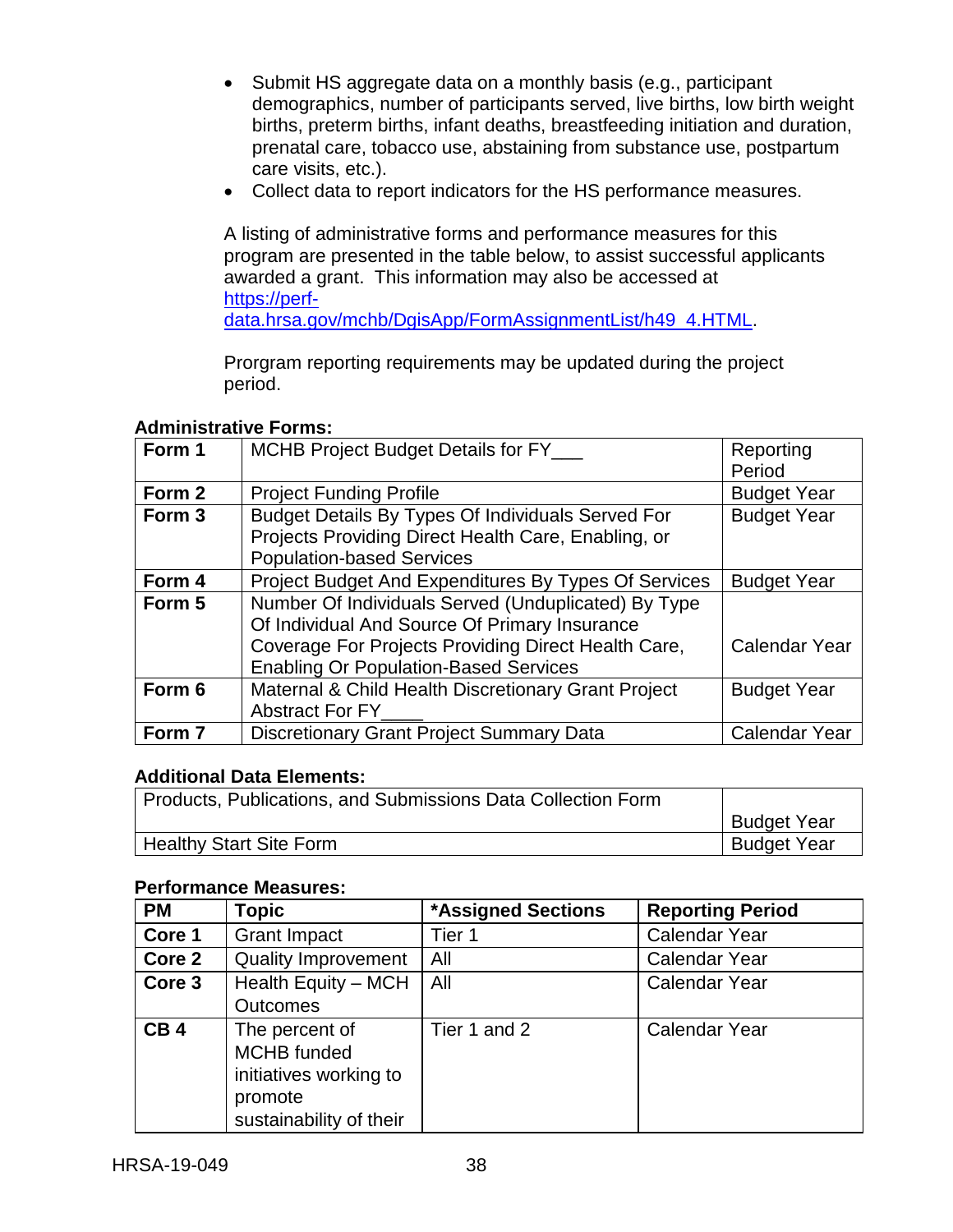|                  | programs or<br>initiatives beyond the                          |                                                                                                                                                                   |                      |
|------------------|----------------------------------------------------------------|-------------------------------------------------------------------------------------------------------------------------------------------------------------------|----------------------|
|                  | life of MCHB funding.                                          |                                                                                                                                                                   |                      |
| CH <sub>1</sub>  | <b>Well Child Visit</b>                                        | Tier 1, 2, 3, and % of<br>children who received<br>recommended well<br>child visits in Tier 4                                                                     | <b>Calendar Year</b> |
| LC1              | <b>Adequate Health</b><br><b>Insurance Coverage</b>            | Tier 1, Tier 2, 3, and<br>percent with health<br><i>insurance</i> in Tier 4                                                                                       | <b>Calendar Year</b> |
| LC <sub>2</sub>  | Tobacco and<br>eCigarette Cessation                            | Tier 1, Tier 2, and<br>percent of prenatal<br>program participants<br>that abstain from<br>smoking cigarettes in<br>their third trimester in<br>Tier <sub>4</sub> | <b>Calendar Year</b> |
| WMH1             | <b>Prenatal Care</b>                                           | Tier 1, Tier 2, 3, and<br>Tier 4                                                                                                                                  | <b>Calendar Year</b> |
| WMH <sub>2</sub> | Perinatal/<br>Postpartum Care                                  | Tier 1, Tier 2, 3, and<br>Tier <sub>4</sub>                                                                                                                       | Calendar Year        |
| WMH <sub>3</sub> | Well Woman Visit/<br><b>Preventive Care</b>                    | Tier 1, Tier 2, 3, and<br>Tier 4                                                                                                                                  | <b>Calendar Year</b> |
| WMH4             | Depression<br>Screening                                        | Tier 1, Tier 2, 3, and<br>Tier <sub>4</sub>                                                                                                                       | <b>Calendar Year</b> |
| PIH <sub>1</sub> | Safe Sleep                                                     | Tier 1, Tier 2, 3, and<br>Tier 4                                                                                                                                  | <b>Calendar Year</b> |
| PIH <sub>2</sub> | <b>Breast Feeding</b>                                          | Tier 1, Tier 2, 3, and<br>Tier <sub>4</sub>                                                                                                                       | <b>Calendar Year</b> |
| <b>HS 01</b>     | Reproductive Life<br>Plan                                      | <b>ALL</b>                                                                                                                                                        | <b>Calendar Year</b> |
| <b>HS 02</b>     | <b>Usual Source of Care</b>                                    |                                                                                                                                                                   | <b>Calendar Year</b> |
| <b>HS 03</b>     | Interconception<br>Planning                                    | <b>ALL</b>                                                                                                                                                        | <b>Calendar Year</b> |
| <b>HS 04</b>     | Intimate Partner<br><b>Violence Screening</b>                  | <b>ALL</b>                                                                                                                                                        | <b>Calendar Year</b> |
| <b>HS 05</b>     | Father/Partner<br>Involvement during<br>Pregnancy              | <b>ALL</b>                                                                                                                                                        | <b>Calendar Year</b> |
| <b>HS 06</b>     | Father and/or Partner<br>Involvement with<br>Child 0-24 Months | <b>ALL</b>                                                                                                                                                        | <b>Calendar Year</b> |
| <b>HS 07</b>     | Daily Reading                                                  | <b>ALL</b>                                                                                                                                                        | <b>Calendar Year</b> |
| <b>HS 08</b>     | <b>CAN</b> implementation                                      | <b>ALL</b>                                                                                                                                                        | <b>Calendar Year</b> |
| <b>HS 09</b>     | <b>CAN Participation</b>                                       | <b>ALL</b>                                                                                                                                                        | <b>Calendar Year</b> |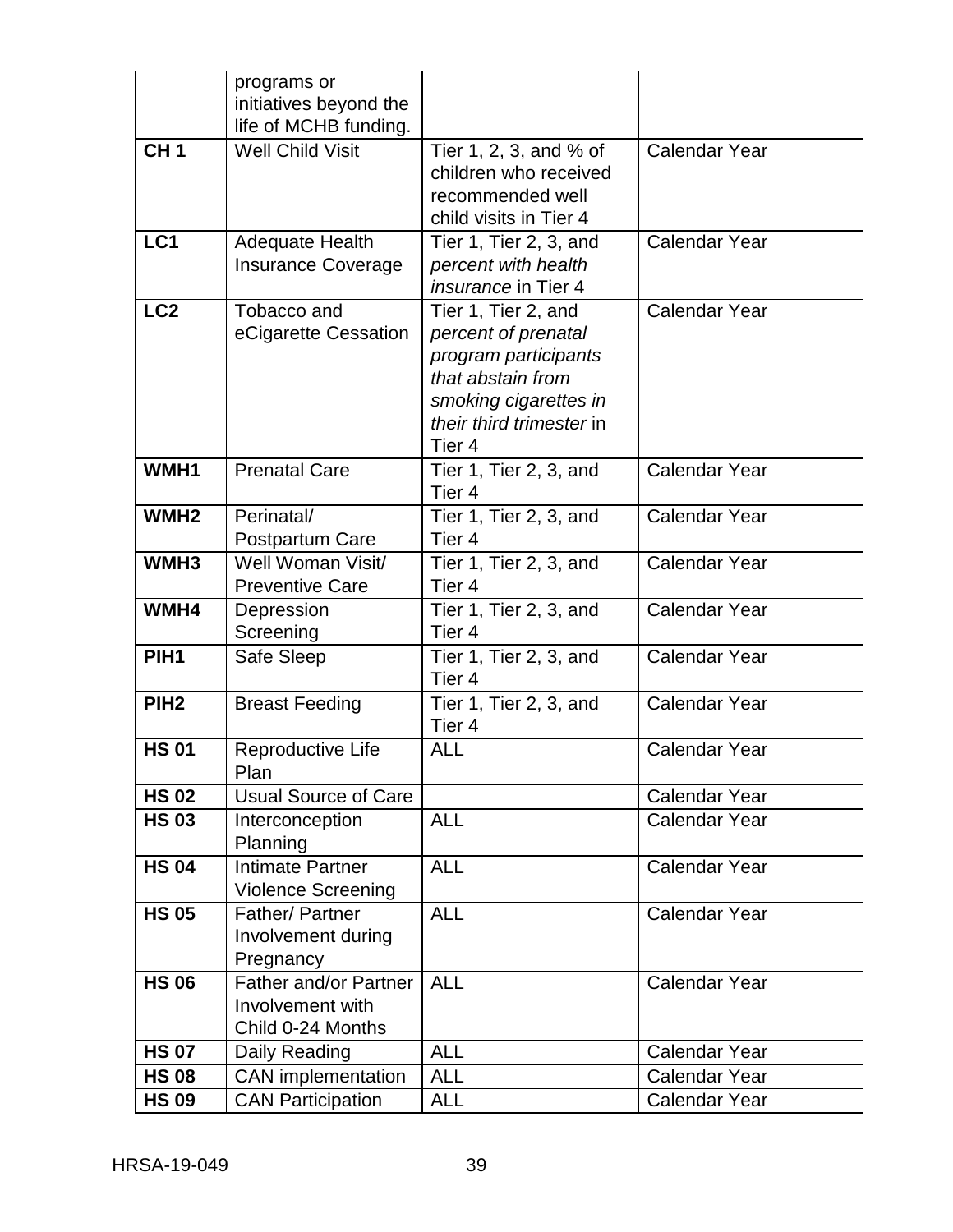*\* Although Tier 4 is Optional in the EHB, HS recipients are required to complete Tier 4, where indicated.*

## b) **Performance Reporting Timeline**

Successful applicants receiving HRSA funds will be required, within 90 days of the period of performance start date, to register in HRSA's EHBs and electronically complete the program-specific data forms that are required for this award.You are required to provide budget breakdowns in the financial forms based on the award amount, your project abstract and other grant/cooperative agreement summary data, as well as providing objectives for the performance measures.

You must submit a performance report annually, for each performance year. You are required to log into HRSA's EHBs and complete the program-specific forms, within 90 days of the budget period start date. You will provide expenditure data, a final abstract summarizing your program, grant/cooperative agreement summary data, and final indicators/scores for each performance measure.

## c) **Period of Performance End Performance Reporting**

Successful applicants who receive HRSA funds will be required, within 90 days from the end of the performance period, to electronically complete the program-specific data forms that appear for this program in EHB. The requirement includes providing expenditure data for the final year of the period of performance, the project abstract and grant/cooperative agreement summary data as well as final indicators/scores for the performance measures. Failure to comply with grant requirements may result in the restriction of funds or a withholding of future funds.

4) **Integrity and Performance Reporting.** The Notice of Award will contain a provision for integrity and performance reporting in [FAPIIS,](https://www.fapiis.gov/) as required in [45](http://www.ecfr.gov/cgi-bin/retrieveECFR?gp=1&SID=4d52364ec83fab994c665943dadf9cf7&ty=HTML&h=L&r=PART&n=pt45.1.75#ap45.1.75_1521.xii)  [CFR part 75 Appendix XII.](http://www.ecfr.gov/cgi-bin/retrieveECFR?gp=1&SID=4d52364ec83fab994c665943dadf9cf7&ty=HTML&h=L&r=PART&n=pt45.1.75#ap45.1.75_1521.xii)

# <span id="page-43-0"></span>**VII. Agency Contacts**

You may request additional information and/or technical assistance regarding business, administrative, or fiscal issues related to this NOFO by contacting:

Tonya Randall Grants Management Specialist Division of Grants Management Operations, OFAM Health Resources and Services Administration 5600 Fishers Lane, Mailstop 10SWH03 Rockville, MD 20857 Telephone: (301) 594-4259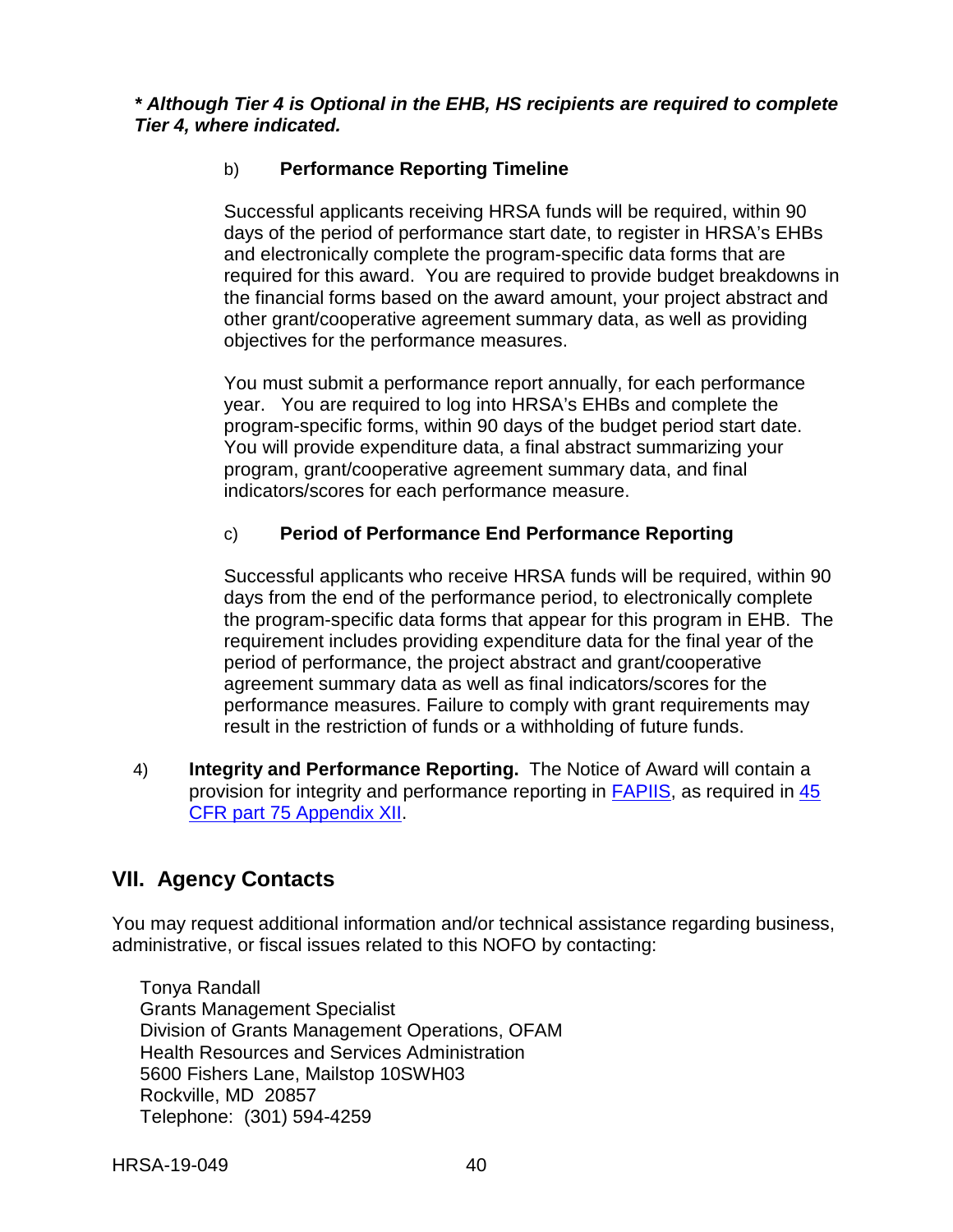#### Email: [TRandall@hrsa.gov](mailto:TRandall@hrsa.gov)

You may request additional information regarding the overall program issues and/or technical assistance related to this NOFO by contacting:

Benita Baker, MS Chief, West Branch, Division of Healthy Start and Perinatal Services Attn: Healthy Start Maternal and Child Health Bureau Health Resources and Services Administration 5600 Fishers Lane, Room 18N-23 Rockville, MD 20857 Telephone: (301) 443-0543 Email: [MCHBHealthyStart@hrsa.gov](mailto:MCHBHealthyStart@hrsa.gov)

M. Sonsy Fermin, MSW, LCSW Acting Chief, East Branch, Division of Healthy Start and Perinatal Services Telephone: (301) 443-1504 Email: [MCHBHealthyStart@hrsa.gov](mailto:MCHBHealthyStart@hrsa.gov)

You may need assistance when working online to submit your application forms electronically. Always obtain a case number when calling for support. For assistance with submitting the application in Grants.gov, contact Grants.gov 24 hours a day, 7 days a week, excluding federal holidays at:

Grants.gov Contact Center Telephone: 1-800-518-4726 (International Callers, please dial 606-545-5035) Email: [support@grants.gov](mailto:support@grants.gov) Self-Service Knowledge Base: [https://grants](https://grants-portal.psc.gov/Welcome.aspx?pt=Grants)[portal.psc.gov/Welcome.aspx?pt=Grants](https://grants-portal.psc.gov/Welcome.aspx?pt=Grants)

Successful applicants/recipients may need assistance when working online to submit information and reports electronically through HRSA's Electronic Handbooks (EHBs). For assistance with submitting information in HRSA's EHBs, contact the HRSA Contact Center, Monday-Friday, 8 a.m. to 8 p.m. ET, excluding federal holidays at:

<span id="page-44-0"></span>HRSA Contact Center Telephone: (877) 464-4772 TTY: (877) 897-9910 Web: <http://www.hrsa.gov/about/contact/ehbhelp.aspx>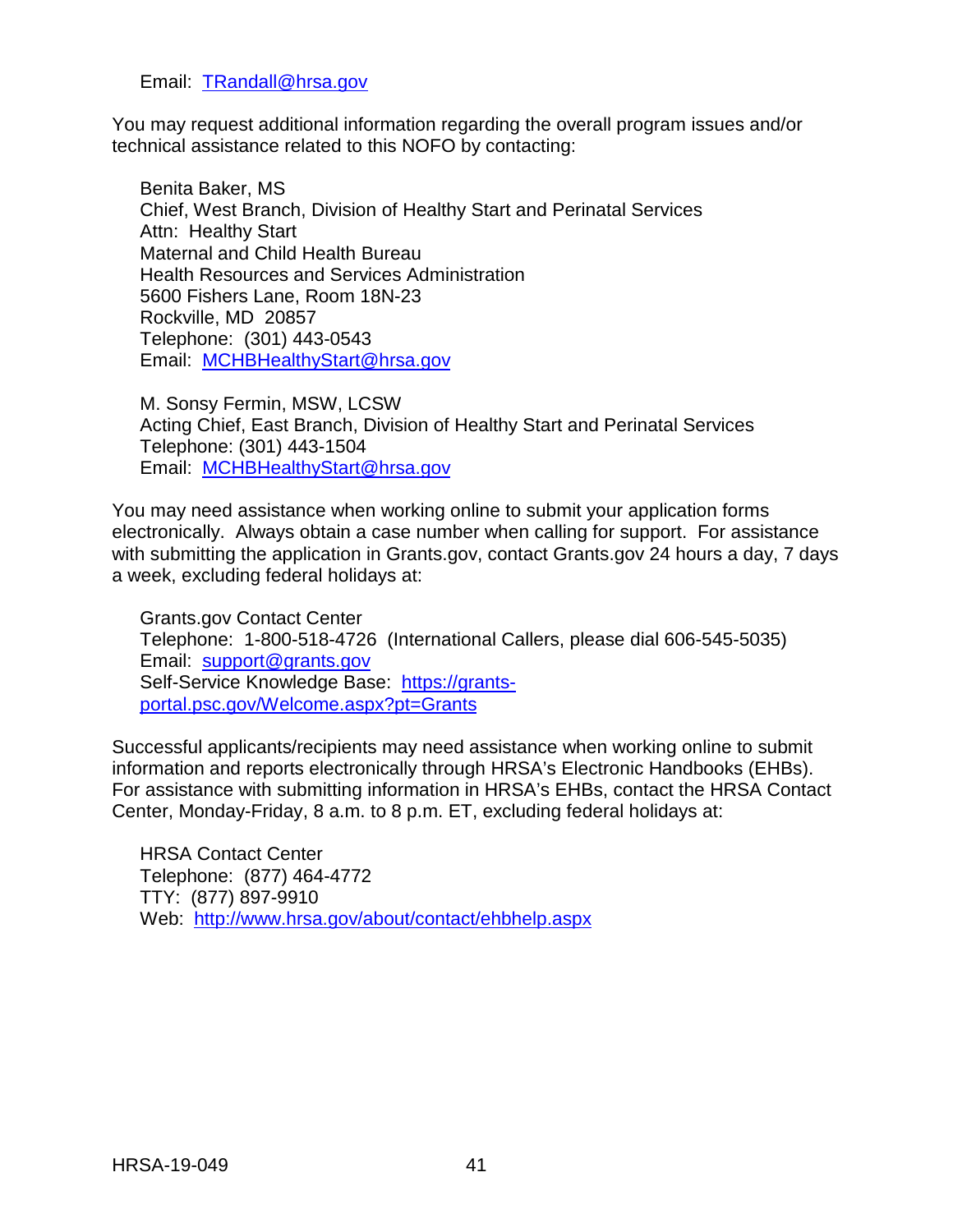# **VIII. Other Information**

#### **Technical Assistance**

HRSA has scheduled following technical assistance:

#### *Webinar*

Day and Date: Thursday, October 25, 2018 Time:  $2 p.m. - 4 p.m. ETT$ Call-In Number: 1-888-790-2035 Participant Code: 7526454 Weblink: [https://hrsaseminar.adobeconnect.com/healthystart\\_nofo\\_ta/](https://hrsaseminar.adobeconnect.com/healthystart_nofo_ta/)

The recording will be posted in 5 business days on the MCHB website at [https://mchb.hrsa.gov/fundingopportunities/default.aspx.](https://mchb.hrsa.gov/fundingopportunities/default.aspx)

#### **Tips for Writing a Strong Application**

See Section 4.7 of HRSA's *SF-424 [Application Guide](http://www.hrsa.gov/grants/apply/applicationguide/sf424guide.pdf)*.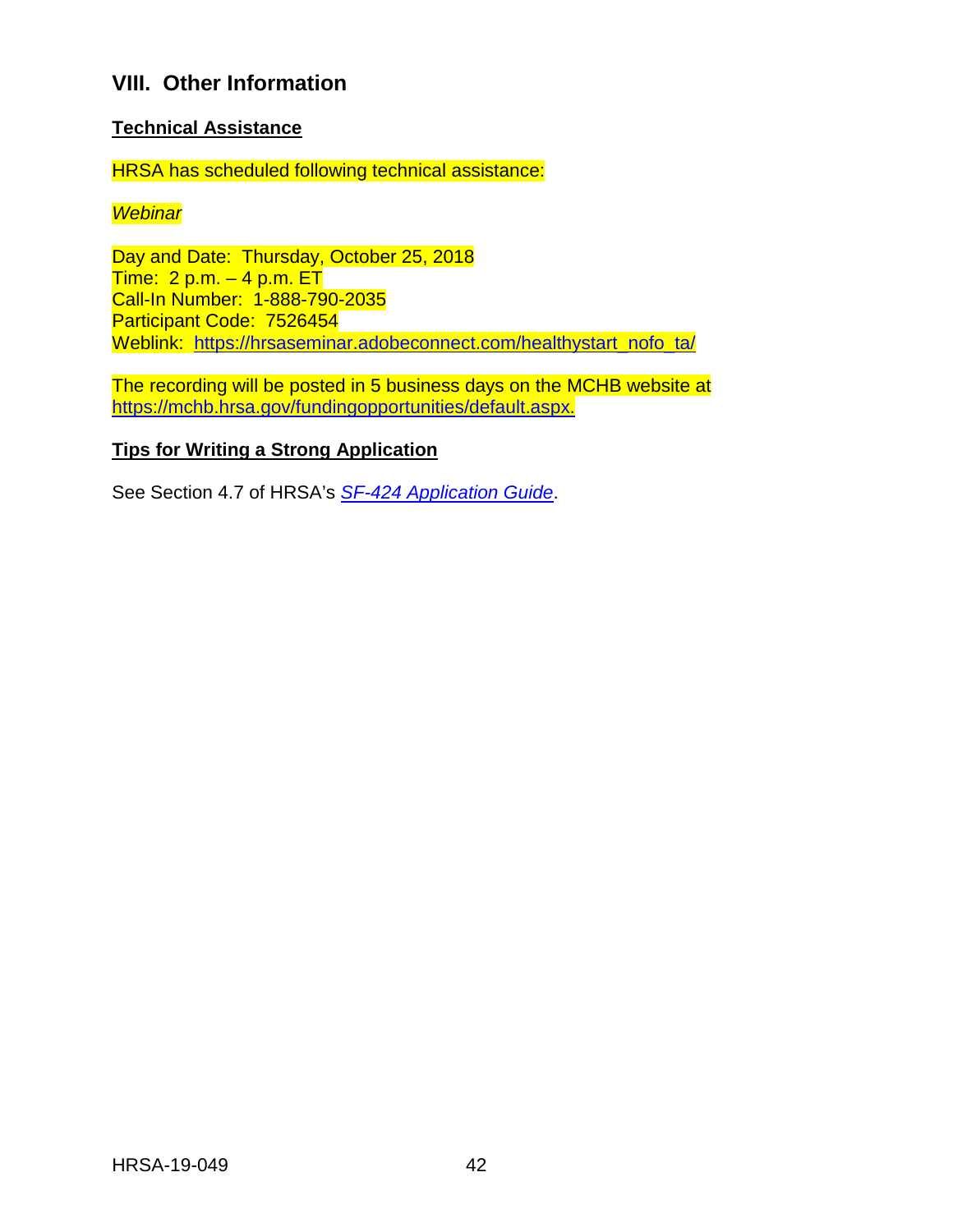# <span id="page-46-0"></span>**APPENDIX A: Glossary of Terms**

**Adverse Childhood Experiences (ACE):** Exposure to abuse, neglect, violence, and other stressors.

**Aim Statement:** A written, measurable, and time-sensitive description of the accomplishments the team expects to make from its improvement efforts. This statement answers the question: "What are we trying to achieve?"

**Annual Performance Indicator:** For each HS performance measure, the percentage or rate resulting from dividing the numerator by the denominator as specifically defined in the measure. This indicator should show how your project is progressing towards achieving one of your period of performance objectives.

**Below 100 Percent of the Federal Poverty Guidelines:** Annual income for the client's family compared to the federal poverty guidelines. Record at enrollment as percentage of level for a family of the same size. Annual income data can be estimated from monthly data, if necessary (Monthly income x 12). Recipients may wish to record information on income and family size and calculate poverty levels separately, or enter only the computed poverty level for the client. The federal poverty level is updated annually in January and published [in the Federal](https://www.federalregister.gov/documents/2018/01/18/2018-00814/annual-update-of-the-hhs-poverty-guidelines) Register.

**Benchmarks:** A means of assessing progress on a select group of outcomes and activities, which are common to all HS projects.

**Budget Period:** The interval of time (usually 12 months) into which the period of performance is divided for budgetary and funding purposes. For the purposes of this NOFO, the Budget Period is April 1 – March 31.

**Community Action Network (CAN) Training (Number of Individual Members Trained):** Number of individual CAN members participating in formalized HS funded CAN training.

**Capacity:** Program capacity includes delivery systems, workforce, policies, and support systems (e.g., training, research, technical assistance, and information systems) and other infrastructure needed to maintain service delivery and policymaking activities. Program capacity measures the strength of the human and material resources necessary to meet public health obligations. As program capacity sets the stage for other activities, program capacity results are closely related to the results for process, health outcomes, and risk factors. Program capacity results should answer the question, "What does the Project Area need to achieve the desired results?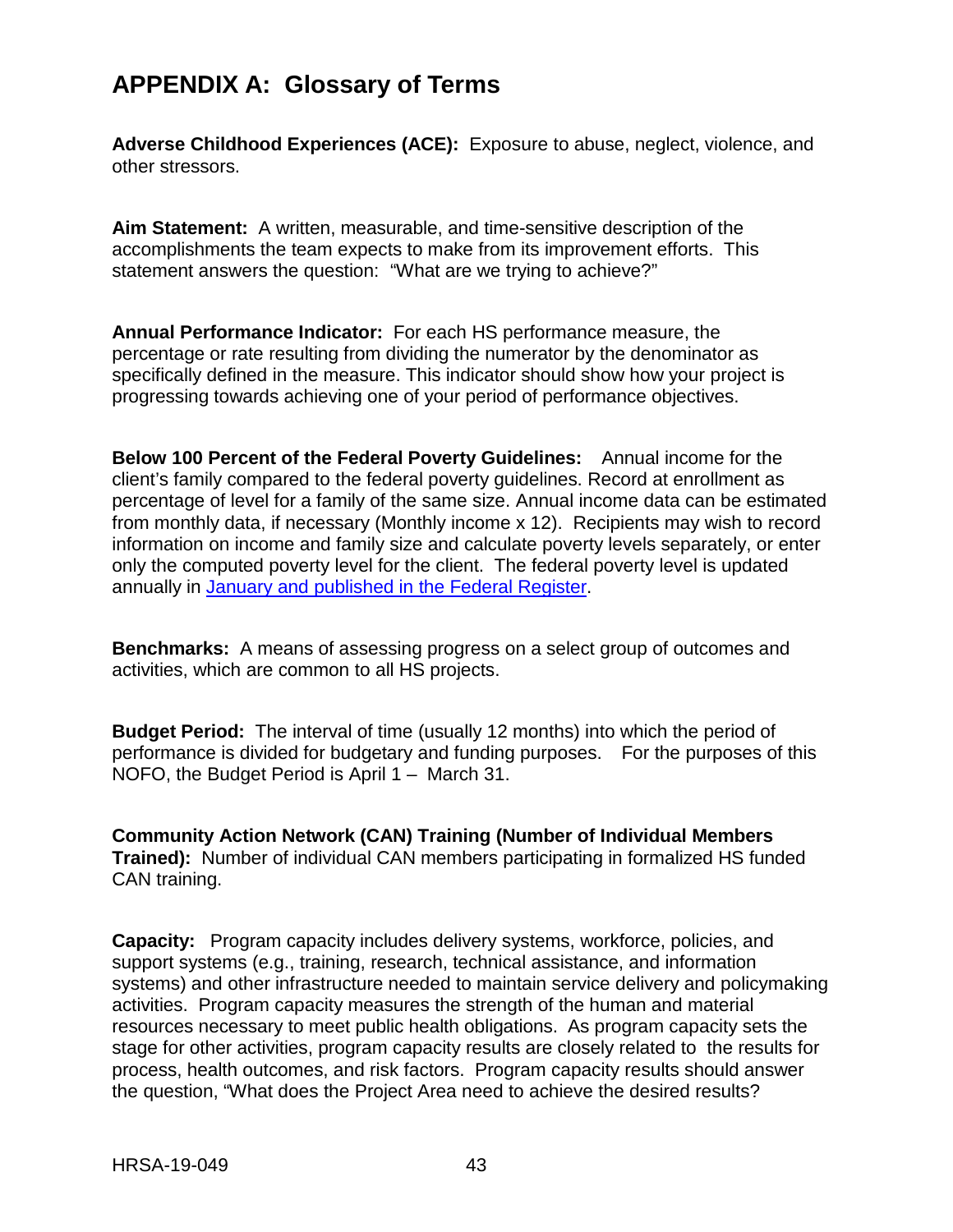**Case Management**\Care Coordination **Services**: Healthy Start's Case Management/Care Coordination is the provision of services in a coordinated, culturally competent manner. The collaborative process and relationship between (a) Healthy Start-affiliated provider(s) and a Healthy Start enrolled participant [and their family] during which services are provided that assist in the management of health and social needs, including participant risk screens, family needs assessments, establishment of care plans, and ensuring maintenance of referrals, tracking and follow-up systems. There must be face-to-face contacts between the provider and the participant.

**Childbirth Education:** Receipt of child-birth information per a pre-designed schedule/curriculum as an ongoing part of prenatal care or a formal Childbirth Education program. Childbirth education information may be provided in classes, support groups, or in one-on-one sessions. Information may be offered either directly or through an outside referral source.

**Collaborative Improvement and Innovation Network (CoIIN):** Teams of federal, state, and local leaders working together to tackle a common problem. Using technology to remove geographic barriers, participants with a collective vision, share ideas, best practices, and lessons learned, and track their progress toward similar benchmarks and shared goals. CoIIN provides a way for participants to self-organize, forge partnerships, and take coordinated action to address complex issues through structured collaborative learning, quality improvement, and innovative activities. Source: [http://mchb.hrsa.gov/maternal-child-health-initiatives/collaborative](http://mchb.hrsa.gov/maternal-child-health-initiatives/collaborative-improvement-innovation-networks-coiins)[improvement-innovation-networks-coiins](http://mchb.hrsa.gov/maternal-child-health-initiatives/collaborative-improvement-innovation-networks-coiins)

**Collaborative Innovation Network (COIN):** A cyberteam of self-motivated people with a collective vision, enabled by the Web to collaborate in achieving a common goal by sharing ideas, information, and work. Source: Gloor, P.A. (2006). Swarm Creativity: Competitive Advantage through Collaborative Innovation Networks. Oxford University Press; New York, NY.

**Completed Service Referral:** A referral is considered completed, when the client received the services from provider(s) to whom she was referred either within or outside of the program/agency. The purpose of these referrals can be either treatmentrelated or preventive.

**Comprehensive Approach to Women's Health Care:** A system that provides a full array of health services utilizing linkages to all programs serving women. The system must address gaps/barriers in service provision. Services provided must be appropriate to women's age and risk status, emphasizing preventive health care. It must include the full biological life cycle of the woman and concomitant physical, mental, and emotional changes that occur.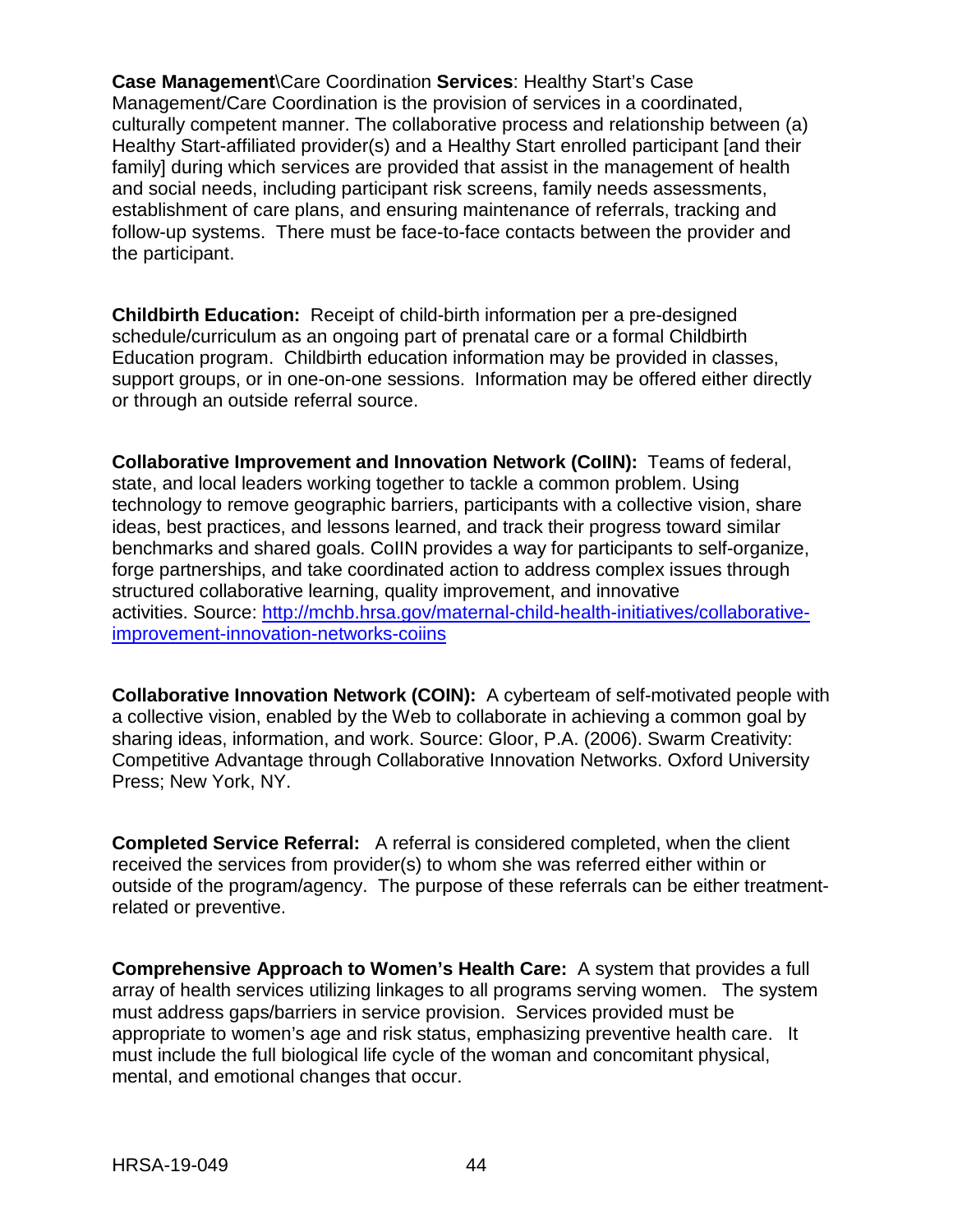**Community Action Network (CAN):** An existing, formally organized partnership, advisory board, coalition or consortia of organizations and individuals representing consumers, appropriate agencies at the State, Tribal, county, city government levels, public and private providers, churches, local civic/community action groups, and local businesses which identify themselves with the project's target project area, and who unite in an effort to collectively apply their resources to the implementation of one or more common strategies for the achievement of a common goal within that project area. The CAN should have current approved by-laws, which include policies regarding conflict of interest, to serve the needs as identified by its mission and/or statement. If the project area lies either in a federally designated Empowerment Zone/Enterprise Community, at least one member of that collaborative should also be on the HS CAN.

**Community Participant:** An individual who attends a HS sponsored event or participates in CAN activities, etc.

**Contractor:** An entity/individual with whom the recipient organization enters a binding agreement to perform one or more of the proposed services for the project according to the proposed plan, and fiscal and data reporting requirements established (and monitored) by the recipient organization. The scope of one contractor's proposed services cannot constitute the bulk of services for the proposed HS project; such sub-granting is not allowed under HRSA.

**Coordinated and Integrated Systems:** A component of a community's overall primary health care system which connects and offers a linked array of medical and other services to address the comprehensive needs of women and their families throughout the childbearing process (including counseling and services related to: prenatal, delivery, and postpartum periods, newborn/well baby care through the infant's first year of life, and, interconception care including family planning).

**Cultural Competence:** A set of values, behaviors, attitudes, and practices within a system, organization, program or among individuals which enables them to work effectively cross culturally. Further, it refers to the ability to honor and respect the beliefs, language, interpersonal styles, and behaviors of individuals and families receiving services, as well as staff who are providing such services. Cultural competence is a dynamic, ongoing, developmental process that requires a long-term commitment and is achieved over time.

**Direct Care:** Those services generally delivered one-on-one between a health professional and a patient in an office, clinic or emergency room which may include primary care physicians, registered dietitians, public health or visiting nurses, nurses certified for obstetric and pediatric primary care, medical social workers, nutritionists, dentists, sub-specialty physicians who serve children with special health care needs, audiologists, occupational therapists, physical therapists, speech and language therapists, and specialty registered dietitians.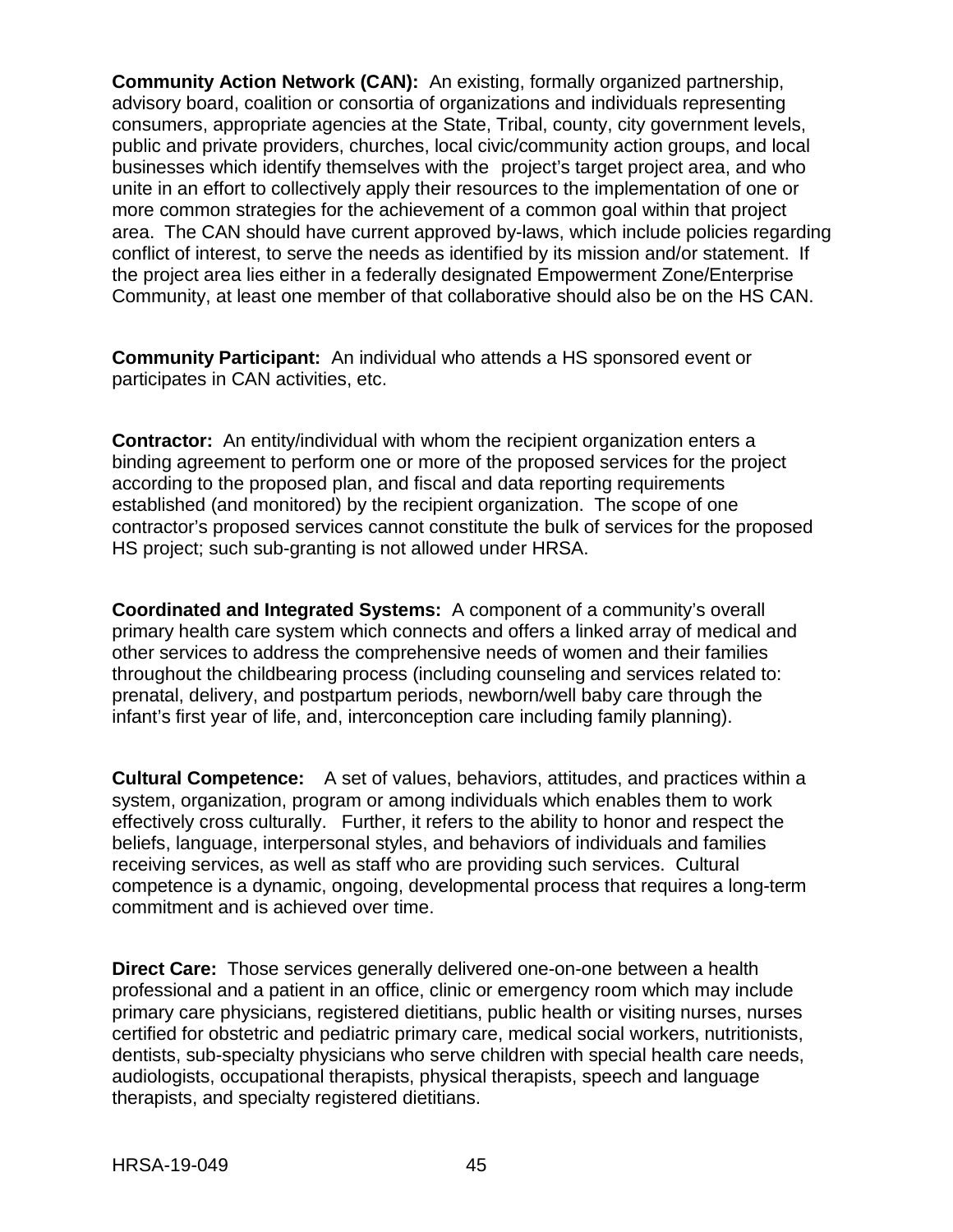Basic services include what most consider ordinary medical care, inpatient and outpatient medical services, allied health services, drugs, laboratory testing, x-ray services, dental care, and pharmaceutical products and services.

**Extremely Low Birth Weight:** Live births with birth weight less than 1,000 grams. This measure is usually reported as a percentage of all live births.

**Family-Centered Care:** A system or philosophy of care that incorporates the family as an integral component of the health care system.

**Fetal Alcohol Spectrum Disorder** An [umbrella term](http://en.wikipedia.org/wiki/Umbrella_term) which describes a continuum of permanent [birth defects](http://en.wikipedia.org/wiki/Birth_defect) caused by [maternal](http://en.wikipedia.org/wiki/Mother) consumption of [alcohol](http://en.wikipedia.org/wiki/Alcohol) during [pregnancy,](http://en.wikipedia.org/wiki/Pregnancy) which includes, but is not limited to fetal alcohol [syndrome](http://en.wikipedia.org/wiki/Fetal_alcohol_syndrome) (FAS).

**Government Performance and Results Act (GPRA):** Federal legislation enacted in 1993 that requires federal agencies to develop strategic plans, prepare annual plans setting performance objectives, and report annually on actual performance.

**Health Disparity:** As defined by Healthy People 2020 - "A particular type of health difference that is closely linked with social, economic, and/or environmental disadvantage. Health disparities adversely affect groups of people who have systematically experienced greater obstacles to health based on their racial or ethnic group; religion; socioeconomic status; gender; age; mental health; cognitive, sensory, or physical disability; sexual orientation or gender identity; geographic location; or other characteristics historically linked to discrimination or exclusion."

<https://www.healthypeople.gov/2020/about/foundation-health-measures/Disparities>

**Health Equity:** As defined by Healthy People 2020 – "Attainment of the highest level of health for people. Achieving health equity requires valuing everyone equally with focused and ongoing societal efforts to address avoidable inequalities, historical and contemporary injustices, and the elimination of health and health care disparities." <https://www.healthypeople.gov/2020/about/foundation-health-measures/Disparities>

**Hispanic:** Persons of any race who report/identify themselves as Mexican-American, Chicano, Mexican, Puerto Rican, Cuban, Central or South American (Spanish countries) or other Hispanic origin.

**Infant Mortality Collaborative Improvement and Innovation Network (IM CoIIN):**  An MCHB-sponsored CoIIN supporting four teams to reduce infant mortality and improve birth outcomes. Participants learn from one another and national experts, share best practices and lessons learned, and track progress towards common aims using shared benchmarks.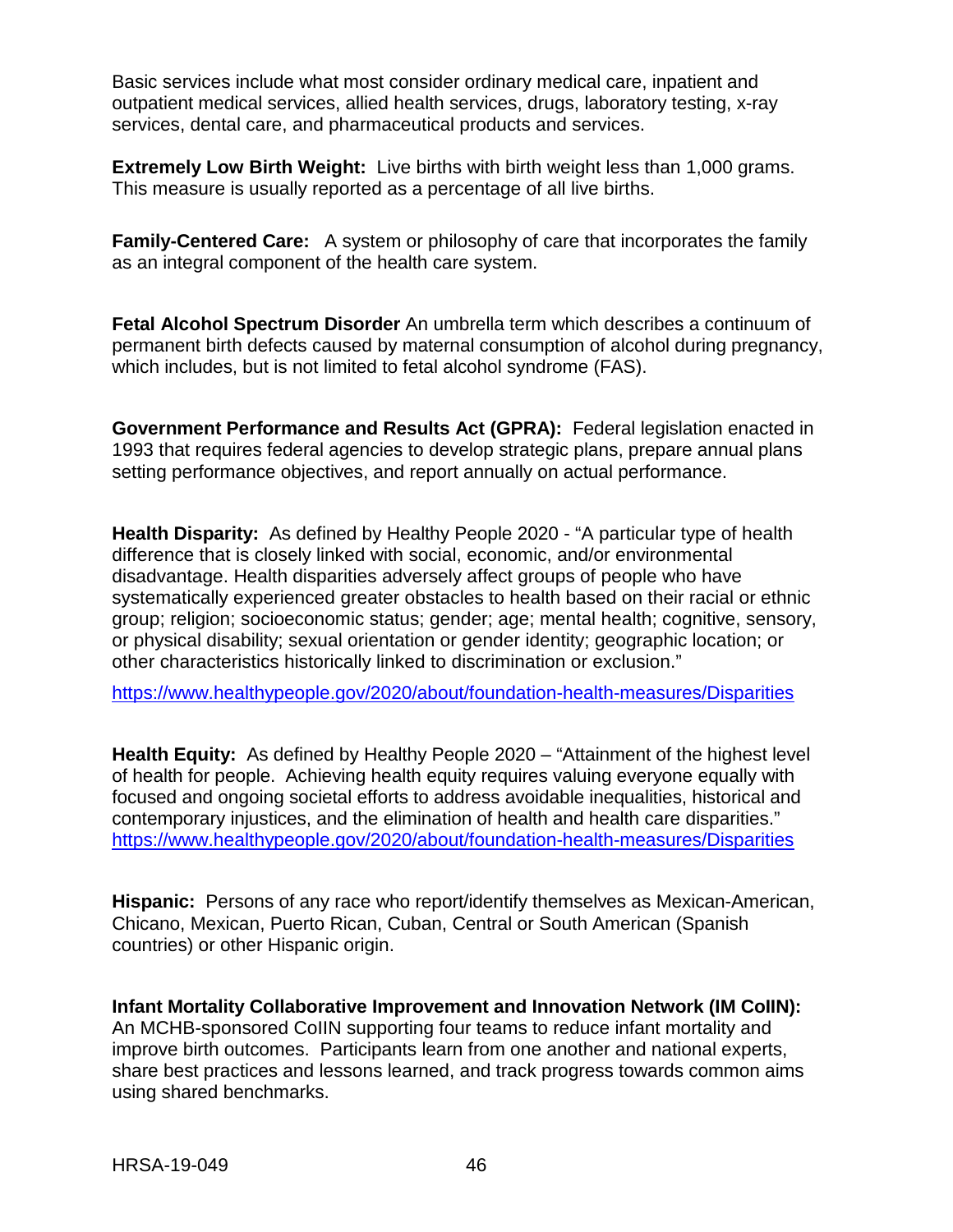**Infant Mortality Rate:** The number of deaths to infants from birth through 364 days of age. This measure is reported per 1,000 live births.

**Ladder of Opportunity:** The process of social advancement or the elevation to higher social classes (low, middle classes etc.) through investments such as increased access to high-quality early childhood education and strengthening families by supporting the role of fathers/male partners.

**Lifecourse Theory:** A multidisciplinary paradigm for conceptualizing health care needs and services that evolved from research documenting the important role early life events play in shaping an individual's health trajectory. The interplay of risk and protective factors, such as socioeconomic status, toxic environmental exposures, health behaviors, stress, and nutrition, influence health throughout one's lifetime.

**Low Birthweight:** The number of live births less than 2,500 grams. This measure is usually reported as a percentage of total live births.

**Medical Home (AHQR):** The medical home encompasses five functions and attributes:

- i.*Comprehensive Care*: The primary care medical home is accountable for meeting the large majority of each patient's physical and mental health care needs, including prevention and wellness, acute care, and chronic care. Providing comprehensive care requires a team of care providers.
- ii.*Patient-Centered:* The primary care medical home provides primary health care that is relationship-based with an orientation toward the whole person. Partnering with patients and their families requires understanding and respecting each patient's unique needs, culture, values, and preferences.
- iii.*Coordinated Care:* The primary care medical home coordinates care across all elements of the broader health care system, including specialty care, hospitals, home health care, and community services and supports.
- iv.*Accessible Services:* The primary care medical home delivers accessible services with shorter waiting times for urgent needs, enhanced in-person hours, aroundthe-clock telephone or electronic access to a member of the care team, and alternative methods of communication such as email and telephone care.
- v.*Quality and Safety:* The primary care medical home demonstrates a commitment to quality and quality improvement by ongoing engagement in activities such as using evidence-based medicine and clinical decision-support tools to guide shared decision making with patients and families, engaging in performance measurement and improvement, measuring and responding to patient experiences and patient satisfaction, and practicing population health management.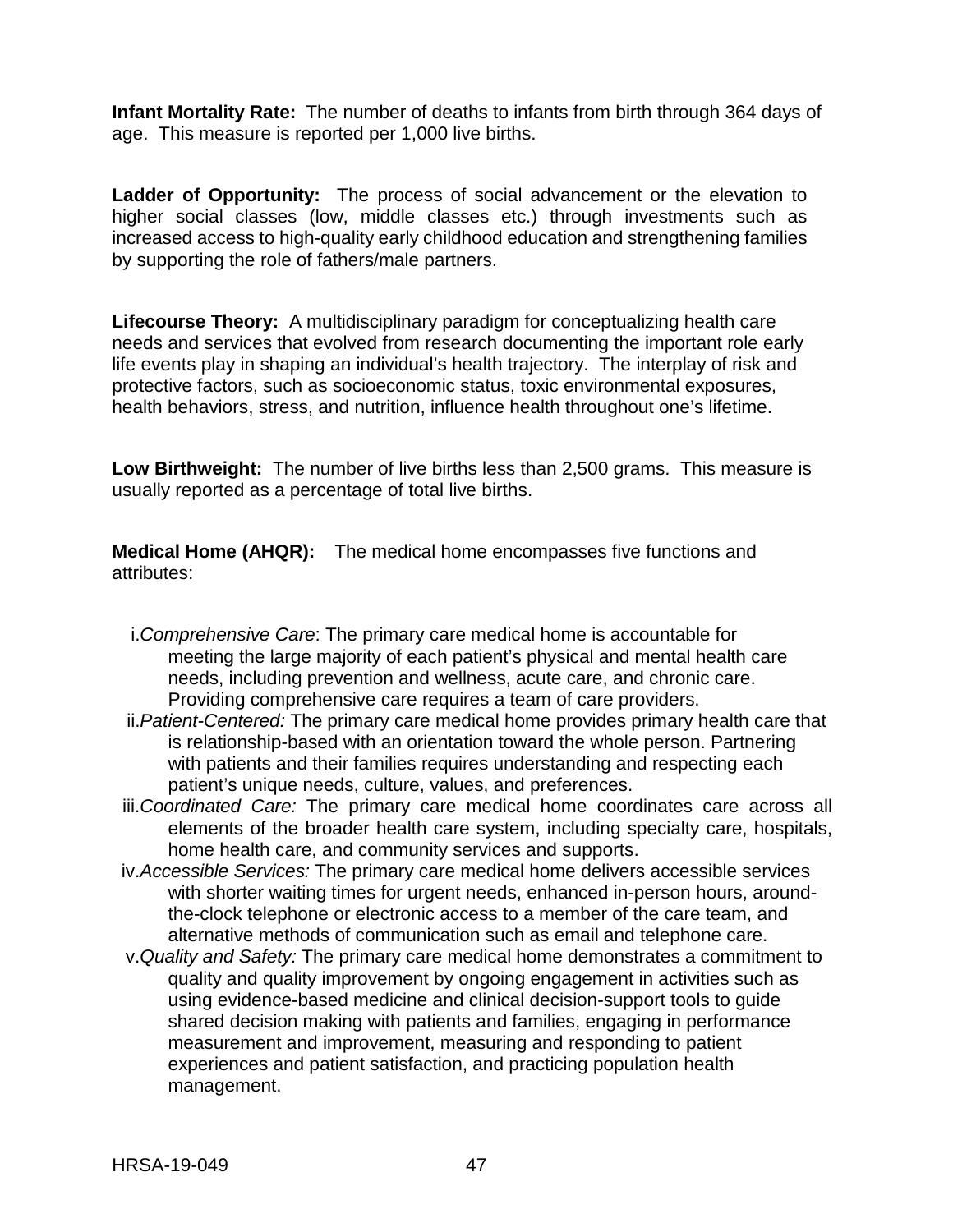**Needs Assessment:** A study undertaken to determine the service requirements within a jurisdiction. For maternal and child health purposes, the study is aimed at determining: 1) what are prevalent and otherwise unmet needs of the target population; 2) what is essential in terms of the provision of health services to address those prevalent or unmet needs; 3) what is available; and, 4) what is missing.

**Neonatal Mortality:** Number of deaths reported by vital records, program records, caregiver from birth to 28 days.

**Objectives:** Descriptions of what is to be achieved in measurable, time framed terms. Based upon a performance indicator, objective statements clearly describe what is to be achieved, when it is to be achieved, the extent of achievement, and target population. Each objective should include a numerator, a denominator, time frame, and a baseline with data source including year. Projects are expected to monitor their progress in accomplishing their approved period of performance objectives through the measurement of their budget period objectives.

**Other eligible project area:** A project area that does not fit neither the urban nor the rural definitions, and meets the other eligibility criteria.

**Performance Indicator:** A measurable variable developed by the recipient to measure the result or the impact, which the model is having on the target population. Example: Number of pregnant participants who report decreased smoking at a given time over the total number of pregnant participants who report that they smoke during their initial assessment.

**Performance Measure:** A narrative statement that describes a specific maternal and child health need, or requirement, that when successfully addressed, will lead to, or will assist in leading to, a specific health outcome within a community or project area and generally within a specific time frame. (Example: HS women participants that have a documented reproductive life plan.).

**Performance Objective:** A statement of intention against which actual achievement and results can be measured and compared. Performance objective statements clearly describe what is to be achieved, when it is to be achieved, and the extent of the achievement, and target populations.

**Perinatal Health Systems Infrastructure:** The base of the MCH pyramid of health services and form its foundation by means of activities that are directed at improving and maintaining the health status of all women and children and provide support for development and maintenance of comprehensive health services' systems and resources including development and maintenance of health services' standards/guidelines, training, data and planning systems. Examples of activities that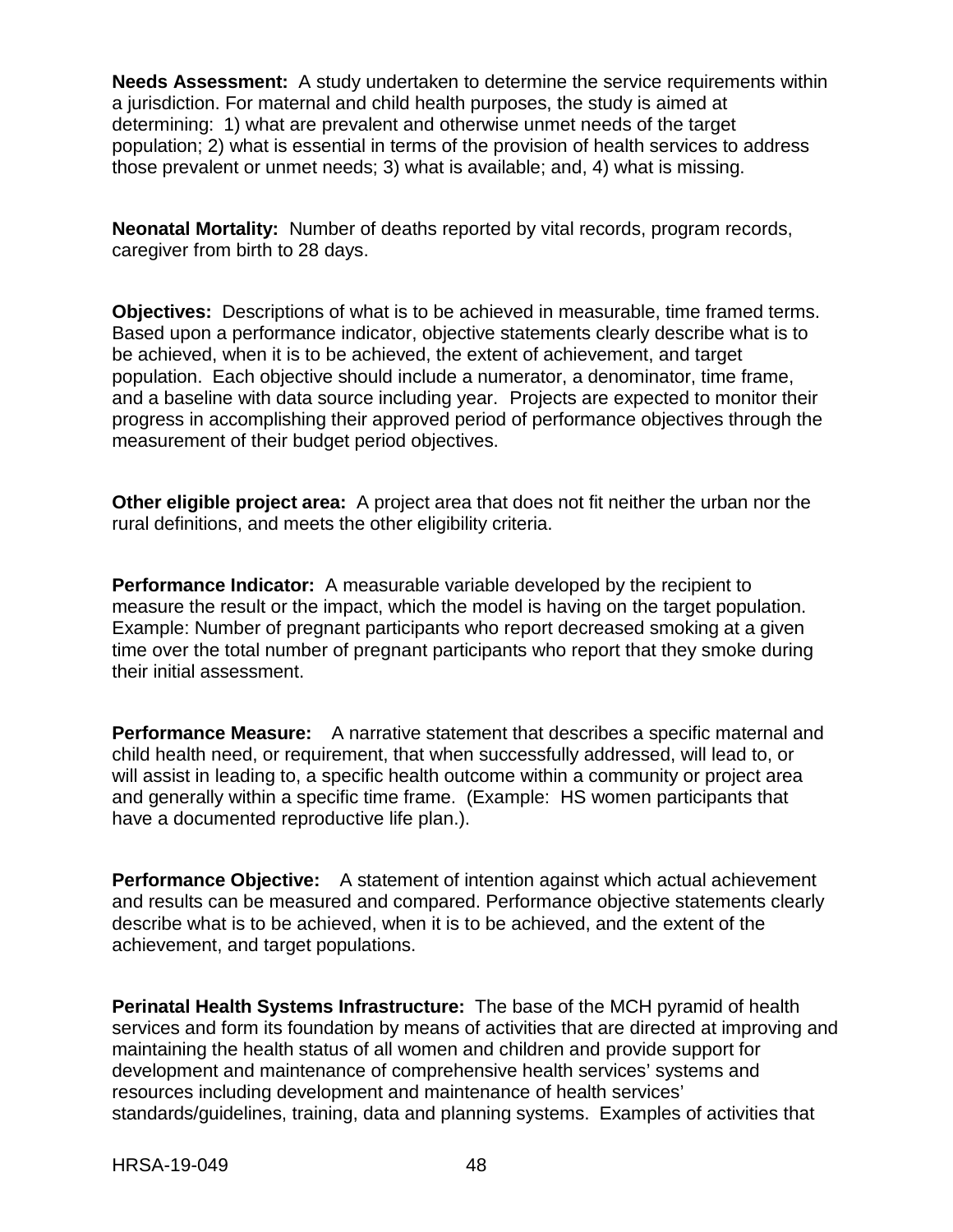build infrastructure include needs assessment, evaluation, planning, policy development, coordination, quality assurance, standards development, monitoring, training, applied research, information systems and systems of care.

**Perinatal Period:** The period occurring from preconception through the first year of life (for the infant and its family).

**Period of Performance:** The total time for which HS funding has been programmatically approved for a project (e.g., 4 years, 2 years). A period of performance may consist of one or more budget periods (defined above). The total period of performance comprises the original period of performance and any extensions. For the purpose of this NOFO, the 5-year period of performance is April 1, 2019 – March 31, 2024.

**Post-neonatal Mortality:** Number of deaths reported by vital records, program records, caregiver from 29 days to 364 days after birth.

**Pregnant Woman:** A female from the time that she conceives to 60 days after birth, delivery, or expulsion of fetus.

**Prenatal Care:** Prenatal care is medical supervision of the pregnant woman by a physician or other health care provider during the pregnancy.

**Preterm Births:** Live births that occur at 17 through 36 weeks of gestation.

**Program Participant:** An individual having direct contact with HS staff or subcontractors and receiving HS case management\care coordination services on an ongoing systematic basis to improve perinatal and infant health. Specifically, program participants are pregnant women and women of reproductive age, infants, and children up to 18 months. Participants also include fathers/male partners who are affiliated with women and/or infants who receive services from HS. Your HS program must serve, per calendar year, at least 300 pregnant women; 300 infants/children up to 18 months and preconception/interconception women; and 100 fathers/male partners. *You must case manage your program participants, and your program must be able to collect data on all HS program participants.*

**Project Area:** A geographic area for which improvements have been planned and are being implemented with the HS principles of: innovation, community commitment and involvement, increased access, service integration, and personal responsibility. A project area must represent a reasonable and logical catchment area. The proposed project area is identified and approved through the initial HS funding application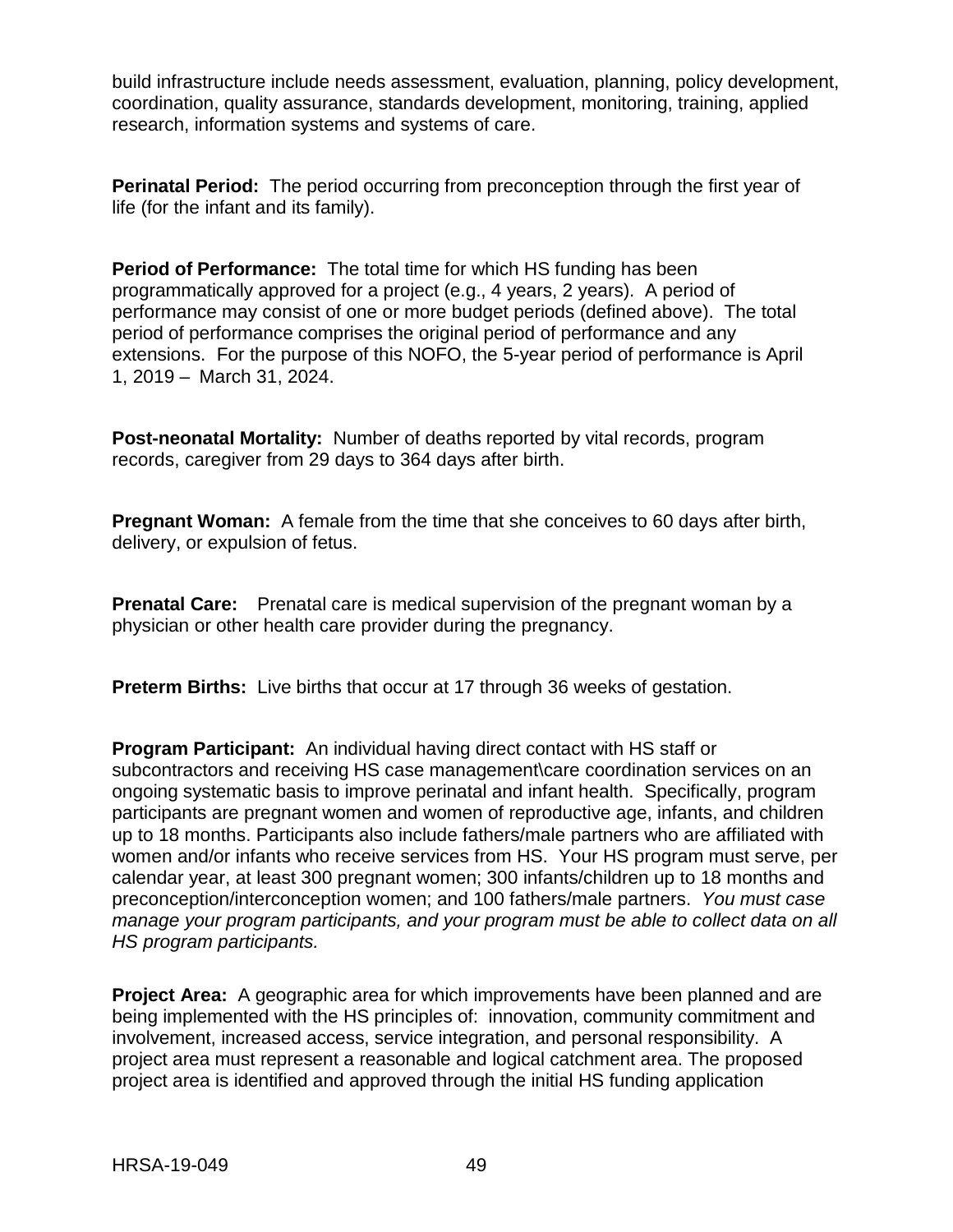process. HS services can only be provided to residents of the approved project area. Changes to this project area cannot be made without prior approval of HRSA.

**Quality Improvement (QI):** A process of systematic and continuous actions that lead to measurable improvement, particularly around health care services and the health status of the targeted population.

**Race:** Racial and ethnic categories reflect Federal Register Notice "Office of Management and Budget: Revisions to Standards for Classification of Federal Data on Race and Ethnicity; Notices" issued October 30, 1997. The response should reflect what the person considers herself to be and is not based on percentages of ancestry. Hispanic refers to those people whose origins are from Spain, Mexico, or the Spanish speaking countries of Central and South America. Origin can be viewed as the ancestry, nationality, lineage, or country in which the person or his or her ancestors were born before their arrival in the United States.

**Reproductive Life Plan:** A tool to assist women in determining if or when they plan to have children in the future, and in identifying family planning methods to help them fulfill their plan.

**Rural Area:** Project area determined rural as defined by Rural [Health Grants](http://datawarehouse.hrsa.gov/RuralAdvisor/ruralhealthadvisor.aspx?ruralByAddr=1) Eligibility [Advisor.](http://datawarehouse.hrsa.gov/RuralAdvisor/ruralhealthadvisor.aspx?ruralByAddr=1)

**Smoking Cessation (Number of Participants Who Received):** Number of participants who have attended support groups, or one-on-one counseling sessions providing information to pregnant women, their partners, or parents of infants on a regular basis about the risks to the fetus and infant of smoking parents; and provided support and information on how to quit.

**Social Capital:** The expected collective or economic benefits derived from crosssector community engagement.

**Social Determinants of Health:** As defined by Healthy People 2020 – "Conditions in the environments in which people are born, live, learn, work, play, worship, and age that affect a wide range of health, functioning, and quality-of-life outcomes and risks. Conditions (e.g., social, economic, and physical) in these various environments and settings (e.g., school, church, workplace, and neighborhood) have been referred to as "place."**[5](https://www.healthypeople.gov/2020/topics-objectives/topic/social-determinants-of-health#five)** In addition to the more material attributes of "place," the patterns of social engagement and sense of security and well-being are also affected by where people live. Resources that enhance quality of life can have a significant influence on population health outcomes. Examples of these resources include safe and affordable housing, access to education, public safety, availability of healthy foods, local emergency/health services, and environments free of life-threatening toxins."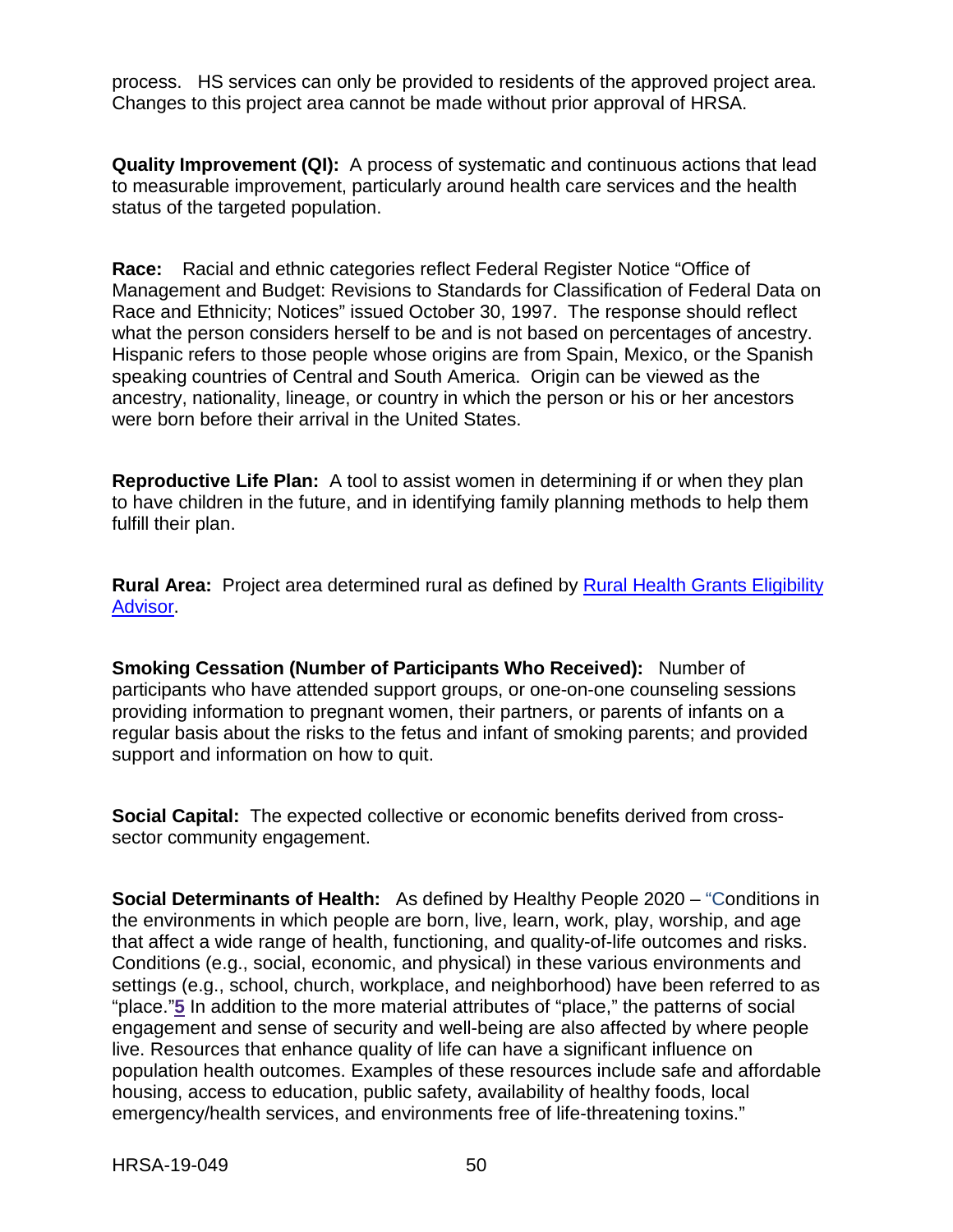[https://www.healthypeople.gov/2020/topics-objectives/topic/social-determinants-of](https://www.healthypeople.gov/2020/topics-objectives/topic/social-determinants-of-health)[health](https://www.healthypeople.gov/2020/topics-objectives/topic/social-determinants-of-health)

**Sustainability:** Projects should foster community partnerships and build capacity and/or program resources that continue as needed in that community after federal funds discontinue. A sustained project is one that demonstrates the continuation of key elements of program/service components started under the HRSA-supported project.

**Sustainability Plan:** A set of administrative actions designed to identify and negotiate the continued financing and/or transition of project components to other entities to continue the provision of successful project services in the project area beyond the federal HS-funded period of performance.

**Technical Assistance:** The process of providing recipients with expert assistance of specific health related or administrative services that include: systems review planning, policy options analysis, coordination coalition building/training, data systems development, needs assessment, service cost analysis, and performance indicators.

**Toxic Stress:** Stress caused by extreme poverty, neglect, abuse, exposure to violence, or severe maternal depression can weaken the architecture of the developing brain, with long-term consequences for learning and both physical and mental health.

**Trauma-Informed Care:** An approach that is welcoming and appropriate for trauma survivors (e.g., those with ACEs or toxic stress), including avoiding re-traumatization. A trauma-informed child- and family-service approach is one in which all parties involved recognize and respond to the impact of ACEs, trauma, and toxic stress on children, caregivers, and service providers.

**Urban:** Territory, population, and housing units located within an urbanized area (UA) or an urban cluster (UC), which has:

- i. a population density of at least 1,000 people per square mile; and
- ii. surrounding census blocks with an overall density of at least 500 people per square mile.

**Very Low Birth Weight:** Live births with birth weight less than 1,500 grams. This measure is usually reported as a percentage of all live births.

**Well Woman Visit:** A preventive care visit annually for adult women to obtain the recommended preventive services that are age and developmentally appropriate, including preconception care and many services necessary for prenatal care.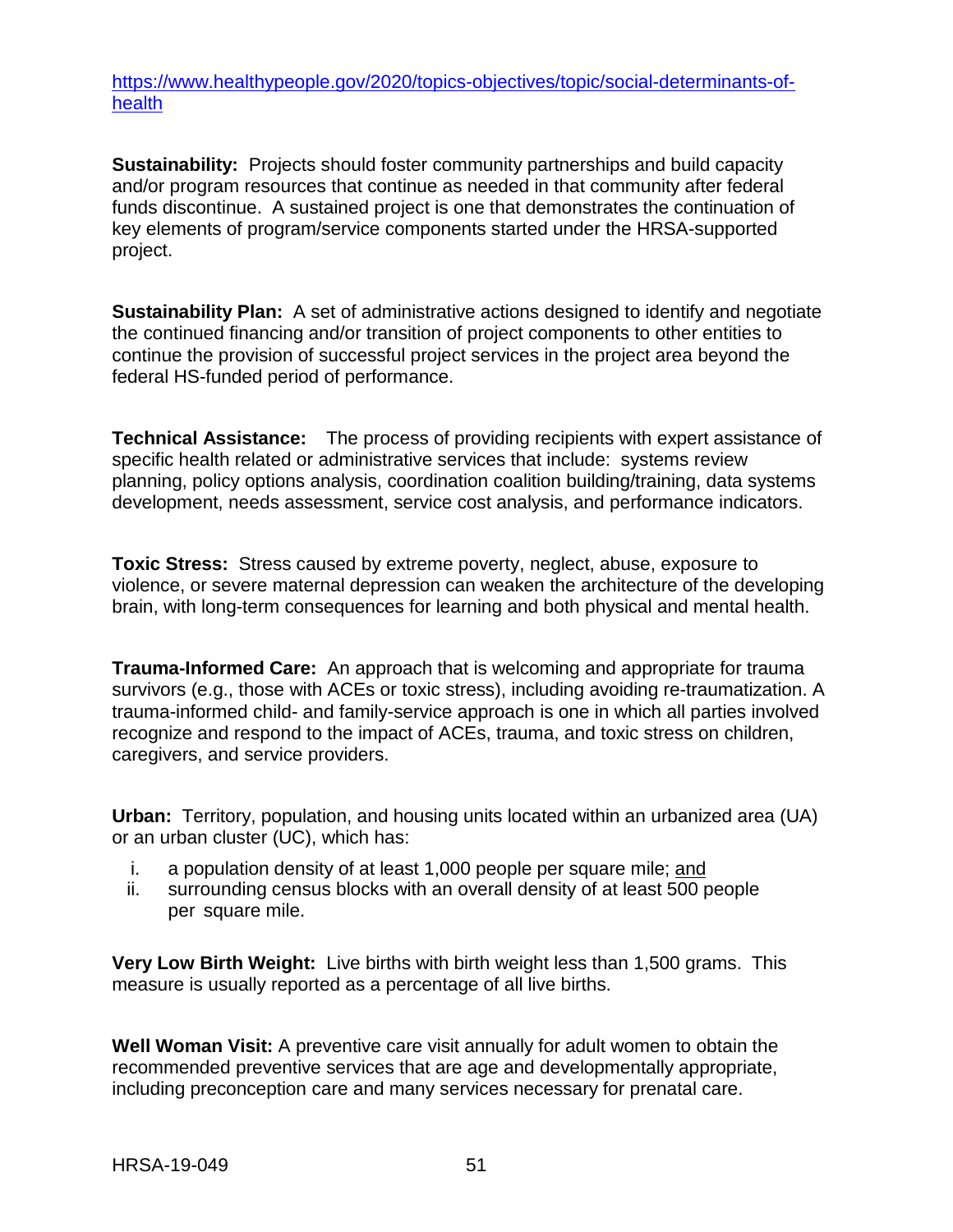# <span id="page-55-0"></span>**APPENDIX B: Resource List**

This is a list of some, but not all, resources that applicants may wish to consult for program development and training purposes. HRSA does not endorse or favor one over another.

#### **Maternal/Infant Resources**

#### **Alliance for Innovation on Maternal Health (AIM):**

#### <http://safehealthcareforeverywoman.org/aim-program/>

AIM is a national maternal safety and quality improvement initiative focused on reducing maternal deaths and severe maternal morbidity by engaging provider organizations, state-based public health systems, consumer groups, and other stakeholders within a national partnership to assist state-based teams in implementing evidence-based maternal safety bundles. AIM is funded through a cooperative agreement with HRSA.

#### **Centering Parenting:**

<http://centeringhealthcare.org/pages/centering-model/parenting-overview.php>

A group model of care in which mothers and babies receive well woman/baby care as a dyad, health education, and social support. The program spans the first year of the baby's life.

#### **Centering Pregnancy:**

<http://centeringhealthcare.org/pages/centering-model/pregnancy-overview.php>

A program of group prenatal care in which women receive health care, education, and social support.

#### **Collaborative Improvement & Innovation Networks (CoIINs):**

[https://mchb.hrsa.gov/maternal-child-health-initiatives/collaborative-improvement](https://mchb.hrsa.gov/maternal-child-health-initiatives/collaborative-improvement-innovation-networks-coiins)[innovation-networks-coiins](https://mchb.hrsa.gov/maternal-child-health-initiatives/collaborative-improvement-innovation-networks-coiins)

A list of CoIINs that are multidisciplinary teams of federal, state, and local leaders working together to address complex issues.

## **Infant Mortality CoIIN Prevention Toolkit**:

<https://www.nichq.org/infant-mortality-prevention-toolkit>

This interactive toolkit features case studies, change ideas, videos, and key insights from teams who participated in the national Collaborative Improvement and Innovation Network to Reduce Infant Mortality (Infant Mortality CoIIN).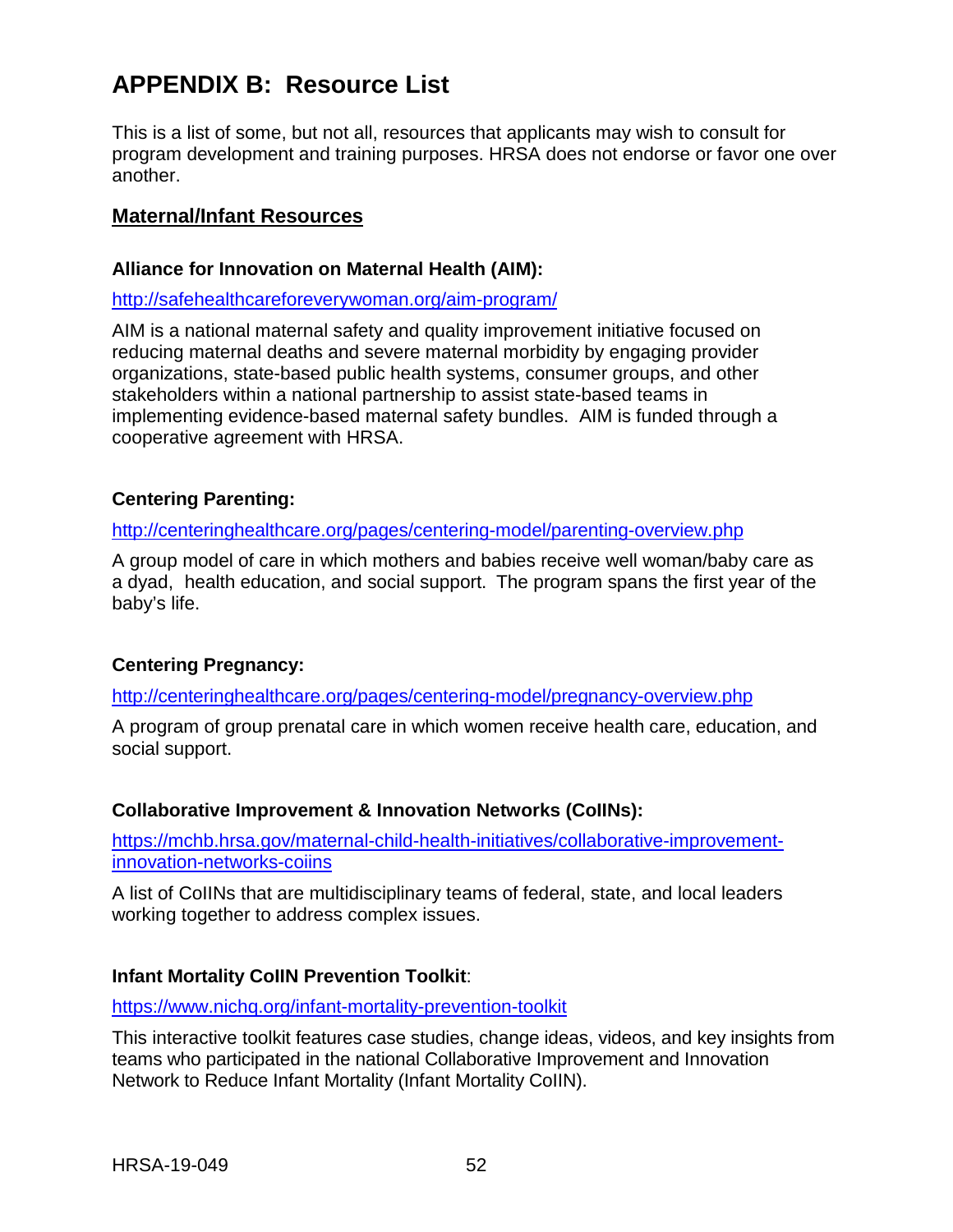#### **Less Than 39 Weeks Toolkit:**

#### <http://www.marchofdimes.com/professionals/less-than-39-weeks-toolkit.aspx>

This toolkit, developed by the California Maternal Quality Care Collaborative and the March of Dimes, provides resources to reduce early elective deliveries before 39 weeks.

#### **Preconception Health:**

<http://www.cdc.gov/preconception/index.html>

#### **Smoking Cessation and Reduction in Pregnancy Treatment (SCRIPT) Program:**

<https://www.sophe.org/focus-areas/script/>

This smoking cessation program is designed to be implemented as part of a prenatal care provider's health education program.

#### **SUIDS/SIDS Training Toolkit:**

<http://www.sidscenter.org/trainingtoolkit.html>

This toolkit is a collection of resources, curriculum, and programs to reduce SUIDS/SIDS.

#### **Behavior Health Resources**

**Behavioral Health Workforce Scope of Practice Data Visualizations:** <http://www.behavioralhealthworkforce.org/practice-data-visualizations/> a nation-wide database that identifies the behavioral health workforce by state (professionals and paraprofessionals (e.g., peer recovery support specialists).

## **Breastfeeding Resources**

#### **CDC Guide To Breastfeeding Interventions:**

<http://www.cdc.gov/breastfeeding/resources/guide.htm>

This guide provides state and local communities the information to select the breastfeeding promotion strategy that best meets their needs. The guide contains affective programs targeting a range of settings.

#### **Certified Lactation Counselor:**

<http://centerforbreastfeeding.org/About.htm>

The Healthy Children's Center for Breastfeeding provides resources leading to certification as a Certified Lactation Counselor, (CLC) and is the premier National Certification in Lactation Management for the United States.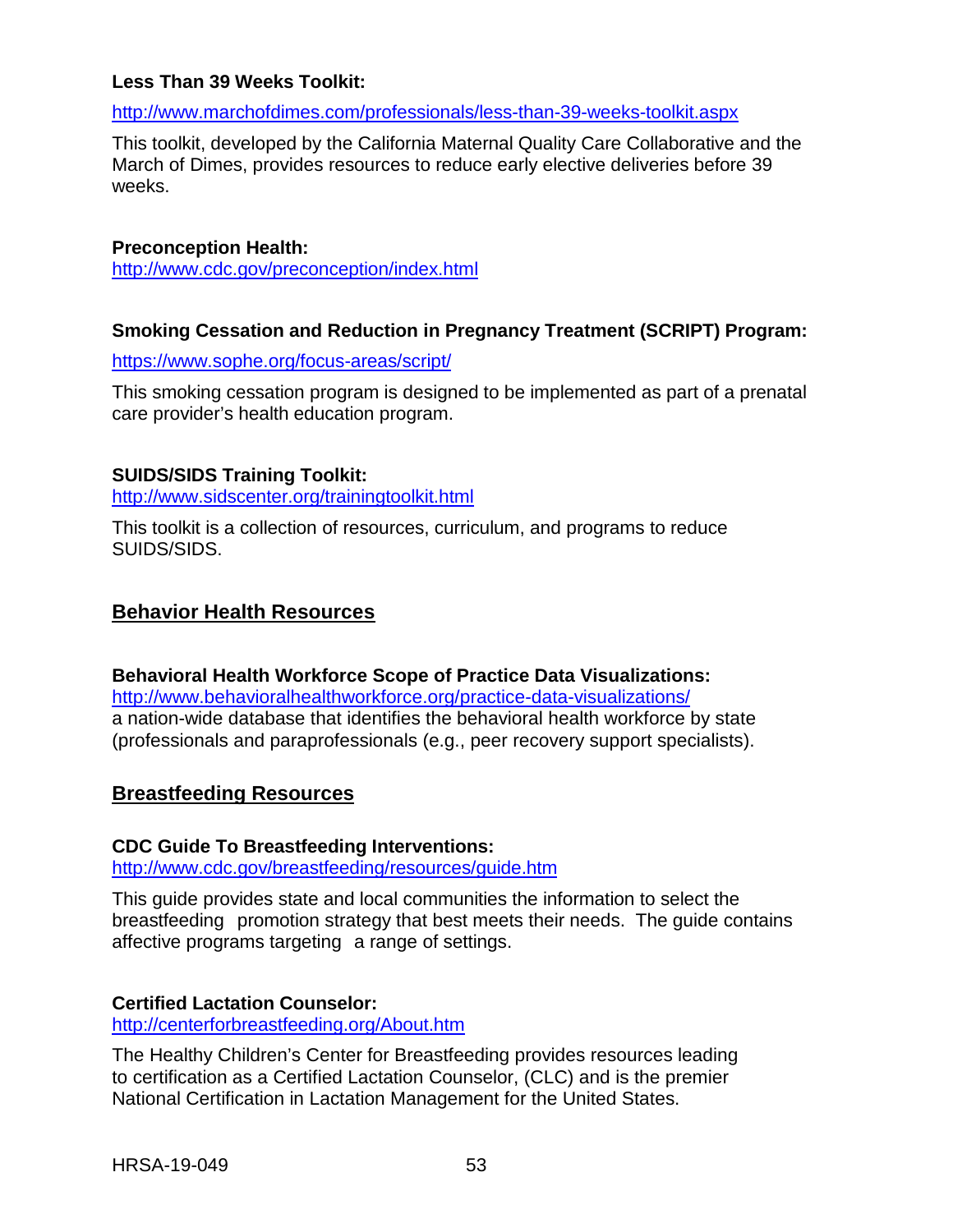# **Cultural Competence Resources**

#### **Culturally Effective Care Toolkit:**

[https://www.aap.org/en-us/professional-resources/practice-transformation/managing](https://www.aap.org/en-us/professional-resources/practice-transformation/managing-patients/Pages/effective-care.aspx)[patients/Pages/effective-care.aspx](https://www.aap.org/en-us/professional-resources/practice-transformation/managing-patients/Pages/effective-care.aspx)

This toolkit by the AAP provides resources for providing culturally effective care to patients and their families.

#### **Effective Communication Tools for Healthcare Professionals:**

[https://psnet.ahrq.gov/resources/resource/6442/effective-communication-tools-for](https://psnet.ahrq.gov/resources/resource/6442/effective-communication-tools-for-healthcare-professionals-addressing-health-literacy-cultural-competency-and-limited-english-proficiency)[healthcare-professionals-addressing-health-literacy-cultural-competency-and-limited](https://psnet.ahrq.gov/resources/resource/6442/effective-communication-tools-for-healthcare-professionals-addressing-health-literacy-cultural-competency-and-limited-english-proficiency)[english-proficiency](https://psnet.ahrq.gov/resources/resource/6442/effective-communication-tools-for-healthcare-professionals-addressing-health-literacy-cultural-competency-and-limited-english-proficiency)

This free online training from HRSA aims to improve health communication through focusing on cultural competence, linguistic competence, and health literacy.

#### **National Standards for Culturally and Linguistically Appropriate Services in Health and Health Care:**

#### <https://www.thinkculturalhealth.hhs.gov/>

These standards aim to improve health equity by providing a guide for individuals and health and healthcare organizations to promote culturally and linguistically appropriate services.

## **Fatherhood Resources**

#### **Fatherhood E-Learning Module:**

[https://www.hhs.gov/ash/oah/resources-and-training/online-learning](https://www.hhs.gov/ash/oah/resources-and-training/online-learning-modules/fatherhood/index.html)[modules/fatherhood/index.html](https://www.hhs.gov/ash/oah/resources-and-training/online-learning-modules/fatherhood/index.html)

An online course to educate organizations on the importance of fatherhood involvement

#### **InsideOut Dad:**

<http://store.fatherhood.org/c-106-insideout-dad-program.aspx>

An evidence based program for incarcerated dads to improved father involvement

#### **National Fatherhood Initiative's 24/7 Dads:**

<http://store.fatherhood.org/c-2-247-dad-second-edition.aspx>

Developed by fathering and parenting experts, it focuses on the characteristics men need to be good fathers/male partners 24 hours a day, 7 days a week.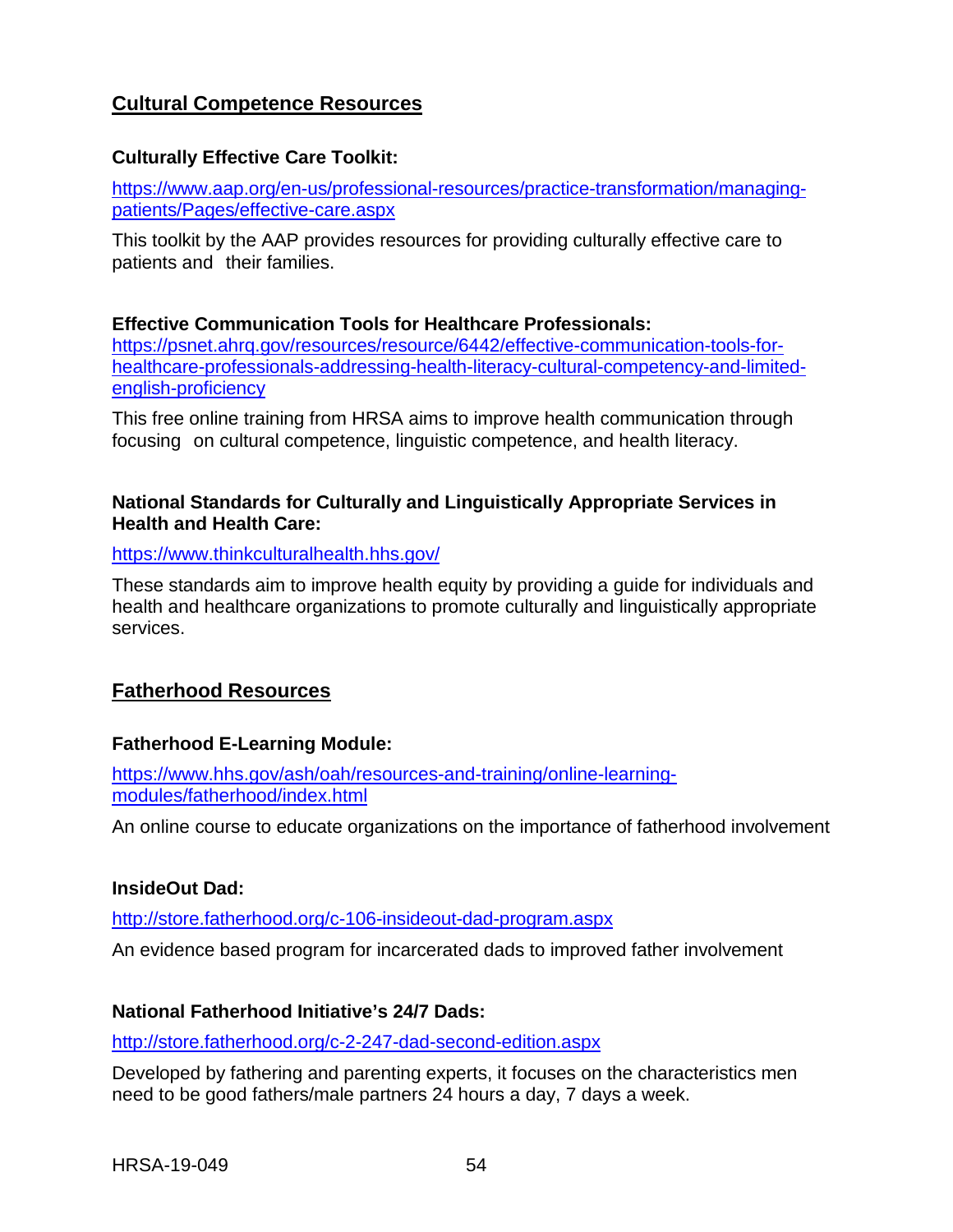### **Promundo:**

#### <https://promundoglobal.org/>

Promundo is a global leader working to engage men and boys in partnership with women and girls for the promotion of gender justice and violence prevention.

#### **Responsible Fatherhood Toolkit: Resources from the Field:**

<http://www.fatherhood.gov/toolkit>

A toolkit to create a fatherhood program.

#### **Wise Guys:**

[https://www.chsnc.org/educational-programs-and-training/youth](https://www.chsnc.org/educational-programs-and-training/youth-programs/wise-guys/)[programs/wise-guys/](https://www.chsnc.org/educational-programs-and-training/youth-programs/wise-guys/)

A curriculum which teaches young men about healthy relationships and making wise sexual decisions.

## **Infant/Child Resources**

# **AAP: Healthy Child Care America: HCCA Back to Sleep Campaign:**

<http://www.healthychildcare.org/sids.html>

A free online training on creating a safe sleep environment

#### **Bright Futures:**

<http://brightfutures.aap.org/materials.html>

A set of principles, strategies, and tools to promote and improve infant and child health in the context of family and community.

#### **Connected Kids:**

[https://www.aap.org/en-us/advocacy-and-policy/aap-health](https://www.aap.org/en-us/advocacy-and-policy/aap-health-initiatives/Pages/Connected-Kids.aspx)[initiatives/Pages/Connected-Kids.aspx](https://www.aap.org/en-us/advocacy-and-policy/aap-health-initiatives/Pages/Connected-Kids.aspx)

This program offers child healthcare providers a comprehensive approach to integrating violence prevention efforts in practice and the community. A central goal of the program is helping parents and families raise resilient children.

#### **Early Brain and Child Development:**

[http://www.aap.org/en-us/advocacy-and-policy/aap-health](http://www.aap.org/en-us/advocacy-and-policy/aap-health-initiatives/EBCD/Pages/default.aspx)[initiatives/EBCD/Pages/default.aspx](http://www.aap.org/en-us/advocacy-and-policy/aap-health-initiatives/EBCD/Pages/default.aspx)

This initiative by the AAP strives to educate both providers and communities on the importance of the early childhood development period for future wellbeing.